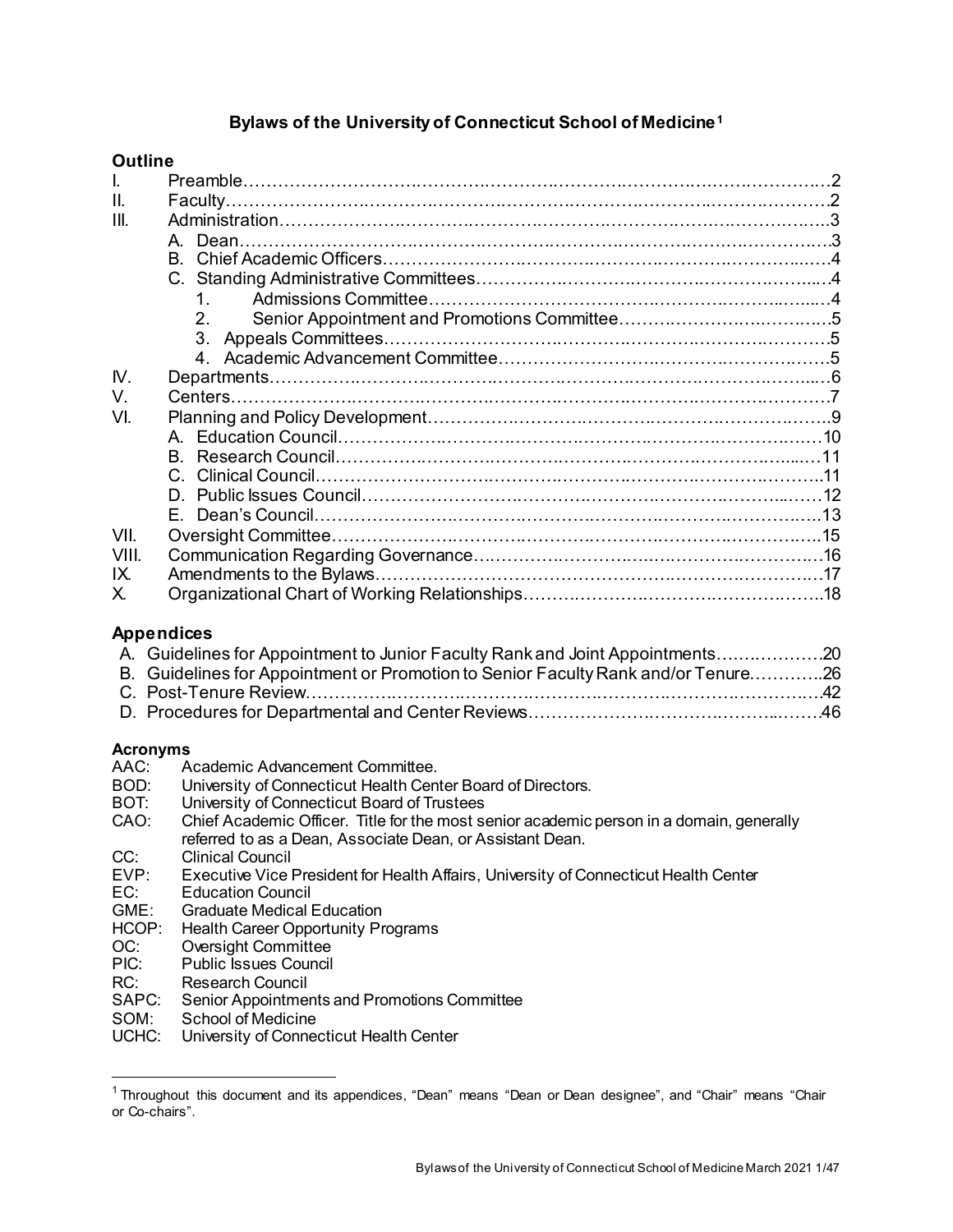# **Bylaws of the University of Connecticut School of Medicine**

# **I. PREAMBLE**

The faculty and administration of the University of Connecticut School of Medicine preserve, disseminate and advance knowledge by teaching and research. The faculty are committed to the health and well-being of our patients and the community at large. These Bylaws are to assist faculty and staff in meeting these objectives.

These Bylaws describe the interrelationships and responsibilities of the administrative officers, faculty, and governance committees within the School of Medicine (SOM). The Dean of the SOM and duly appointed and elected committees of the faculty are responsible for developing medical school policies and contributing to the development of Health Center and University policies. The SOM faculty are responsible for the educational programs leading to the degree of Doctor of Medicine, for programs and courses approved by the Graduate School, for graduate medical education (GME) including fellowship programs, for continuing medical education programs for professional and lay audiences, for patient care, for research, and for leadership in the State of Connecticut in these various areas.

# **II. FACULTY**

The faculty shall consist of the President, Executive Vice President for Health Affairs (EVP), Dean, professors, associate professors, assistant professors, and instructors belonging to the departments that are administratively organized within the SOM, and others who are appointed by the EVP (consistent with Article XI of the University of Connecticut Bylaws).

Each faculty member of the SOM is responsible for contributing in a meaningful way to the School's teaching, research and/or clinical missions. Faculty members must be capable of functioning autonomously (independent of supervision) in their academic roles. Faculty are appointed in one of the following areas:

- A. **Faculty Members in Professional Categories** are SOM faculty paid by the University and faculty at affiliated institutions so designated in affiliation agreements [2](#page-1-0). These faculty are appointed within one of the following professional categories<sup>[3](#page-1-1)</sup>:
	- 1. Investigator
	- 2. Clinician-Investigator
	- 3. Clinician-Scholar
	- 4. Medical Educator
	- 5. Medical Researcher

Change of professional category can and should occur if a change in job description involves duties that better fit a different professional category. Change of professional

<span id="page-1-0"></span> $2$  Affiliation agreements w ith healthcare organizations (both medical and research facilities) such as Connecticut Children's Medical Center, including their employed faculty ambulatory practices and research facilities, w ill designate w hich key SOM faculty, w orking 80% time and effort or greater, are "Faculty Members in Professional Categories" eligible to run for Council seats designated for clinical faculty (excluding the Clinical Council and the Oversight Committee).

<span id="page-1-1"></span><sup>&</sup>lt;sup>3</sup> Some faculty continue in Clinical Xology and Xology professional categories and some faculty hired before 1990 w ere not required to select professional categories unless/until they seek promotion to senior rank.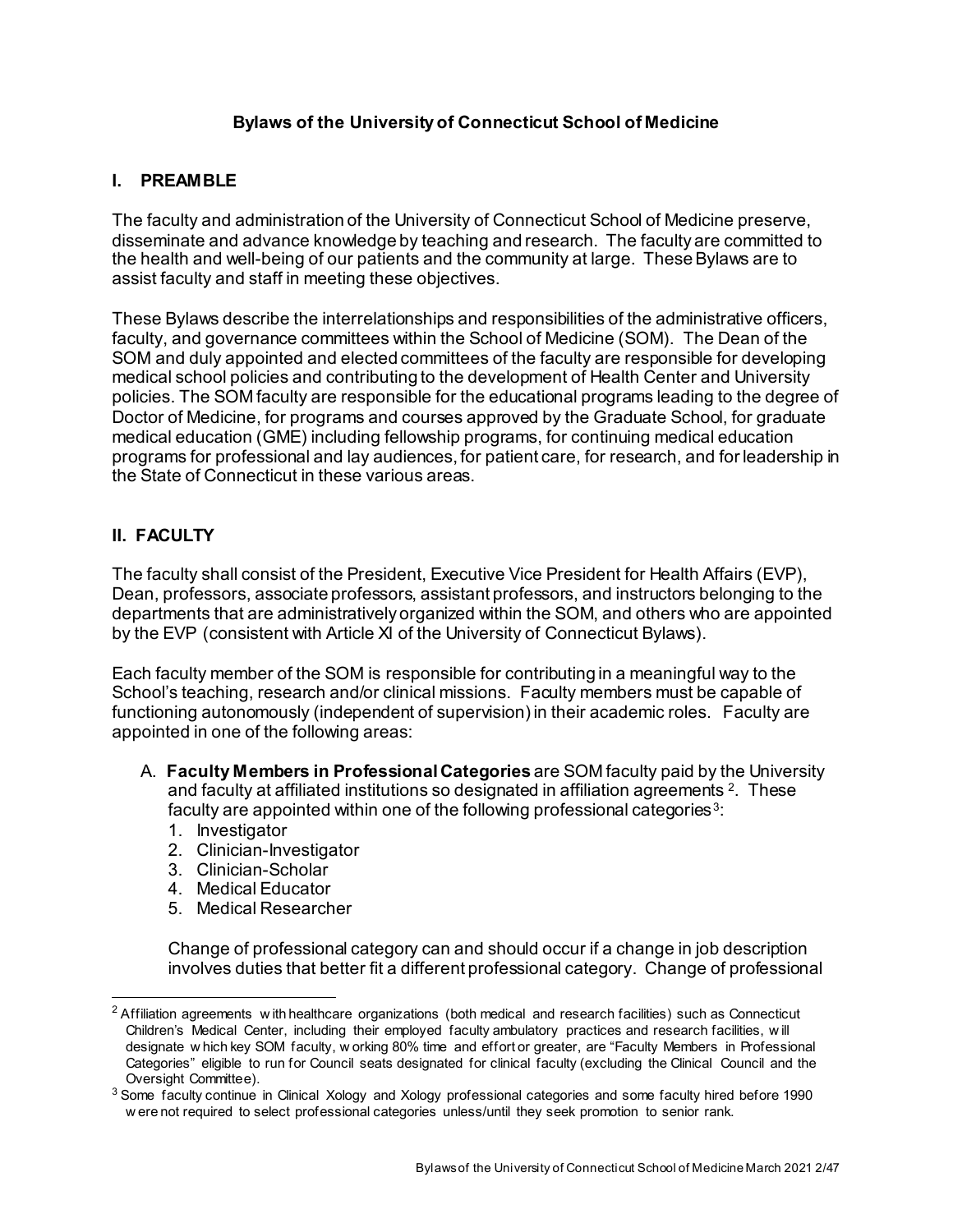category can occur at any time, but must occur at least two years before consideration for promotion and must be signed by the faculty member and approved by the department chair and the Dean.

SOM faculty members paid by the University are also assigned to either a tenure track position or an in-residence position. The modifying term "in-residence" is used for nontenure track appointments. The designation "in-residence" is for administrative purposes only and not for use in correspondence or published faculty lists.

Faculty members in professional categories self-designate as either basic scientist faculty or clinical faculty for the purpose of standing for elections and voting. New faculty members will self-identify and will sign a designation as one or the other when they choose their professional categories. Default assignments are as follows: Investigators– basic scientist faculty; Clinician-Investigators and Clinician-Scholars – clinical faculty; Medical Educators and Medical Researchers – default to his/her general departmental designation as basic science or clinical faculty. Changes in selfdesignation as basic science or clinical faculty member are allowed but must occur one year before the election in which the new assignment is assumed, except for initial assignments, for which there is no waiting period.

- B. **Community-Based Faculty Members** are employed by other, non-affiliated institutions, by a private practice, or by an affiliated institution for less than 80% time and effort.
- C. **Adjunct Faculty Members** are paid to teach on a per assignment basis.
- D. **Visiting Faculty** are faculty members from other academic institutions or recognized experts or scholars from industry.
- E. **Emeritus Faculty** are retired faculty who are appointed to emeritus status.

Definitions of these categories of faculty and standards governing appointment to junior faculty rank as well as joint appointments may be found in Appendix A. Appointments to junior faculty rank are made by department chairs with the Dean's approval. Guidelines for appointment or promotion to senior faculty rank and/or tenure are in Appendix B.

# **III. ADMINISTRATION**

# **A. Dean**

1. Appointment

The Dean of the SOM shall be appointed by the EVP.

2. Duties

The Dean is the chief executive officer of the SOM. Responsibilities include all its academic programs (education and research) as well as its faculty clinical practice. The Dean is responsible for ensuring that the School successfully addresses its strategic missions. The Dean, working in cooperation with the governance committees established in these bylaws, will develop policies and strategic plans for the SOM and be responsible for implementing them as well as conducting the routine operations of the School. The Dean may appoint other dean level and office staff to assist in the administration of the School. The Dean will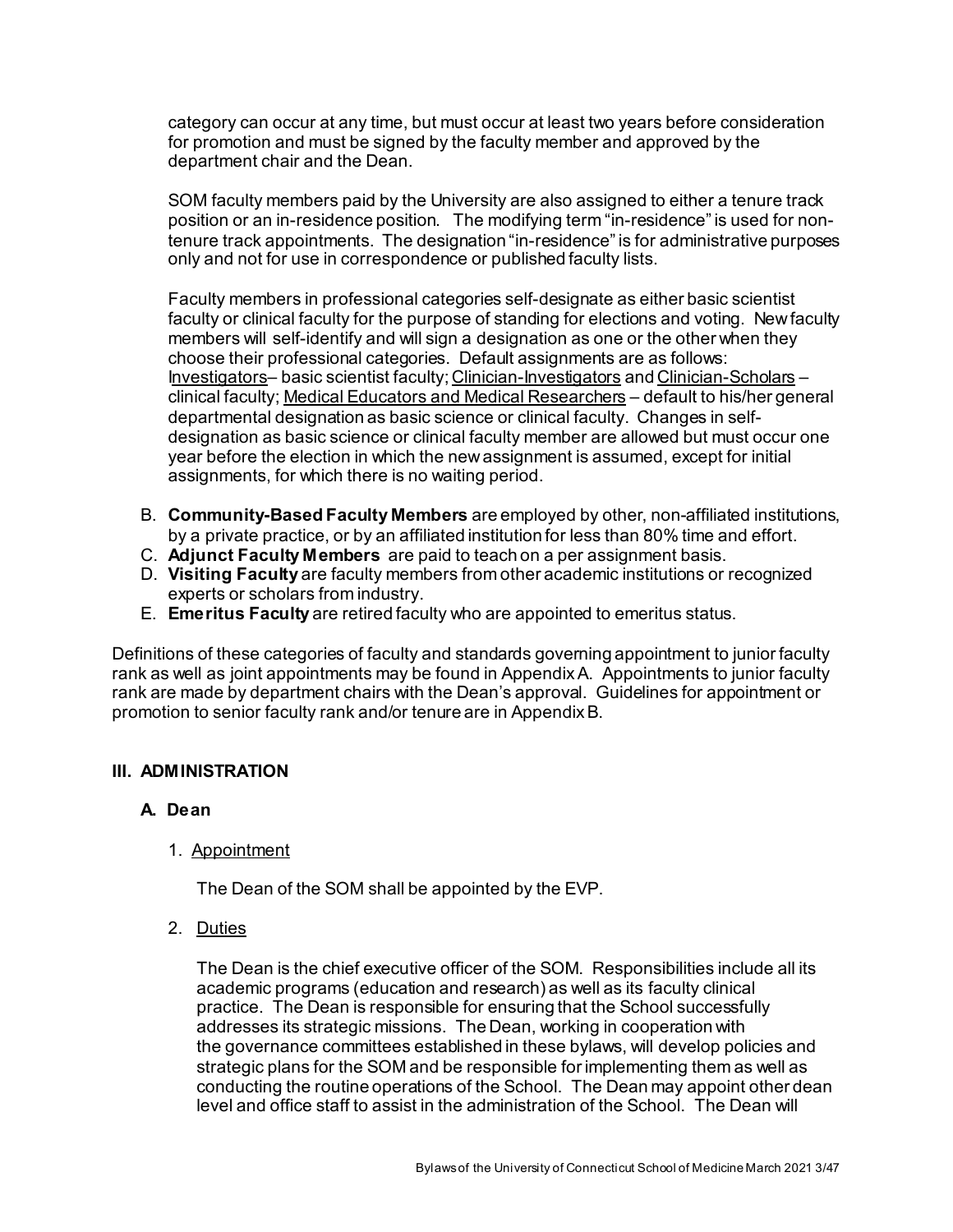appropriately staff the governance committees described in these bylaws with dean level and/or office staff as needed. The Dean reports to the University of Connecticut Health Center (UCHC) Board of Directors (BOD) and its subcommittees through the EVP.

# B. **Chief Academic Officers (CAOs)**

- 1. Appointment: The Dean has the authority to appoint Chief Academic Officers in the domains of education, research, clinical affairs, and in other areas as are deemed appropriate. A CAO is the highest ranking Dean in each domain.
- 2. Duties: CAOs work closely with administrative leadership and with faculty members (via the Councils) to develop policies and plans and allocate resources, and implement plans (via operational committees) in their respective domains. The specific duties of each academic officer will be defined by the Dean, but include roles described in these bylaws.

CAOs, working with the Dean, may in turn, recruit and appoint additional administrative officers to carry out specific functions of their offices.

# **C. Standing Administrative Committees**

- 1. Admissions Committee
	- a. Duties

The Admissions Committee selects the student body of the SOM. It is responsible for determining admission prerequisites and candidate selection criteria.

b. Authority

The Admissions Committee alone has authority to admit or deny admission to applicants.

c. Membership: 20 voting; 3 non-voting

Chief Academic Officer for Student Affairs (*ex officio;* non-voting) Chief Academic Officer for Admissions (*ex officio;* non-voting) Chief Academic Officer, Office of Health Career Opportunity Programs (*ex officio;*  non-voting) Fifteen (15) faculty One (1) representative from the Office of Health Care Opportunity Programs One (1) member from the community Three (3) medical students

The chair is one of the 15 faculty members. The chair and all voting members are appointed by the Dean of the SOM, with consultation from the Chair of the Admissions Committee and the CAO of Admissions. Terms of appointment for faculty are three to five years and are renewable. Terms of appointment for students are one year, and are renewable.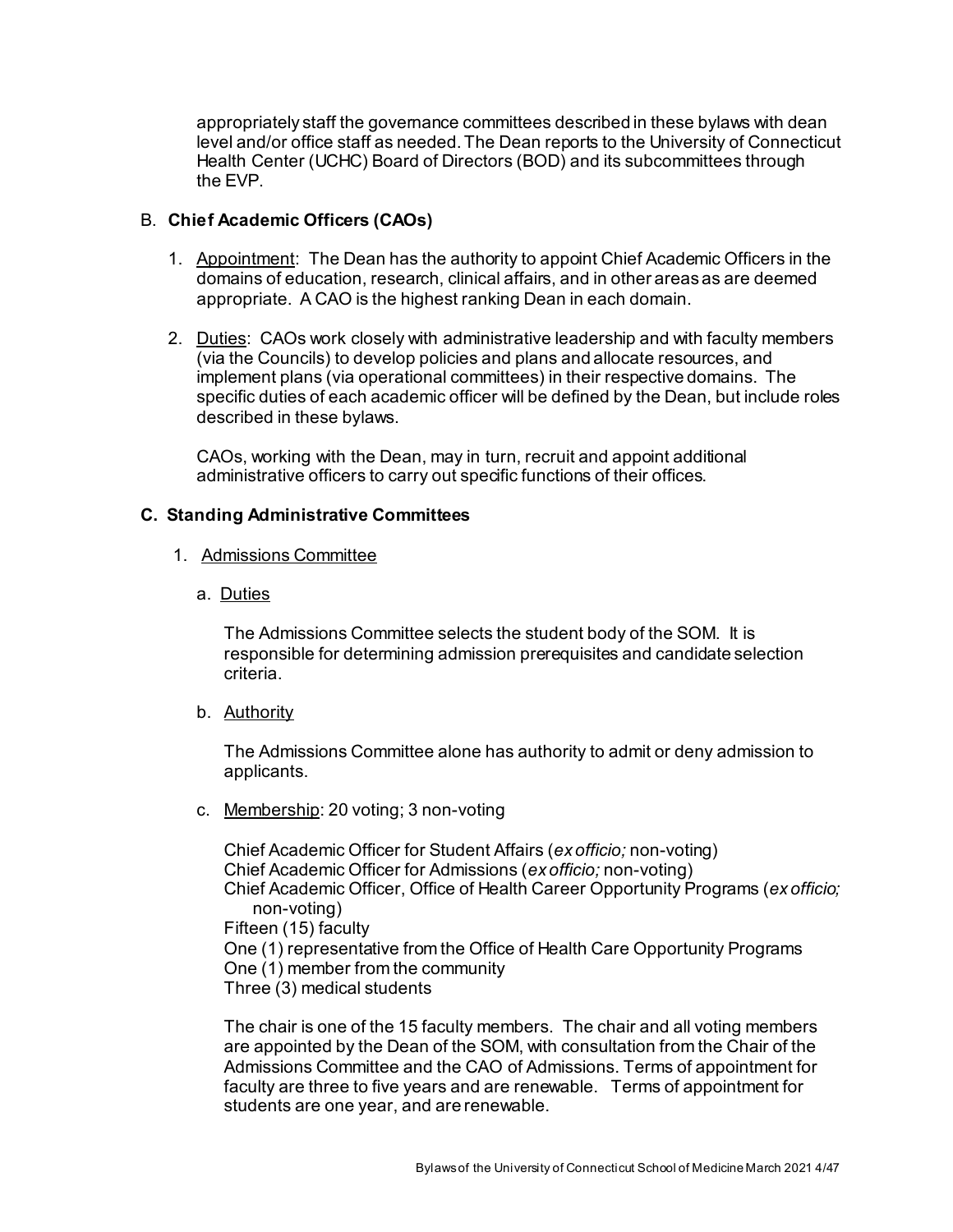Quorum: No less than a simple majority of all members eligible to vote<sup>[4](#page-4-0)</sup> is required to approve a motion.

## 2. Senior Appointment and Promotions Committee (SAPC)

a. Duties

The SAPC shall manage the peer review process to consider awards of tenure and promotion to senior rank on academic grounds, except for department chairs. The SAPC shall also manage the post-tenure review process (See Appendix C.)

b. Authority

The SAPC shall make recommendations regarding tenure and/or promotion to senior rank, on academic grounds, to the Dean. The Dean will forward recommendations regarding tenure and promotion to the Provost, who will in turn make a final recommendation to the BOD.

The SAPC has full authority to determine outcomes of the post-tenure review process.

c. Membership

All members are full professors, and appointed by the Dean. The chair is appointed annually by the Dean. The membership shall initially be eleven (11), five (5) from basic science departments and six (6) from clinical departments. If the total number of members is changed, it shall be done by adding or removing one basic science member and one clinical member simultaneously. In addition, 11 to 14 alternate committee members will be appointed.

Terms are of three (3) years duration. Consecutive terms may be served.

3. Appeals Committees

The Dean is responsible for establishing standing faculty committees to hear appeals related to compensation and space and any other area in which s/he has full authority.

- 4. Academic Advancement Committee (AAC)
	- a. Duties

The AAC certifies that the academic and non-academic performance of each student is adequate in all phases of the curriculum, and when it is not, determines the outcome, which could include remediation, discipline, or dismissal.

<span id="page-4-0"></span><sup>&</sup>lt;sup>4</sup> "Eligible to vote" refers to the total number of members on the committee, less the non-voting members.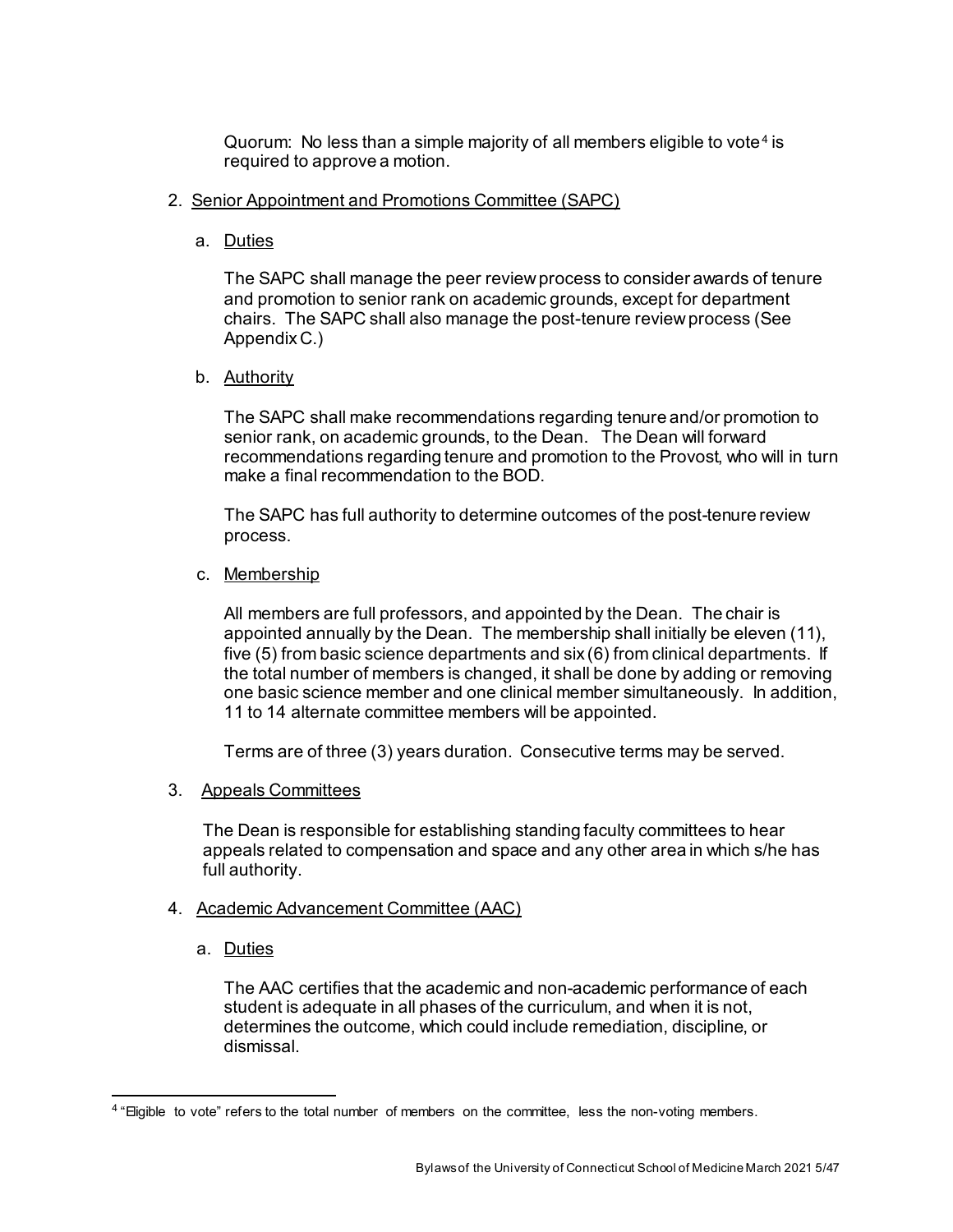At the end of each year in which satisfactory performance has been demonstrated, the AAC certifies that the student is prepared to go on to the next year, and ultimately is qualified to receive the M.D. degree.

The AAC also concerns itself with non-academic issues that may affect the student's ability to perform as a physician. The AAC meets any time a student's performance in one or more components of the curriculum requires a decision as to whether the student should continue in his/her plan of study.

The AAC is responsible for taking appropriate disciplinary action against students related to both academic and nonacademic issues.

b. Authority

The AAC alone has authority to determine issues of academic advancement, remediation, discipline, and dismissal.

#### c. Membership

One (1) faculty member to serve as chair. Four (4) basic science faculty members. Four (4) clinical faculty members. One (1) Chief Academic Officer for Student Affairs (*ex-officio,* non-voting) One (1) Chief Academic Officer, Office of Health Center Opportunity Programs (*ex-officio,* non-voting) The CAO for Education (*ex-officio,* non-voting)

Members of the AAC and its chair are appointed by the CAO for Education.

# **IV. DEPARTMENTS**

A. Purpose

All faculty are members of academic departments. Departmental faculty are joined by similar academic interests, although their individual activities are characteristically independent and diverse. The function of departments is to promote these diverse interests, to mentor and guide the professional development of faculty, and to foster excellence. Clinical departments may be mandated by accreditation and licensing organizations.

- B. Creation, merging or disbanding of departments must be approved by the Dean's Council (see Section VI.E.), by the Dean, and by the BOD/Board of Trustees (BOT) as described in the University Laws and Bylaws.
- C. Department chairs
	- 1. Duties: Department chairs are responsible for mentoring faculty members to ensure their professional development. They work with them to determine allocation of effort to education, research, clinical and/or administrative activities and to ensure the profile is consistent with the faculty member's professional category.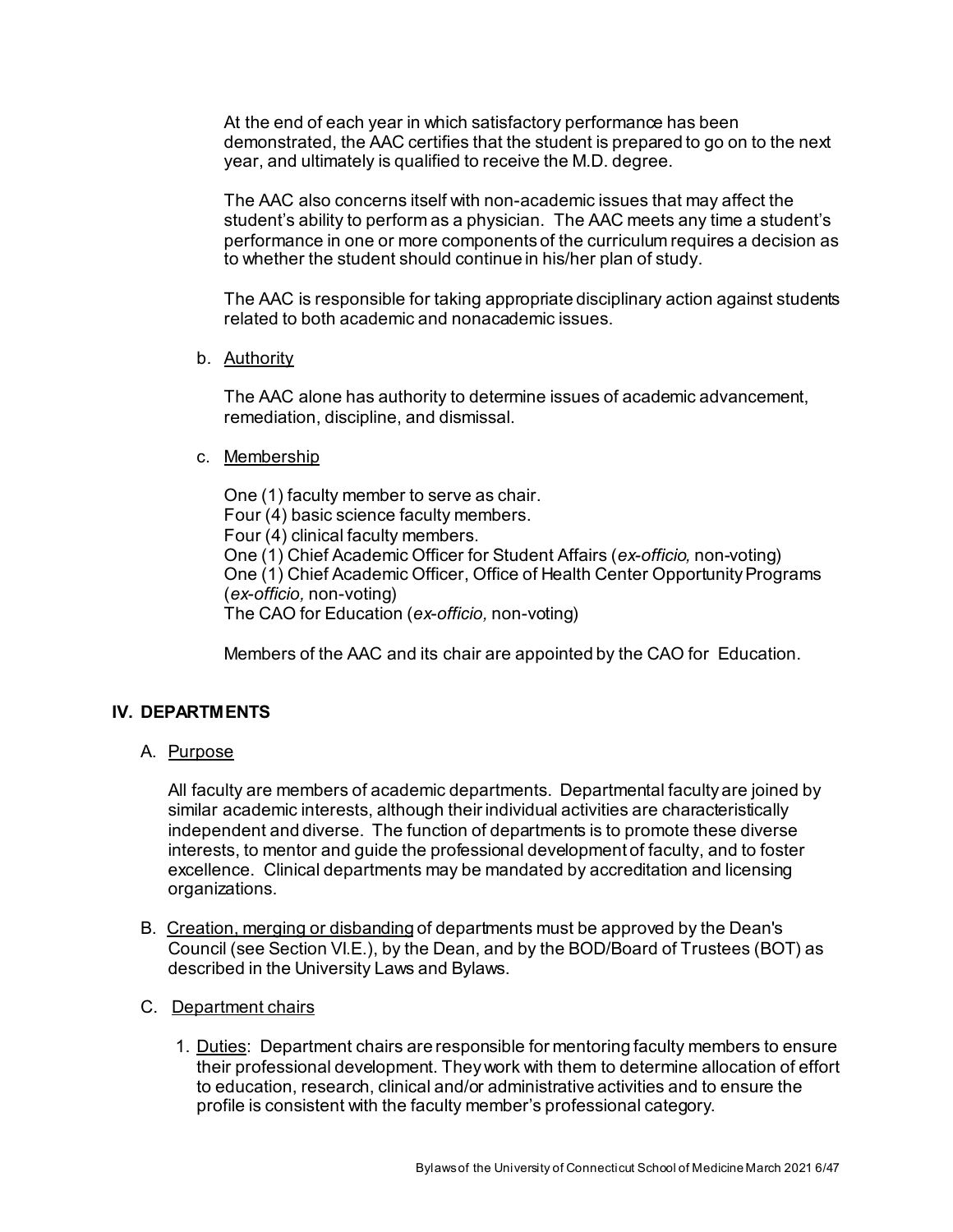Department chairs make recommendations regarding appointments, compensation, professional advancement, and multi-year contracts. With the SAPC, they may approve or deny applications to interrupt progression to tenure (see Appendix B). Department chairs are responsible for annual performance reviews of the faculty and collaborate with Type II Center directors where applicable. The net evaluation of faculty for purposes of academic advancement and compensation will be determined jointly by the department head and the center director. In the event of disagreement, the matter will be adjudicated by the Dean's Council, which will tender its recommendation to the Dean.

Department chairs make recommendations about departmental budget and space needs. Department chairs report to the Dean.

2. Appointment: The Dean of the SOM shall appoint an ad hoc faculty search committee to advise on the selection of a department chair. The search committee shall include some members from inside and outside the department, and at least one member of the SAPC. The CAO for Education will interview all finalists and make recommendations to the search committee. The search committee shall identify individuals eminently qualified for the position and make a recommendation to the Dean.

Department chairs will be appointed for a maximum of 7 years, renewable at the time of the departmental review.

3. The Dean may appoint acting or interim department chairs who may serve for no more than two years in the absence of an active search for a permanent department chair.

#### D. Departmental Review

The teaching, research, clinical service programs and administrative contributions of each department will be reviewed at least every 7 years in addition to such other reviews as the Dean considers appropriate, according to procedures described in Appendix D. The Oversight Committee (OC; see section VII) will initiate the reviews and will report the status of those reviews to the Board of Directors or to an appropriately designated subcommittee of the Board of Directors. Results of reviews will be sent to both the Dean and the OC.

# **V. CENTERS[5](#page-6-0)**

There will be times when programmatic needs require specialized organizational units within or among departments. Other clinical and/or research units may need to be created to respond to changing medical developments and advances. These units will be called centers. The purpose of centers is to focus resources. All centers must be designated as either Type I or Type II, designations indicating different degrees of autonomy.

<span id="page-6-0"></span> $5$  The w ord "center" may be used w hen such a term is advantageous to the University and must have the Dean's w ritten approval.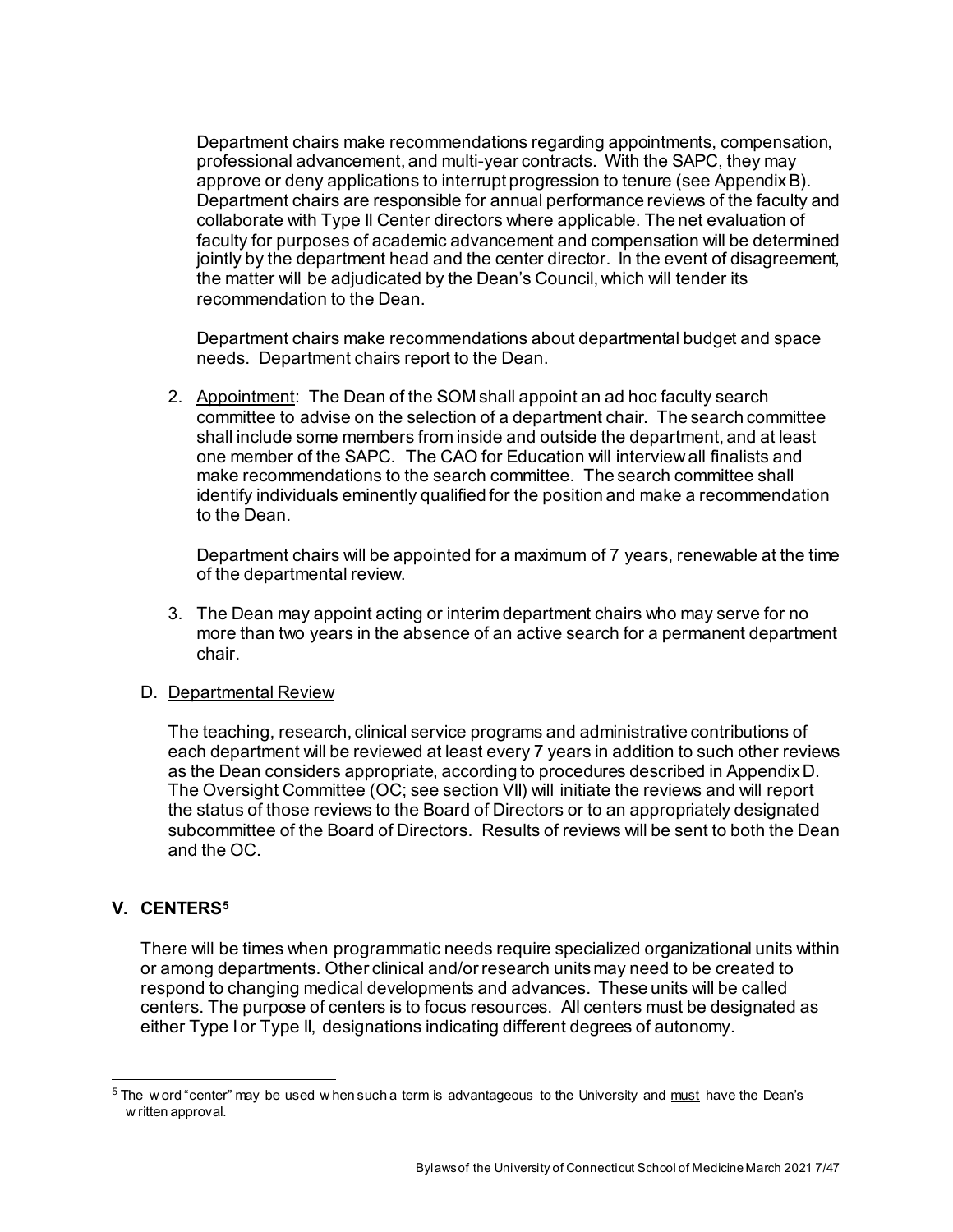# A. Type I Centers

A Type I center is administered within the structure of a department. The center itself, by agreement among the chairs of the relevant departments and the center director, may consist of faculty members of more than one department or school. However, the chairs of the departments that contribute faculty members must agree in advance that the center will exist within the administrative structure of one of the departments. The chair of that department shall accept administrative responsibility for the center. The chairs will need to agree to matters such as resource allocation and conditions for continuing or discontinuing the center. Article XIII of the University Laws and Bylaws does not apply to Type I centers.

# B. Type II Centers<sup>[6](#page-7-0)</sup>:

# 1. Purpose

A Type II center may be created when a University activity would better flourish outside existing departments.

2. Creation of Type II centers shall require a written plan, including description of its purpose and resources. Creation, merging or disbanding requires approval by the Dean's Council and approval by the Dean.

# 3. Type II Center directors

a. Duties

Type II center directors are given authority over dedicated resources. They may initiate faculty recruitment, both internal and external, in collaboration with the prospective department chair. Center directors supervise and evaluate those faculty activities that occur within the center, while the department chair supervises and evaluates those activities that occur outside the center. The net evaluation of faculty for purposes of academic advancement and compensation will be determined jointly by the center director and department head. In the event of disagreement between the center director and department chair, the matter will be adjudicated by the Dean's Council, which will tender its recommendation to the Dean.

b. Appointment

Type II center directors are appointed by and report to the Dean. They are appointed for a maximum of 7 years, renewable at the time of the center review.

4. Center Review

Type II centers must be reviewed at least every 7 years in addition to other reviews the Dean considers appropriate, according to procedures described in Appendix D.

<span id="page-7-0"></span> <sup>6</sup> <sup>6</sup>For the purposes of participating in School of Medicine governance and mentoring School of Medicine faculty, Signature Programs are considered Type II Centers. How ever, Signature Program directors may also report directly to the Health Center Vice President for Health Affairs.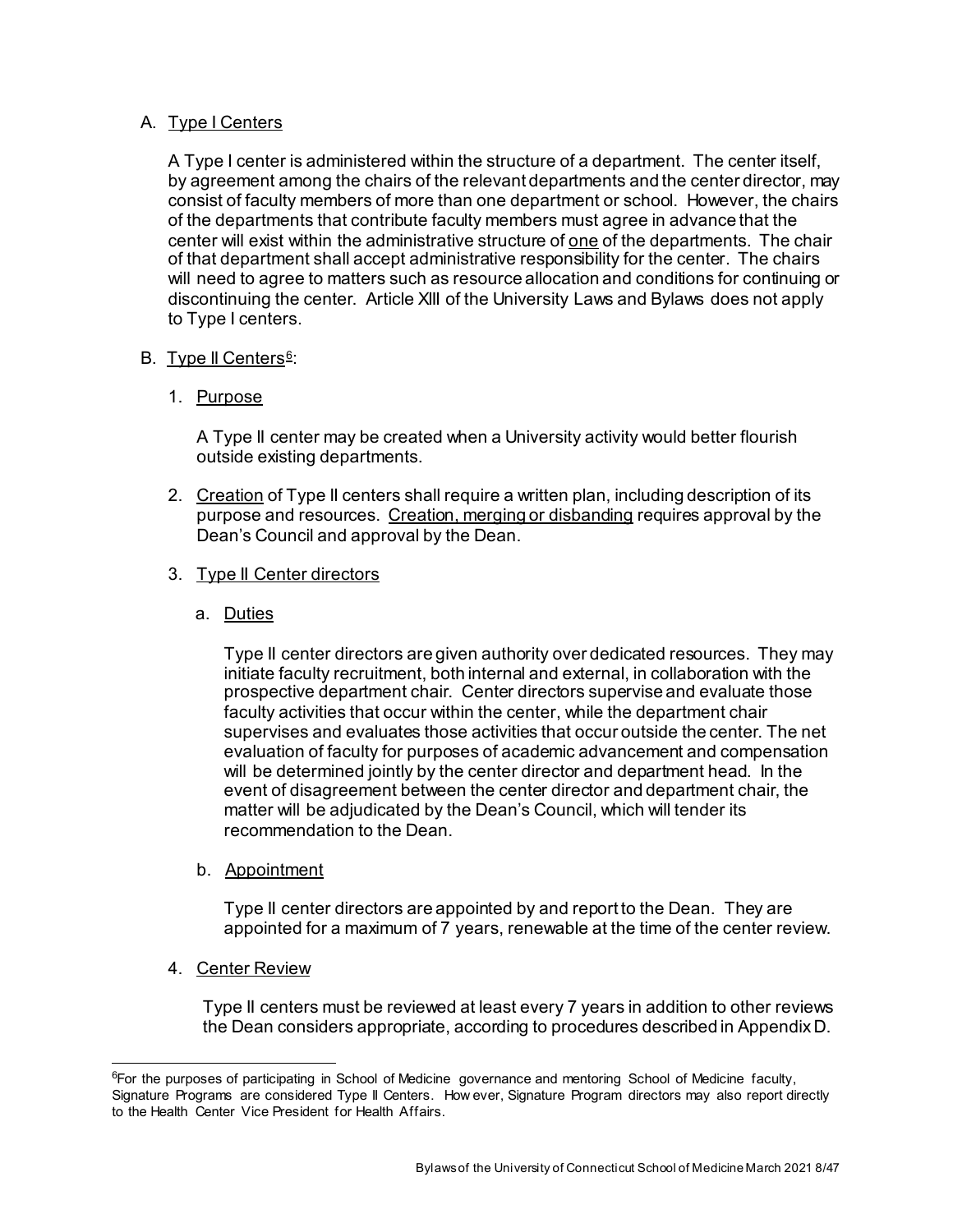The Oversight Committee (OC: see section VII) will initiate the reviews. Results of reviews will be sent to both the Dean and the OC.

# **VI. PLANNING AND POLICY DEVELOPMENT**

The five policy and planning committees are called the Councils for Education, Research, Clinical Affairs, and Public Issues, and the Dean's Council. [7](#page-8-0), [8](#page-8-1) One or more of these five Councils will participate in all policy and planning activities. These committees have a responsibility to respond to requests for policy in a timely fashion.

The Councils for Education, Research, Clinical Affairs and Public Issues are the primary places in which elected faculty members will work with their CAOs to develop policies and plans, including strategic plans, within each domain. The Dean's Council is the primary place where the impact of proposed policies and the availability of resources to implement proposed policies are considered. In some areas, such as the undergraduate medical curriculum, a Council may have decision making authority but must subject major policy changes to the scrutiny of the Dean's Council prior to making final decisions. In other cases, such as the formation of new strategic plans, the Councils submit recommendations to the Dean's Council, that will in turn, make recommendations to the Dean.

While some aspects of the Councils need to be defined individually, the following are shared assignments and expectations:

- 1. Each Council is charged to develop policies and plans in collaboration with the CAO of that domain.
- 2. Each Council collaborates with the others to consider and accommodate cross-domain needs of the SOM.
- 3. Neither department chairs nor Type II Center directors are eligible to fill basic science or clinical faculty seats within the Councils. Chief academic officers (CAOs) and deans of any rank are not eligible to fill elected seats within the Councils.
- 4. Each elected member will be elected by the group s/he represents.
- 5. Only those eligible to sit on a Council may vote for the members of the Council, except that all voting faculty in each membership group may vote for the members of the Oversight Committee.
- 6. Terms of elected and appointed faculty members are staggered, and of three years duration. No member may serve more than two consecutive terms.
- 7. The members of each Council shall elect a chair from within its membership.
- 8. All faculty serving on Councils will recuse themselves whenever there is a perceived or actual conflict of interest. The Dean, CAOs or Council Chairs may excuse an individual for a perceived or actual conflict of interest.
- [9](#page-8-2). In each Council, no less than a simple majority of all members eligible to vote<sup>9</sup> is required to approve a motion. Votes must occur in convened meetings. However, minutes may be approved by email.
- 10. In addition to the voting members of each Council, appropriate *ex officio*, non-voting members may be appointed by the group.

<span id="page-8-0"></span> $^7$  Each committee described in these bylaw s shall develop its ow n operational quidelines, w hich w ill be submitted to the Dean's Council for approval and then published for access by faculty members.

<span id="page-8-1"></span><sup>&</sup>lt;sup>8</sup> Participation in governance is a meaningful academic activity and time spent in governance should be recognized in the faculty member's effort profile for the duration of the term.

<span id="page-8-2"></span><sup>&</sup>lt;sup>9</sup> "Eligible to vote" refers to the total number of members on the committee, less the non-voting members.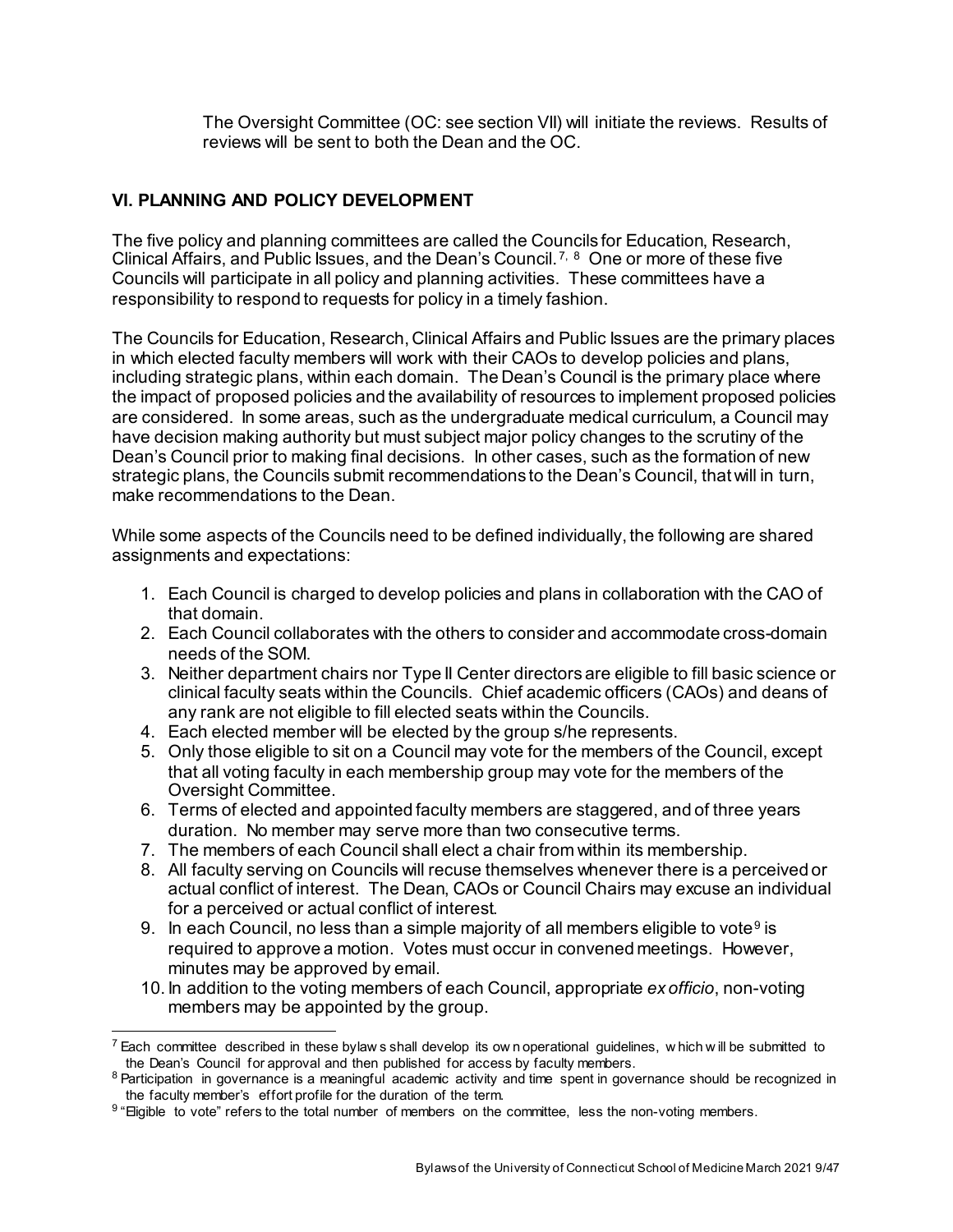- 11. Council agenda items may be assigned by the Dean or the CAO of that domain, may be internally developed, or may be raised by any faculty member or any other governance committee. All Councils will address compliance with policies of external regulatory and accreditation agencies.
- 12.Three or more Education, Research, Clinical or Public Issues Council members may collectively forward a minority report to the Dean's Council. Three or more Dean's Council members may collectively forward a minority report to the BOD.
- 13. Decisions and recommendations forwarded to the Dean's Council must have already taken into consideration the scope of resources required.
- 14.Each Council will create and disband policy and operational subcommittees as needed. Lists of current subcommittees, their responsibilities and their membership must be published.
- 15.Faculty, students and others who are not eligible for specific Council membership may serve on subcommittees of that Council.
- 16. Members of Councils may be dismissed by the Chair of the Council after three unexcused absences in a year.

# A. Education Council (EC)

1. Duties

The EC formulates policies and plans for all educational activities sponsored by the SOM which include, but are not limited to, the undergraduate medical curriculum, graduate and postgraduate medical education, continuing medical education, and community education. The EC determines the objectives, general form, and content of the educational programs, and assures their quality. It may also request subordinate committees to deal with any issues related to the educational programs. It oversees the integration of the SOM faculty into the Graduate Programs. It considers the roles of off-site faculty, affiliated hospitals, and community faculty in these educational endeavors. It makes recommendations regarding priorities for the use of available resources.

2. Authority

The EC has authority over all educational activities. As a matter of process, it must submit new strategic plans or major policy revisions to the Dean's Council for review and comment. In addition, decisions that require the allocation of new resources must be considered by the Dean's Council and approved by the Dean.

3. Membership

One (1) Chief Academic Officer for Education (*ex officio*)

One (1) Chief Academic Officer of the Graduate School, Farmington campus (*ex officio*)

- One (1) faculty member from each standing EC policy subcommittee
- Five (5) elected basic science faculty members
- Five (5) elected clinical faculty members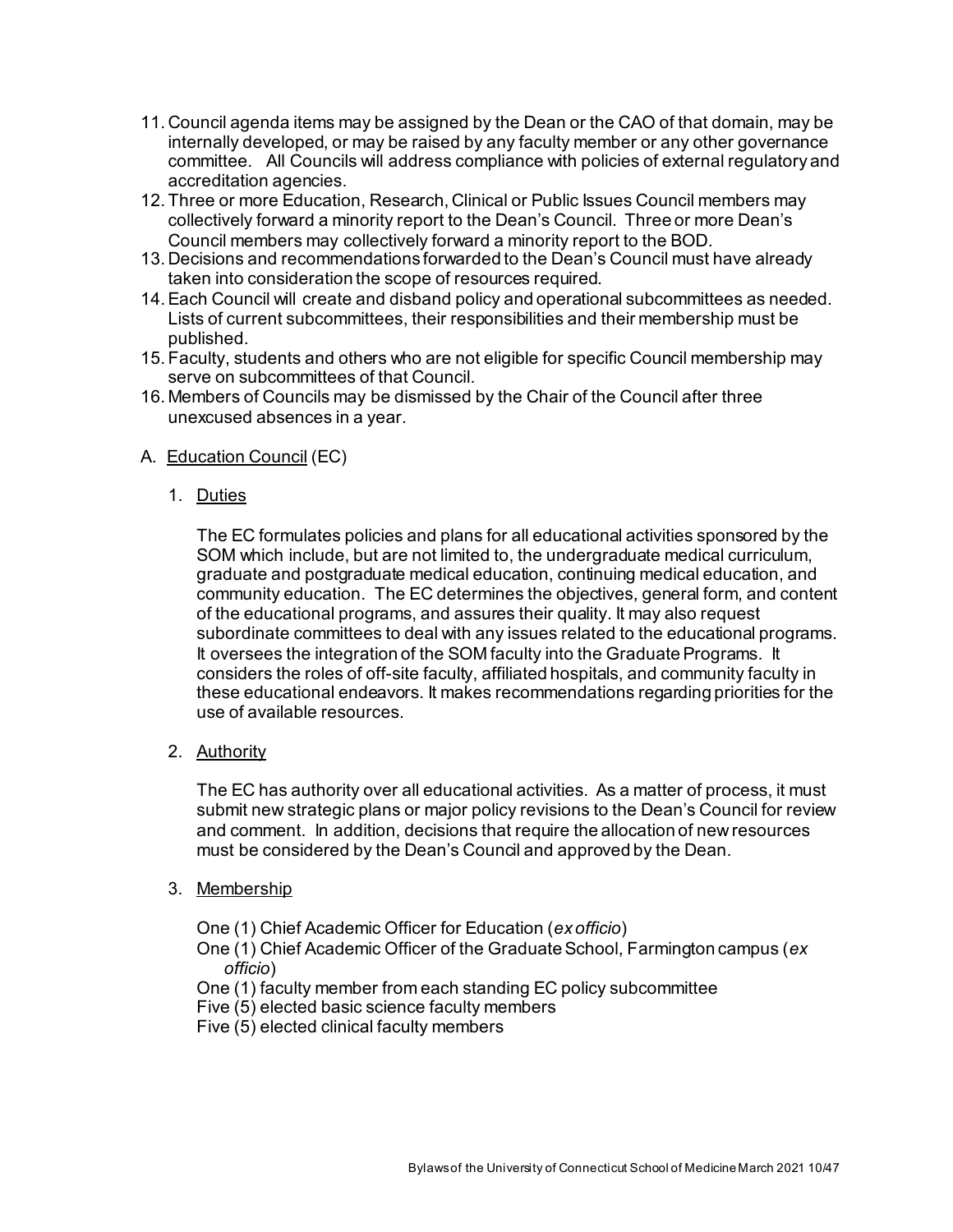# B. Research Council (RC)

# 1. Duties

The RC makes recommendations regarding priorities for the research mission and the implementation of research strategic plans. The RC will formulate policies related to the conduct of research. Such policies include, but are not limited to: allocation of research space, incentive plans (if the EVP so delegates), and adherence to compliance requirements imposed by regulatory agencies. The RC will cooperate with other bodies involved in Health Center-wide research planning and policies, and should have a dominant position either directly (through dual membership) or indirectly on committees concerned with research-related Health Center issues. The RC will endeavor to coordinate biomedical research throughout the University (particularly with the School of Dental Medicine and Graduate Schools) and with our affiliated hospitals, by analysis, review, and promotion of real and potential cooperative ventures. The RC will make recommendations on strategies to identify and procure resources that are essential for the recruitment and retention of faculty members. The RC is charged to maintain a technically advanced and supportive infrastructure and develop timely new ventures in biomedical science.

2. Authority

The RC is advisory to the Dean's Council on matters of research governance.

3. Membership

One (1) Chief Academic Officer for Research (*ex-officio*)

- One (1) basic science department chair
- Two (2) basic science faculty members

Two  $(2)$  center directors<sup>[10](#page-10-0)</sup>

- One (1) clinical department chair or delegate elected by the chairs
- One (1) clinical faculty member
- One (1) multidisciplinary clinical research center representative<sup>[11](#page-10-1)</sup>

# C. Clinical Council (CC)

1. Duties

The CC is responsible for policies, strategic planning, and management of the clinical activities of the SOM and its faculty. These responsibilities include the faculty practice, which exists to support the vision of the SOM, including its educational, clinical and research missions. The CC is also responsible for the clinical components of our strategic plans, and all other clinical business affairs. Examples would be contracted services provided elsewhere by faculty members who are paid by the practice, and the development of contracts with clinicians not on salary with the faculty practice to provide services directly for the SOM.

<span id="page-10-0"></span> $10$  Only directors of approved Type II centers are eligible

<span id="page-10-1"></span><sup>&</sup>lt;sup>11</sup> This position refers to w hat, in 2017, is the Low ell P. Weicker, Jr. Clinical Research Center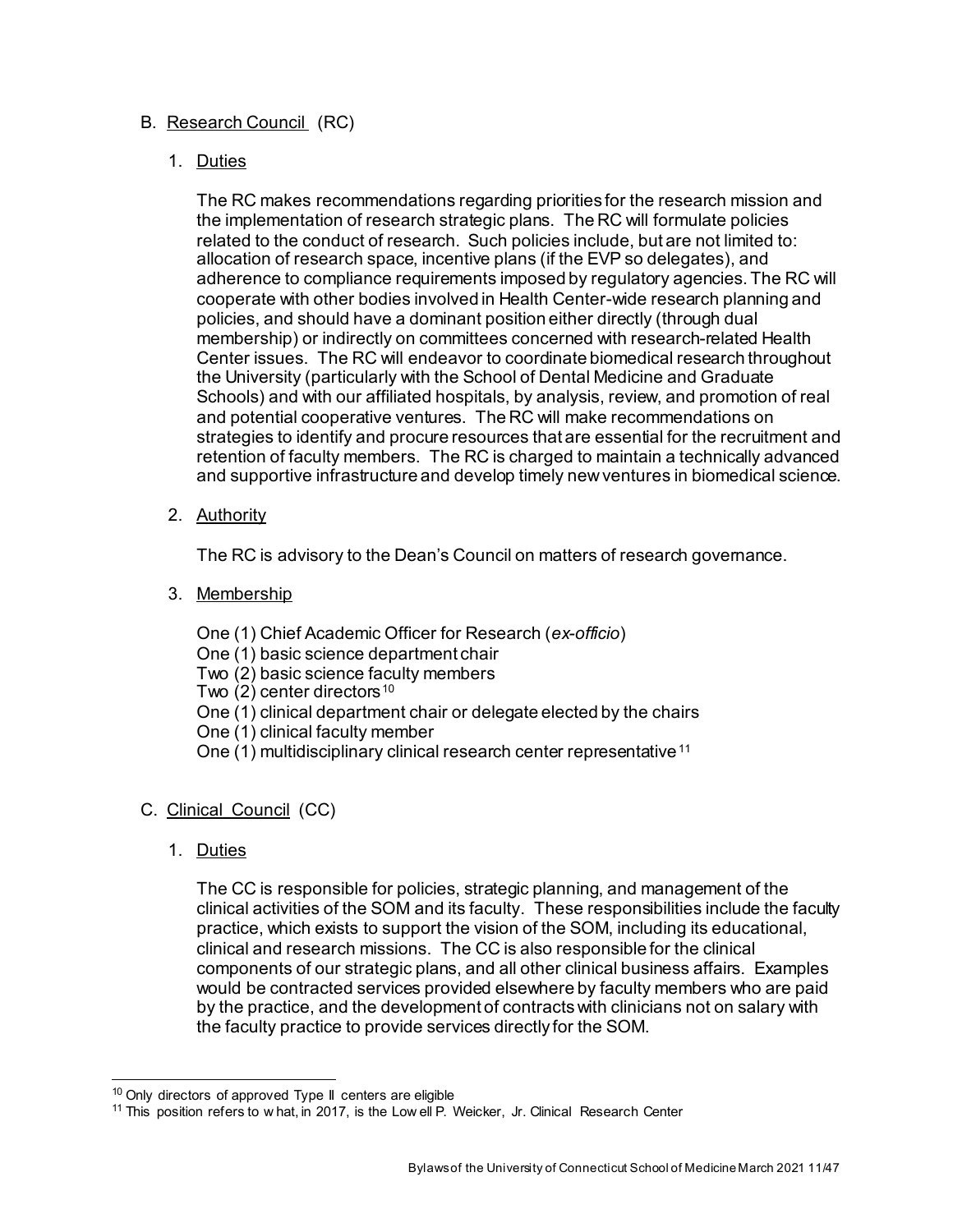# 2. Authority

The CC manages the faculty practice. The development of any major new policies or strategic plans, or major modifications to the existing structure or academic function of the faculty practice requires review and approval by the Dean's Council.

# 3. Membership

One (1) Chief Academic Officer for Clinical Affairs *(ex officio)* One (1) Medical Director, Clinical Compensation Plan *(ex officio)* Two (2) clinical faculty members, One (1) clinical faculty member or department chair elected specifically to advocate for the accommodation of academic concerns by the clinical practice. Two (2) clinical department chairs One  $(1)$  clinical center director<sup>[12](#page-11-0)</sup> Chief Financial Officer (*ex officio;* non-voting) UCHC Chief of Staff (*ex officio,* non-voting) Chief Operating Officer of the clinical faculty practice (*ex officio,* non-voting) Senior Administrative Officer for Planning and Development (*ex officio,* non-voting) Junior Academic Officer for Clinical Affairs (*ex officio,* non-voting)

All elected members must be active clinicians billing through and working within the faculty practice.

# D. Public Issues Council (PIC)

1. Duties

The PIC champions scholarly activities in public health, preventive medicine and health education. It identifies critical health and disease issues for the region and state, prioritizes them and focuses broad faculty effort to improve both health care delivery and health education on these issues. It makes recommendations regarding priorities for the use of available resources, and seeks to increase community resources through legislative and private educational efforts. Its concerns span a variety of settings [such as affiliated hospitals, physicians' offices, community health centers, and schools] and include our educational partners in the community and across the state.

2. Authority

The PIC advises other Councils and the Dean regarding the leadership role of the SOM faculty in regional, statewide, and public health and health education missions.

<span id="page-11-0"></span><sup>&</sup>lt;sup>12</sup>Only directors of approved Type II centers are eligible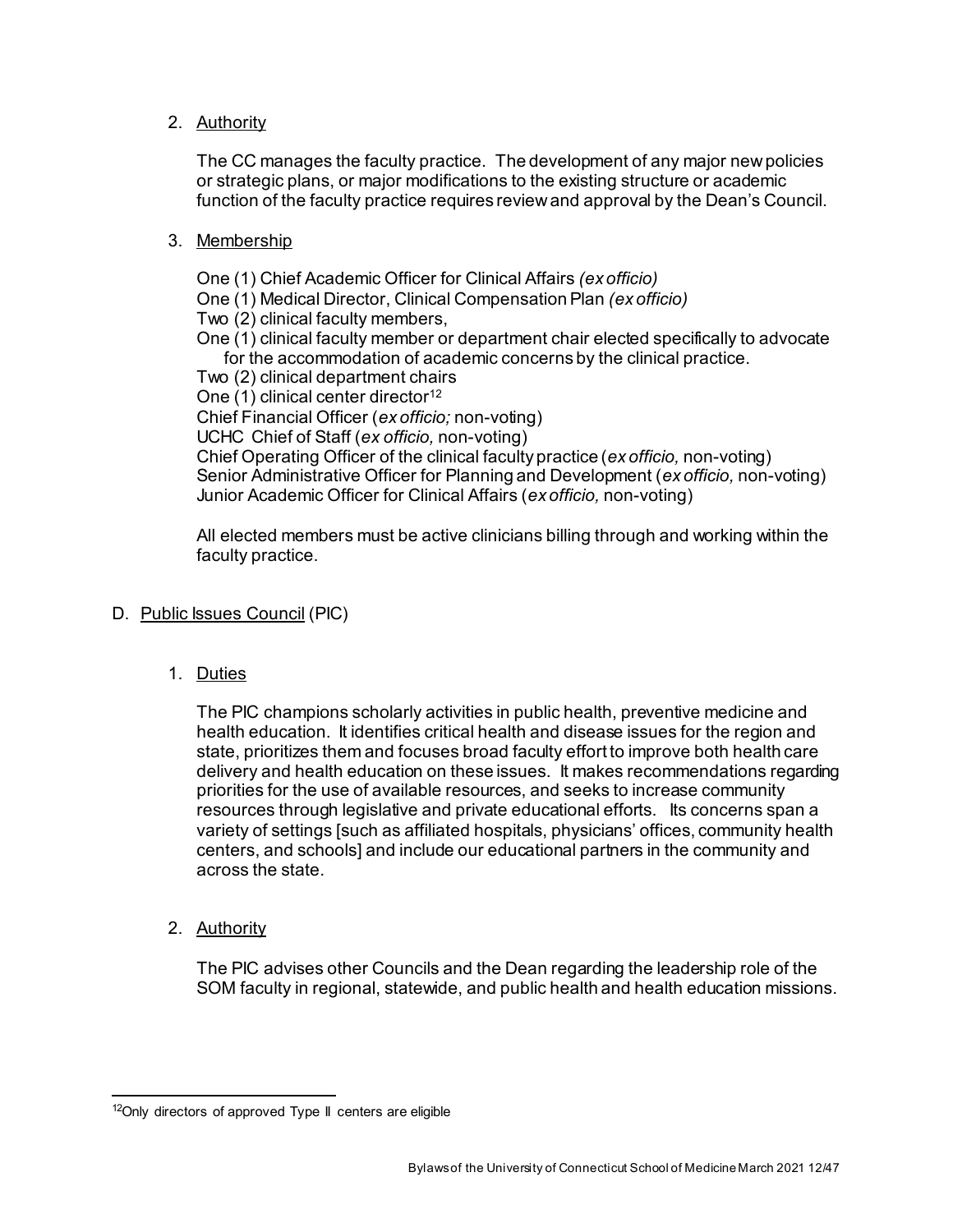## 3. Membership

One (1) Chief Academic Officer for Primary Care *(ex-officio)* One (1) clinical department chair Four (4) clinical faculty members One  $(1)$  center director<sup>[13](#page-12-0)</sup> Two (2) basic science faculty members Two (2) faculty members from public health programs One (1) representative from affiliated hospitals (rotating) One (1) representative from the community and not from an affiliated hospital One (1) appointed by the Commissioner for Public Health

# E. The Dean's Council

# 1. Duties

The Dean's Council works with the Dean to determine broad medical school policies and strategic plans. It does this primarily by (a) ensuring that all recommendations regarding policies and strategic plans have been developed with the consideration of how they effect the entire School and not just a single domain, (b) synthesizing, coordinating and evaluating the initiatives put forward by the Councils into cohesive strategic plans and objectives<sup>14</sup>, (c) initiating recommendations regarding policies and priorities in the use of resources, and (d) acting on recommendations from the Oversight Committee.

These functions will be achieved through the consideration of (a) the overall use and commitment of resources and the availability of resources for newly developed policies and plans; (b) how new policies put forth by a Council fit within the strategic plans/goals/objectives of the school as a whole; (c) possible synergies between new proposals and other school needs and goals; and, importantly, (d) the consequences of policies developed by one Council on the entire faculty and students. Thus, while most policies will be developed in the Councils, the Dean's Council plays a critical integrative function. It bears the final responsibility for evaluating the impact of proposed policies and plans on the SOM and its faculty as a whole.

In addition to considering the policies and recommendations sent from the Councils, the Dean's Council may be assigned tasks by the Dean, the EVP, or the BOD. The Dean's Council will then delegate tasks to the Councils or, if appropriate, delegate an ad hoc committee to address the task.[15](#page-12-2)

The Dean's Council will also lead the effort to educate the administration of the SOM and of the Health Center about the impact its policy decisions have on the ability of the faculty to do its work and to negotiate ways to streamline the processes. This charge focuses on, for example, the administrative requirements for hiring new

 <sup>13</sup>*ibid.*

<span id="page-12-1"></span><span id="page-12-0"></span><sup>&</sup>lt;sup>14</sup> The Dean's Council does not rew ork or re-think the policy or decision itself.

<span id="page-12-2"></span> $15$  The latter w ould be especially appropriate w hen tasks that do not neatly fit within the domains need to be addressed, such as the development of a new faculty compensation plan, revisions to the grievance procedures, or revisions to the criteria for promotion to senior rank.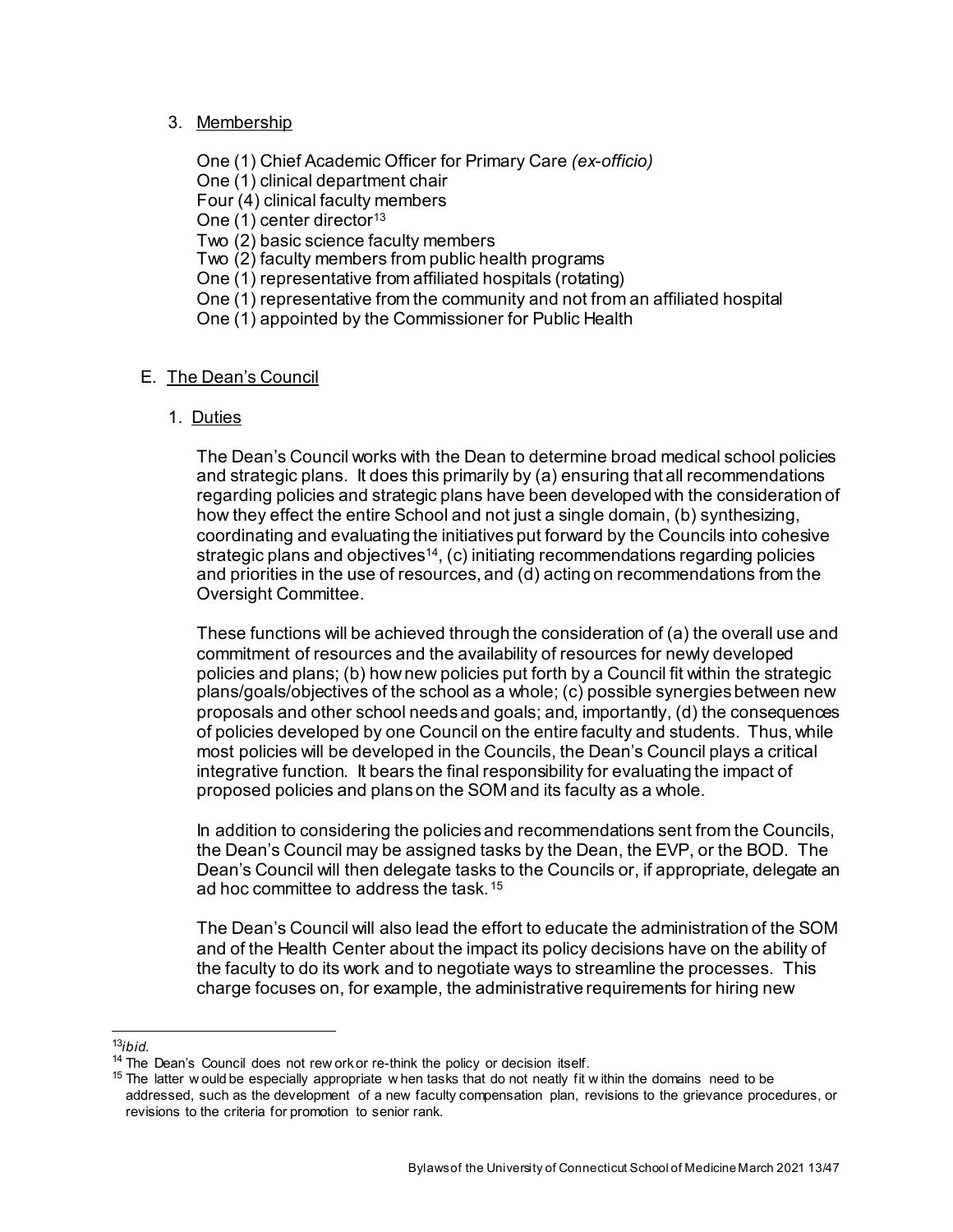faculty members, for spending research dollars, and for implementing approved strategic plans.

2. Authority

The Dean's Council advises the Dean regarding strategic planning and resource allocation decisions. When the Dean's Council finds an impediment to the implementation of a decision or recommendation of a Council, it can (a) return the decision or policy to the Council from which it originated with feedback on the flaws or impediments to implementation, (b) send the decision or policy to a different Council to get further information on the consequences and ways to ameliorate those consequences, or (c) reject the recommendation outright.

The Dean's Council has authority to overturn a negative decision by SAPC on promotion or tenure only on non-academic grounds.

The Dean's Council approves the operating rules and guidelines of all governance committees, and designates departments and centers as either "basic science" or "clinical".

The Dean's Council will arrange an election, make an appointment, or delegate the appropriate Council to make an appointment when a University, Health Center, Dental School, Graduate School or other non-SOM committee, or the BOD, desires official representation from the SOM.

The Dean's Council holds elections for all SOM governance committees. Elections, to be held annually, must provide the opportunity for faculty to nominate self or others.

3. Membership:

Dean of SOM (*ex officio,* non-voting) Chief Financial Officer of the SOM (*ex officio,* non-voting) The Chief Academic Officers for Education, Research, Clinical Affairs, and Primary Care One (1) each from the Research, Clinical, and Public Issues Councils Two (2) from the Education Council One (1) clinical department chair One (1) basic science department chair One  $(1)$  center <sup>[16](#page-13-0)</sup> director

Only senior SOM faculty in Professional Categories may serve on the Dean's Council. If an Education, Research, Clinical or Public Issues Council member is unable to attend a meeting, s/he shall be responsible for identifying another member of the Council to attend. Decisions are made by a simple majority of those voting.

<span id="page-13-0"></span><sup>&</sup>lt;sup>16</sup> Only directors of approved Type II centers are eligible.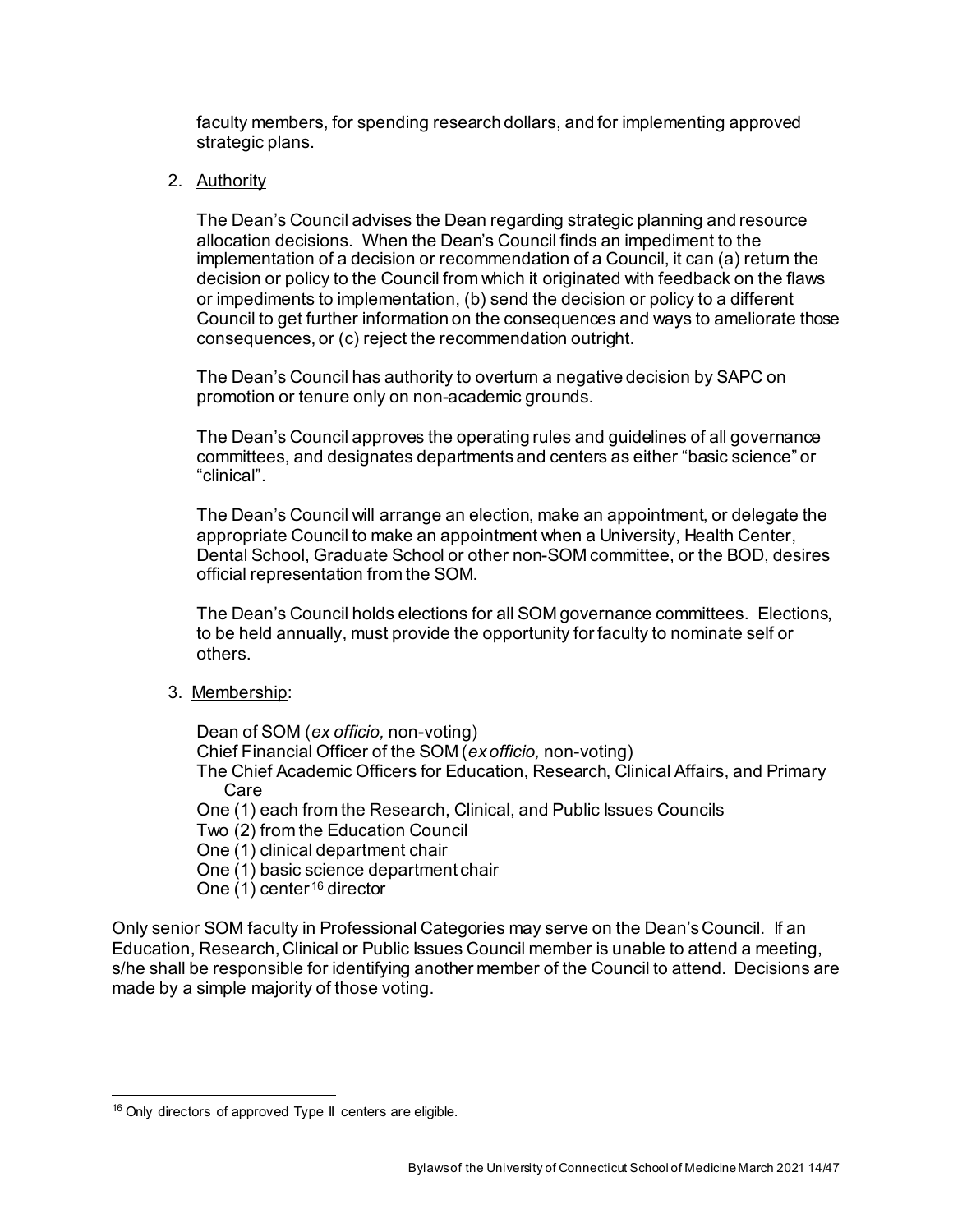# **VII. OVERSIGHT COMMITTEE**

## A. Duties

The Oversight Committee (OC) is an elected group of faculty that monitors the implementation of the governance mechanisms as outlined in the Bylaws of the SOM. The OC (a) ensures that there is communication between the governance committees and the faculty<sup>17</sup>; (b) reviews the results that been achieved by implementation of policies and programs; (c) initiates and monitors all department, center, and other reviews mandated in the Bylaws; and (d) identifies bylaws that may need to be reviewed and/or amended. The committee will be responsible for *ad hoc* as well as periodic reviews of the Bylaws, at intervals no greater than seven years, and for implementing the amendment process described in Section IX.

The OC reports its findings to the Dean and the Dean's Council.

### B. Authority

The OC has access to the agendas and decisions of all Councils. It ensures open communication regarding governance by working with the Dean to establish a publishing mechanism and by calling Faculty Forums at appropriate times. It initiates Department and Center reviews and monitors the results. It controls the Bylaws amendment process as described in section IX.

### C. Membership

One (1) basic science department chair One (1) clinical department chair One  $(1)$  center director<sup>[18](#page-14-1)</sup> Three (3) basic science faculty members Three (3) clinical faculty members Immediate past chair (*ex officio,* non-voting)

Only senior SOM faculty on the University's payroll may serve. In addition, chairs of all academic departments are eligible to serve. Neither department chairs nor Type II Center directors are eligible to fill basic science or clinical faculty seats within the Oversight Committee. Chief academic officers (CAOs) and deans of any rank are not eligible to fill elected seats within the Committee. The OC elects a chair from within its ranks. Terms of elected and appointed faculty members are staggered, and of 3 years duration. No person may serve on the OC while also serving on other Councils. No elected or appointed member may serve more than two consecutive terms.

With the exception of revisions to the Bylaws of the SOM (see section IX), no less than a simple majority of all OC voting members is required to approve a motion. Votes must

<span id="page-14-0"></span><sup>&</sup>lt;sup>17</sup> Sections of departmental and center review s that address personnel issues are confidential and any

communications regarding these issues must be via the Chair of the OC in consultation w ith the Dean.

<span id="page-14-1"></span><sup>&</sup>lt;sup>18</sup> Only directors of approved Type II centers are eligible.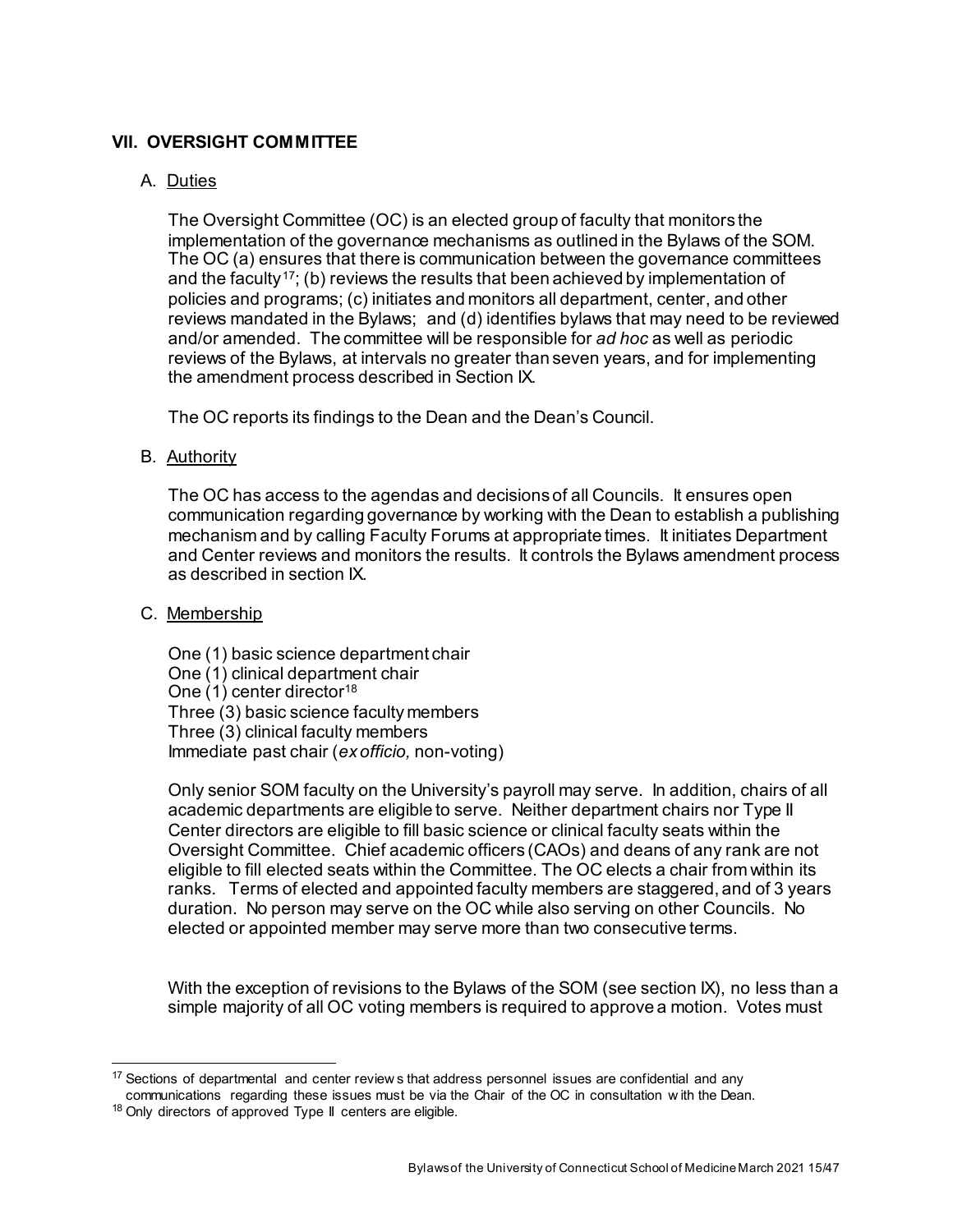occur in convened meetings. Minority reports may be forwarded to the Dean by three or more members.

# **VIII. COMMUNICATION REGARDING GOVERNANCE**

Participation in School governance is encouraged of all faculty members, especially through membership on the committees described in these Bylaws. There must be effective communication between the committees engaged in governance and other faculty members. In order to provide venues for those participating in School governance to keep the rest of the faculty informed on their activities as well as to provide a formal opportunity for hearing faculty concerns and advice, two mechanisms are provided: [19](#page-15-0)

### 1. Written Communication

Working with the OC, the Dean will develop and maintain a mechanism for the purpose of publishing and archiving important communications about SOM governance committee activities. Each governance committee will be responsible for submitting relevant information for publication in a timely manner. These communications will include committee members, meeting schedules, agendas and minutes. In addition they will contain copies of written reports or governance updates provided to the faculty.

The Dean of the School will provide a "State of the School" at least once a year.

Each governance committee will provide a report summarizing its activities twice a year.

# 2. Faculty Forum

The Faculty Forum is a meeting held to discuss current policy formulation.

Faculty Forums will be held regularly and not less than two times a year. The OC will schedule Faculty Forums and set the agenda. Relevant materials will be published at least one week in advance. The chair of the OC will preside and will publish minutes of the meeting. Members of the Councils, including the Dean's Council, and the OC, are expected to attend.

Councils or individual faculty may submit a request to convene a Faculty Forum and the Oversight Committee must consider the request.

3. General Faculty Meetings may be called by the Dean as provided in the University Laws and Bylaws. The Dean of the SOM will preside over general faculty meetings.

<span id="page-15-0"></span><sup>&</sup>lt;sup>19</sup> Proprietary, competitive, personal or other information protected by the Freedom of Information Act may not be disseminated.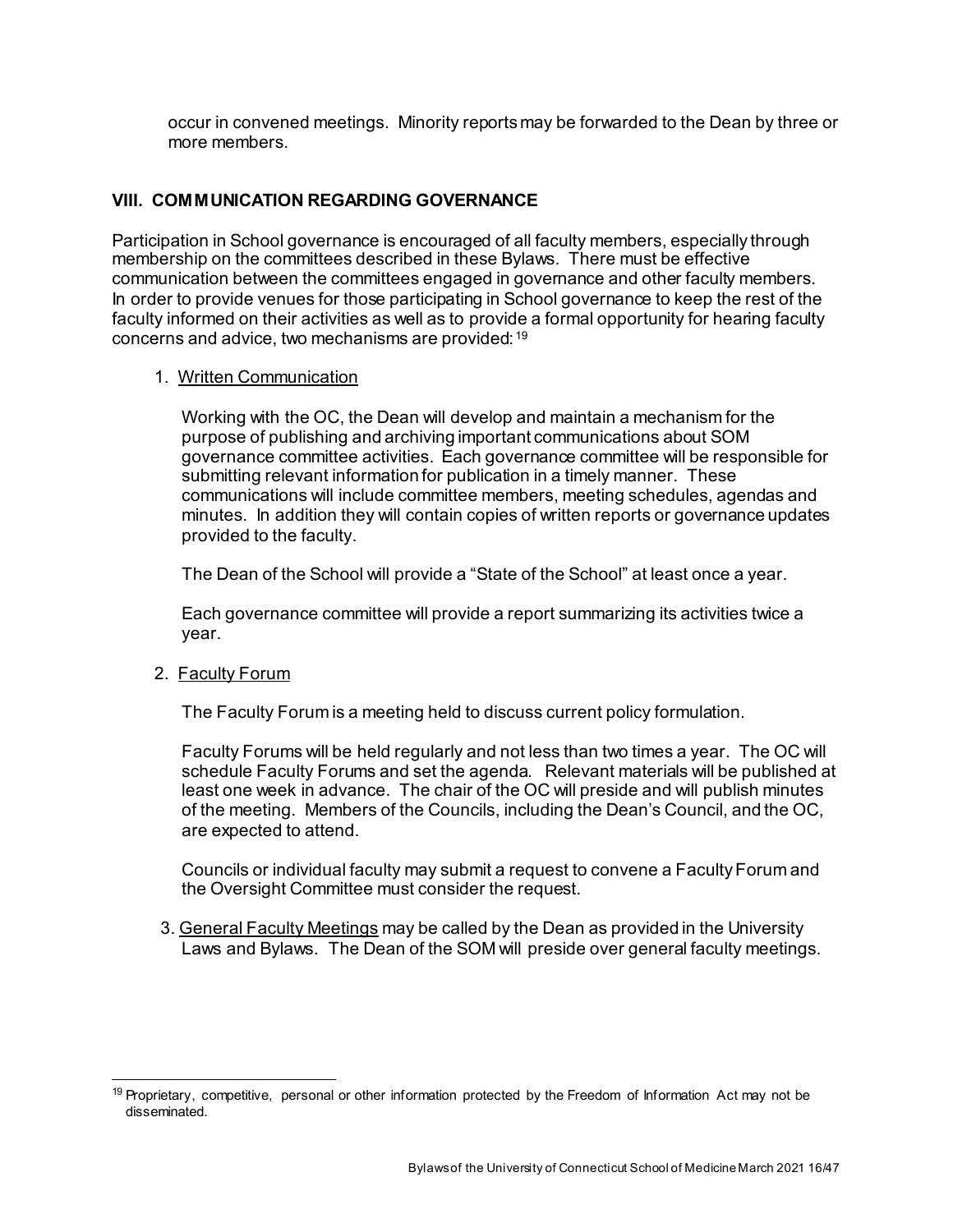# **IX. AMENDMENTS**

The Bylaws may be amended by bringing the issue before the OC for consideration. While any faculty member or governance group could suggest an amendment to the OC, there are four triggers that will require the OC to consider formally the proposed amendment. The four triggers are:

- 1. an amendment is proposed as a result of a cyclical review of the bylaws
- 2. the OC proposes an amendment as a result of its routine governance monitoring
- 3. the Dean or any of the Councils asks for an amendment to be considered
- 4. a proposed amendment is sent to the OC with a petition signed by 50 faculty members

Following any one of these four triggers, the OC will review the proposed amendment. It may redraft the proposed amendment as appropriate or necessary. If two-thirds of the OC voting members endorse the proposed change, it will be sent forward through the approval process as described below. Votes must occur in convened meetings.

As an alternative mechanism to OC review, if 100 SOM faculty on the University's payroll propose an amendment (a signed petition is required), it must be sent by the OC through the approval process described below.

Unless specifically noted as an exclusion<sup>20</sup>, all proposed changes to the bylaws are subject to this approval process:

- 1. The proposed amendment will be published.
- 2. The proposed amendment will be discussed at a Faculty Forum called for this purpose.
- 3. The Dean and the Councils will prepare position papers that are made available to the faculty at least 21 calendar days prior to the Faculty Forum.
- 4. A vote of the SOM faculty paid by the University will take place no sooner than 7 calendar days and no later than 21 calendar days after the Faculty Forum. The balloting will remain open for seven calendar days.<sup>[21](#page-16-1)</sup>
- 5. The SOM faculty paid by the University must approve the amendment by two thirds of those voting.
- 6. If approved, the amendment will be sent to the BOD with the position papers of the Dean and the Councils.
- 7. Final approval is required by the BOD.

<span id="page-16-0"></span> $^{20}$  This amendment process applies to the Appendices of the Bylaw s except w ere specifically noted. Appendix A, Guidelines for Appointment to Junior Faculty Rank, is not subject to this amendment process. It may be amended by the Dean after consultation w ith Department Chairs.

<span id="page-16-1"></span> $21$  The mechanism for voting should include absentee and electronic options in order to be as inclusive as possible.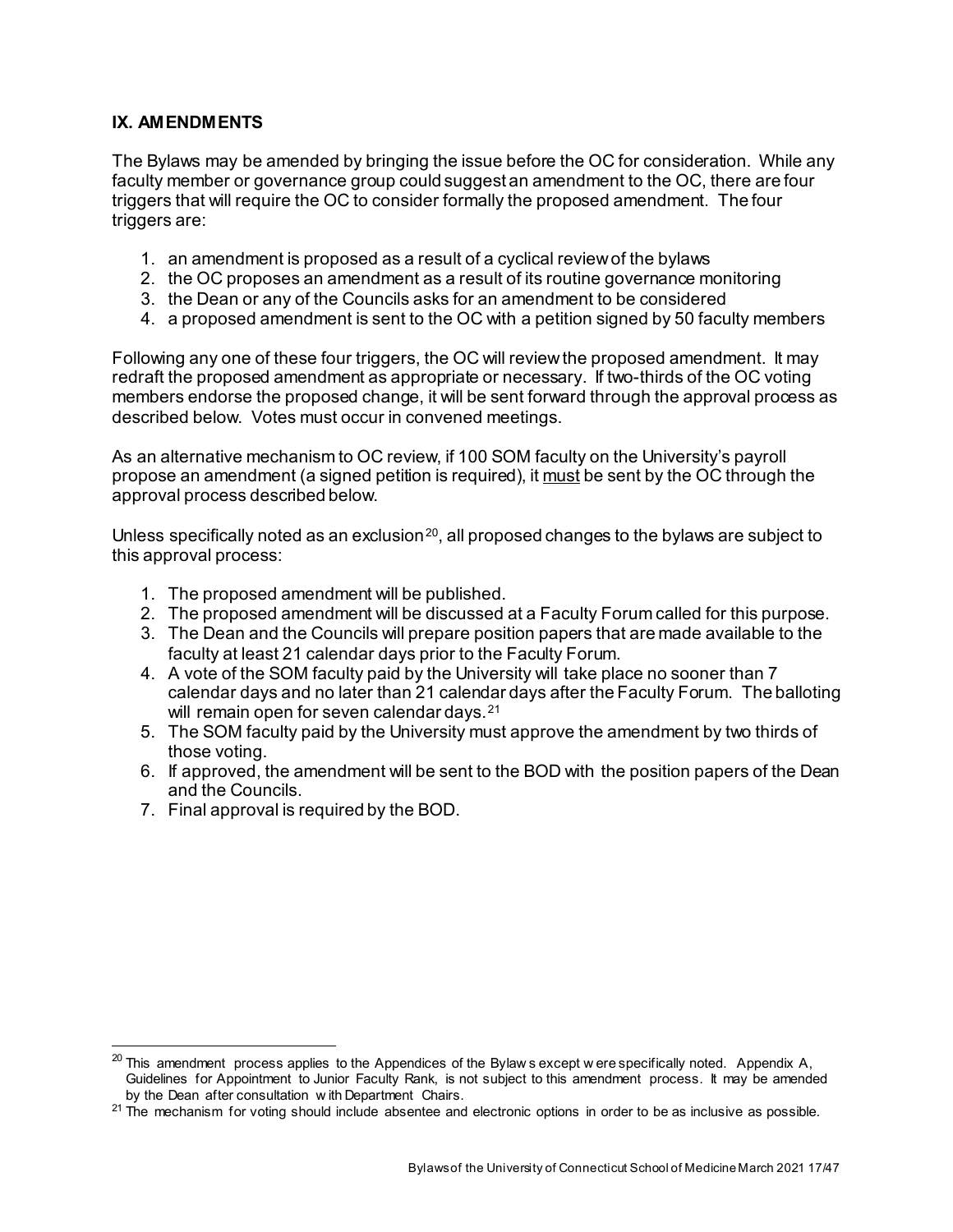# **X. Organizational Chart of Working Relationships**



\*Each Council will create and disband policy subcommittees and operational subcommittees as needed. Lists of current subcommittees, their responsibilities and their membership must be published.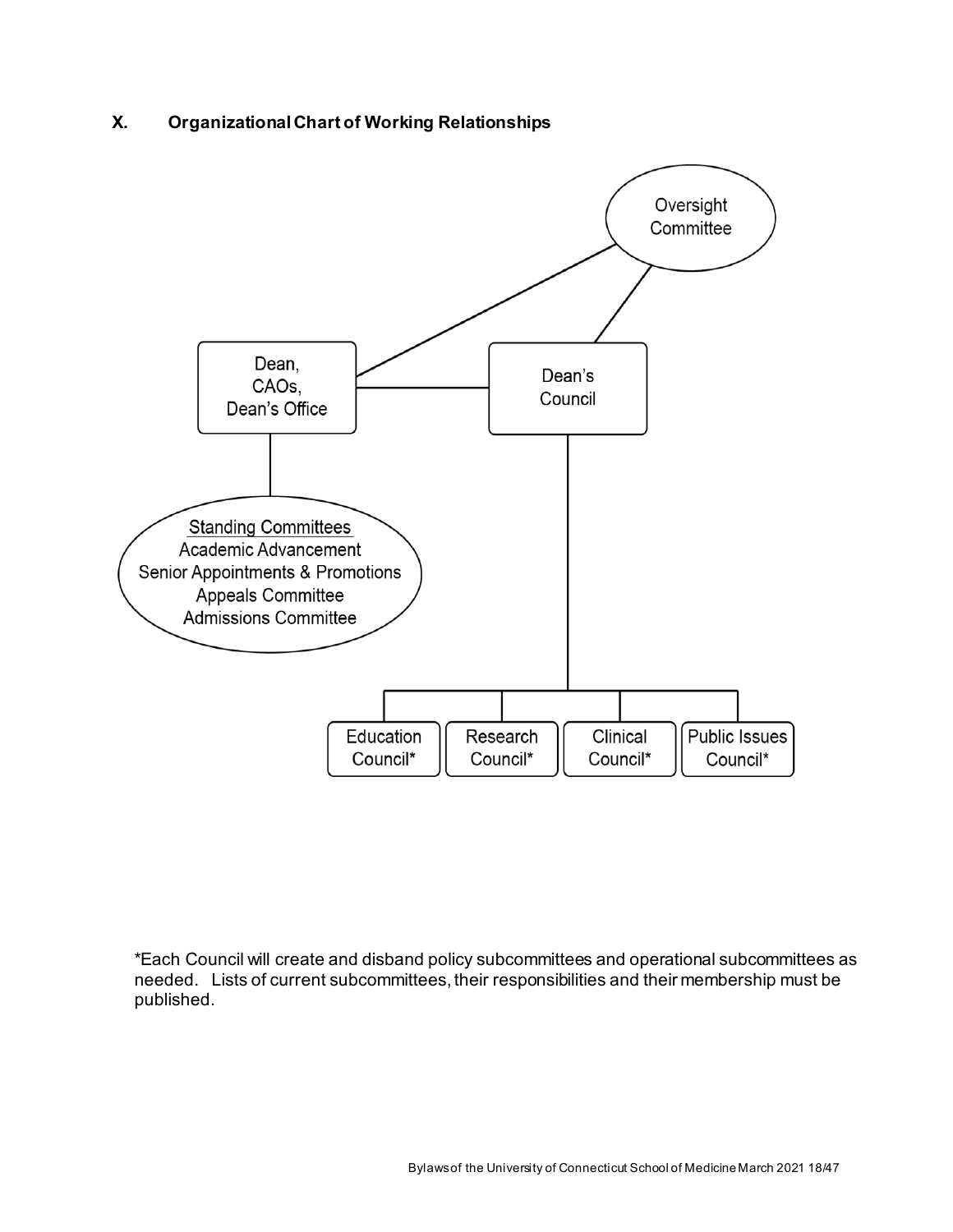#### **Bylaws of the University of Connecticut School of Medicine**

Approved by the Dean, School of Medicine on January 10, 2005. Approved by the Dean's Advisory Committee on January 24, 2005 Approved by the School of Medicine Council on February 16, 2005 Approved by the voting faculty of the School of Medicine on February 28, 2005 Approved by the UCHC Board of Directors on March 1, 2005 Revised May 2007 Approved by the voting faculty of the School of Medicine on June 5, 2007 Approved by the UCHC Board of Directors on September 17, 2007. Revised April, 2010 Approved by the voting faculty of the School of Medicine on November 15, 2010 Approved by the UCHC Board of Directors on February 14, 2011 Revised July, 2013 Approved by the voting faculty of the School of Medicine on December 9, 2013 Approved by the UCHC Board of Directors on March 24, 2014 Approved by the voting faculty of the School of Medicine on July 13, 2016 Approved by the UConn Health Board of Directors on September 12, 2016 Approved by the voting faculty of the School of Medicine on May 10, 2017 Approved by the UConn Health Board of Directors on June 19, 2017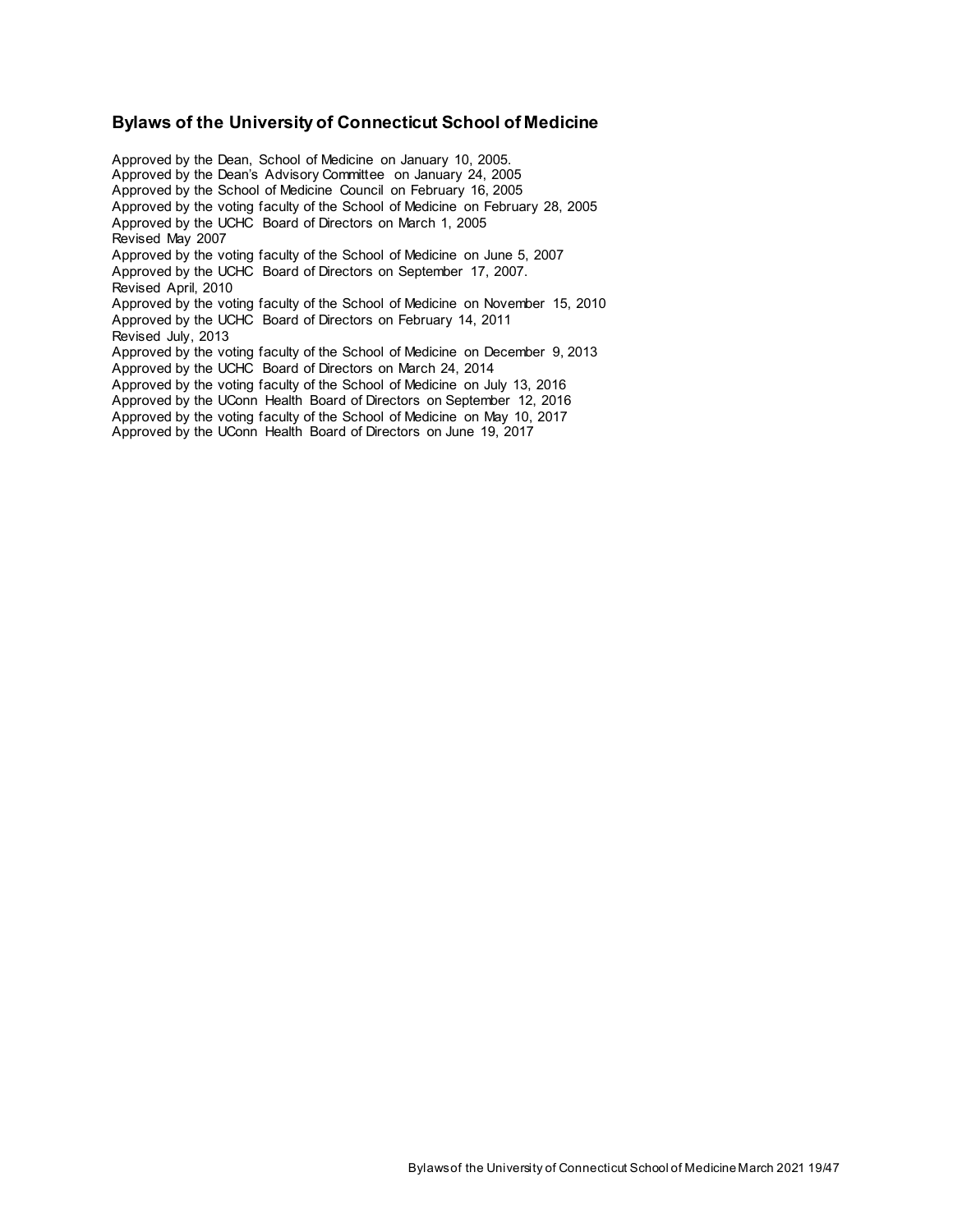# **Bylaws of the University of Connecticut School of Medicine Appendix A Guidelines for Appointment to Junior Faculty Rank and Joint Appointment[s22](#page-19-0)**

**General Criteria:** Appointments to the faculty must comply with the Bylaws for the School of Medicine (SOM). An individual being proposed for a faculty appointment should have completed his/her training (e.g., residency, clinical fellowship, post-doctoral fellowship, etc.), and must be able to function autonomously (independently) in his/her academic role. In addition, he/she should contribute in a meaningful way to the academic missions of the School, and engage professionally with our academic community, other academic communities, public organizations and/or with the public community at large. The relationship between faculty and trainees must reflect the highest standards of professionalism in all educational settings.

# **Initial Appointment of Faculty Employed by the University**

While initial appointments of tenure track faculty are generally for one (1) year, initial appointments of in-residence faculty are generally for two (2) years. The duration of a contract will be determined by the department chair and the Dean. With few exceptions, initial appointments should be made at the Assistant Professor level. Instructor level appointments may be appropriate as determined by the department chair, and approval of the Dean/Dean Designate.

Initial appointments for all other faculty appointments are described as non-salaried faculty appointments below, and include affiliated, community, adjunct, visiting, and conversion to reemployed retired appointments.

# **Non-Salarie[d23](#page-19-1) Faculty**

An individual who is not salaried by the School of Medicine as a faculty member shall be eligible for a faculty appointment provided he/she meets the criteria outlined below. Such an individual may be employed by UConn Health affiliated institutions and/or their employed faculty ambulatory practices or research facilities, in private practice, employed by other units of UConn Health or the University, employed by another College or University, or engaged in scholarly activity in a private organization (e.g. a research center or the scientific arm of a business such as a pharmaceutical firm).

**Affiliated Faculty**[24](#page-19-2): Faculty working 80% time and effort or greater at affiliated organizations are eligible for affiliated faculty appointments. Eligibility for an affiliated faculty appointment will be clearly defined in an affiliation agreement between UConn SOM and the organization, but at a minimum a faculty must meet the following criteria: be employed 80% or greater by that organization; dedicate more than 100 hours in academic efforts (teaching, research, administration associated with teaching or research) for the SOM; and then be identified as dedicating more than 50% of their academic efforts to the SOM. [25](#page-19-3)

<span id="page-19-0"></span> $22$  The Guidelines for Appointment to Junior Faculty Rank may be amended by the Dean after consultation with Department Chairs, and are not subject to the Bylaw s amendment procedures outlines in Section IX of the School of Medicine Bylaw s.

<span id="page-19-1"></span><sup>&</sup>lt;sup>23</sup> Non-salaried faculty may in some instances received stipends from the School of Medicine and may be employed by the School of Medicine or UConn Health for roles independent of the faculty appointment.

<span id="page-19-2"></span>Faculty in the Department of Pediatrics at Connecticut Children's Medical Center (UConn SOM's primary location for its Department of Pediatrics) are eligible for an affiliated faculty appointment even w hen employed less than 80% time and effort providing they otherw ise meet minimum academic effort criteria as set forth.

<span id="page-19-3"></span> $25$  Affiliated organizations are healthcare organizations (both medical and research facilities) such as Connecticut Children's Medical Center, including their employed faculty ambulatory practices and research facilities, as designated in respective affiliation agreements.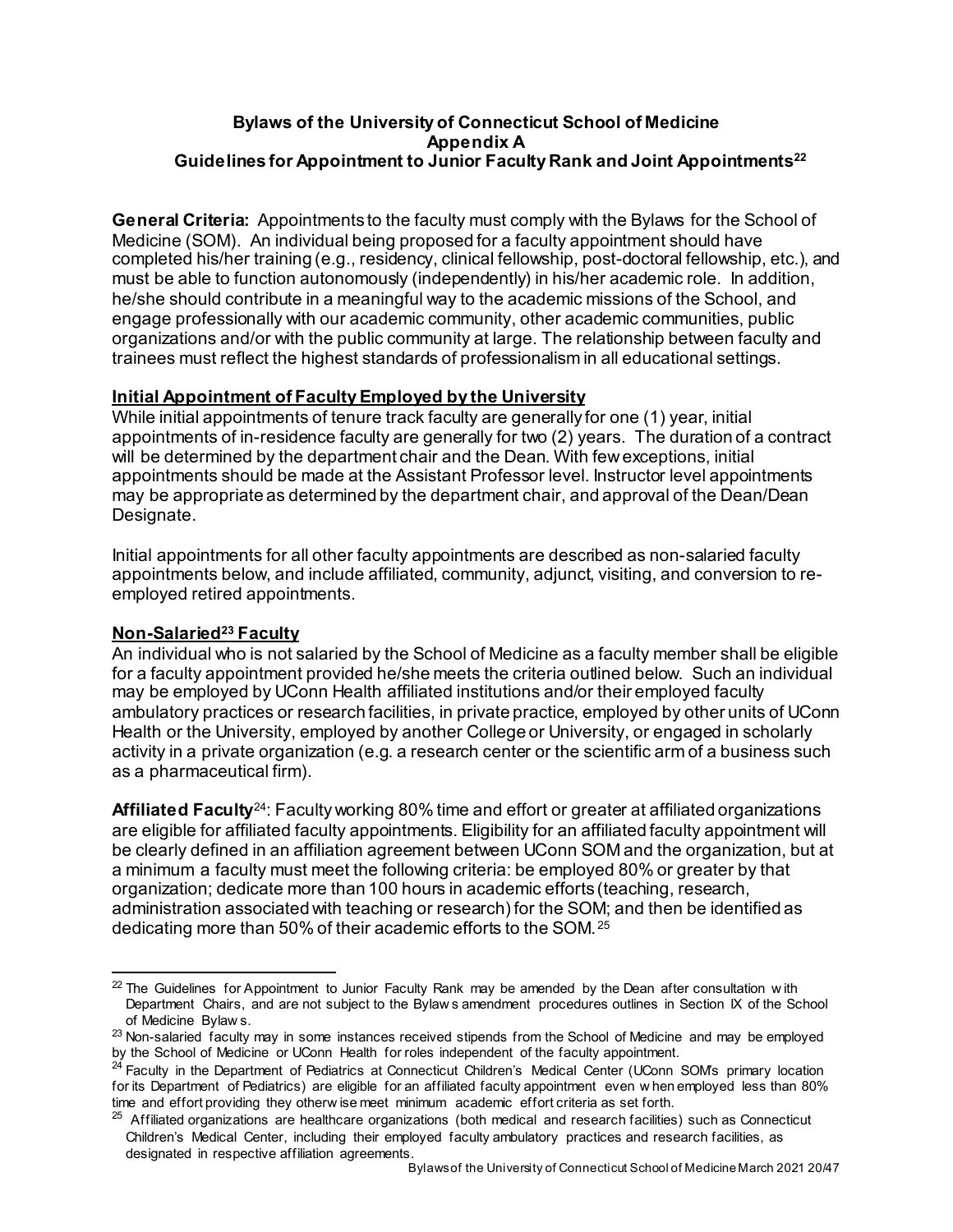For faculty from affiliated institutions, the appropriate affiliation is noted in parenthesis after the academic title [e.g. Assistant Professor (Hartford Hospital) or Professor (Connecticut Children's Medical Center)]. This designation is for administrative purposes only and should not be used for public faculty lists or correspondence.

Affiliated faculty appointments must be reviewed and renewed by the department chair on an annual basis with the advice, where applicable, of the appropriate chief of service of the affiliated institution. Faculty from affiliated institutions are not eligible for tenure.

**Community-Based Clinical Faculty:** A clinician who is not employed as salaried faculty by UConn Health or the University, or who is employed by a UConn Health affiliated institution but is not meeting the criteria for an affiliated faculty appointment as described above, shall be eligible for a community-based clinical faculty appointment as Clinical Instructor, Assistant Clinical Professor, Associate Clinical Professor, or Clinical Professor providing he or she contributes to our academic mission by devoting the majority of their teaching to the University of Connecticut School of Medicine, and if asked to teach, documents at least 100 hours per year in the programs of the University of Connecticut School of Medicine. Further, the title Clinical Associate is reserved for those faculty who make intermittent or less than major contributions to the academic programs of the School of Medicine. As such, there is no minimum of teaching time requirement for this rank.

All community-based clinical faculty appointments must be reviewed and renewed by the department chair on an annual basis, with the consent of the Dean/Dean designate. These appointments are made on an annual basis and may be renewed without limit. Faculty members with community-based faculty appointments are not eligible for tenure.

**Adjunct Faculty:** An individual who is employed by another College or University, or engaged in scholarly activity in a private organization (e.g. a research center or the scientific arm of a business such as a pharmaceutical firm), and who is not a clinician, shall be eligible for an adjunct faculty appointment if he or she is contributing to the education or research missions of the School of Medicine. These contributions might be in the form of teaching in the undergraduate medical curriculum or the graduate student curriculum, collaborative research, or serving on the doctoral committee of a UConn Health graduate student. If asked to teach, such individuals are required to document at least 100 hours per year in the programs of the University of Connecticut School of Medicine. The academic ranks for adjunct faculty include Adjunct Associate, Adjunct Instructor, Adjunct Assistant Professor, Adjunct Associate Professor, and Adjunct Professor.

All adjunct faculty appointments must be reviewed and renewed by the department chair on an annual basis, with the consent of the Dean/Dean designate. These appointments are made on an annual basis and may be renewed without limit. Faculty members with adjunct faculty appointments are not eligible for tenure.

**Visiting Faculty:** Visiting faculty members are appointed for a brief period of time (maximum one year). An individual considered for such appointment must be a faculty member at another academic institution or a recognized expert or scholar from industry. A meaningful contribution

 $\overline{a}$ 

<sup>•</sup> More than 50% of academic effort devoted to the SOM w ill alw ays represent more than 100 hours of effort annually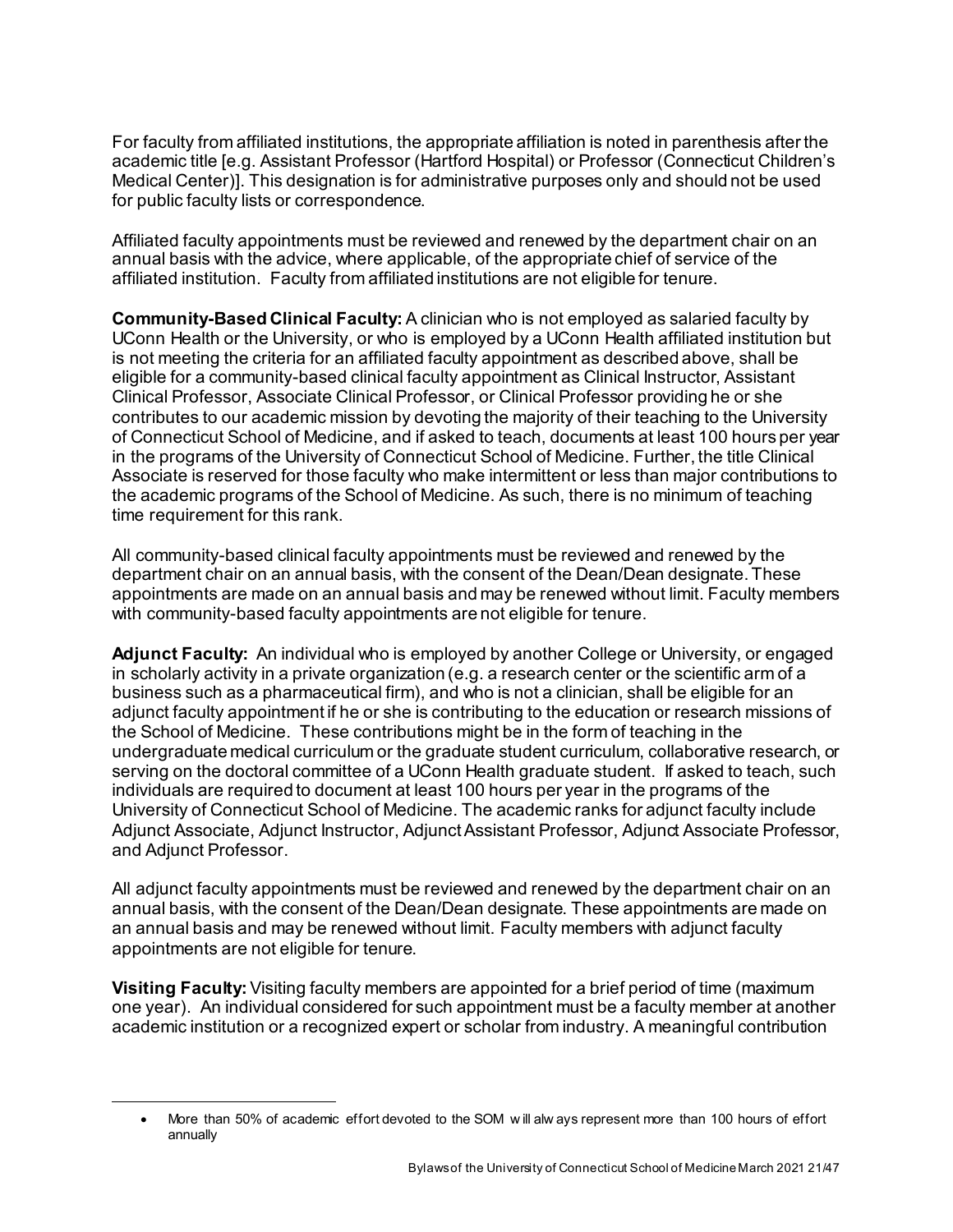to the academic mission of UConn Health is expected and will be specified at the time of appointment.

# **Reemployed Retirees**

Faculty who retire from the University of Connecticut and are rehired are eligible for a faculty appointment at the academic rank they held at the time of their retirement followed by "Retired" in parenthesis after their academic title [e.g. Assistant Professor (Retired)]. All such faculty appointments must be reviewed and renewed by the department chair on an annual basis, with the consent of the Dean/Dean designate. At the conclusion of rehired-retiree service, such faculty if eligible may be granted a community-based or adjunct faculty appointment, at the request of the department chair and approval of the Dean/Dean Designate.

# **Joint Appointments**

a. Joint appointments within the School of Medicine:

- (1) There must be sustained and demonstrable involvement by the faculty member in the academic programs of the secondary department.
- (2) Appointment or promotion in the secondary department must be reviewed and approved by the department chair and the Dean/Dean designate and may not be at a rank higher than that in the department of primary appointment. Joint appointments do not require SAPC review.
- (3) Tenure may be granted only through the department of primary appointment.
- (4) The joint appointment must be reviewed annually and approved by the departments involved and the Dean/Dean designate.
- b. Joint appointments for faculty whose primary appointment is in a Department of another School of the University and whose secondary appointment is in a Department of the School of Medicine:
	- (1) In all cases, the department chairs shall indicate in writing why a joint appointment is desirable and describe in detail the responsibilities of the individual in the School of Medicine department.
	- (2) Appointment or promotion in the School of Medicine department must be reviewed and approved by the department chair and the Dean/Dean designate in the School of Medicine, and it may not be at a rank higher than that in the department of primary appointment. These appointments do not require SAPC review.
	- (3) Tenure may be granted only through the department of primary appointment.
	- (4) All secondary appointments are subject to annual renewal. At the time of renewal, the department chair will indicate to the Dean/Dean designate whether the original commitments of the individual to the programs of the School of Medicine have changed.

# **Procedure for Requesting Faculty Appointments**

- 1. All requests must be made by a department chair.
- 2. All requests must be sent to the Dean's Office for processing and routing. The request should be addressed to the Dean/Dean designate.
- 3. The request for appointment must include the following:
	- A cover letter stating why the appointment is being requested, at what rank, source of salary support (i.e., general fund, extramural research grant, clinical), space needs associated with the appointment and a description of how those space needs will be met.
	- A copy of the individual's curriculum vitae, current to the date of appointment.
	- For paid faculty: an appropriate draft appointment letter that specifies duties, responsibilities, salary, space assignment, etc. (appointment letter templates are posted in the Shared Folders under School of Medicine/hire letters).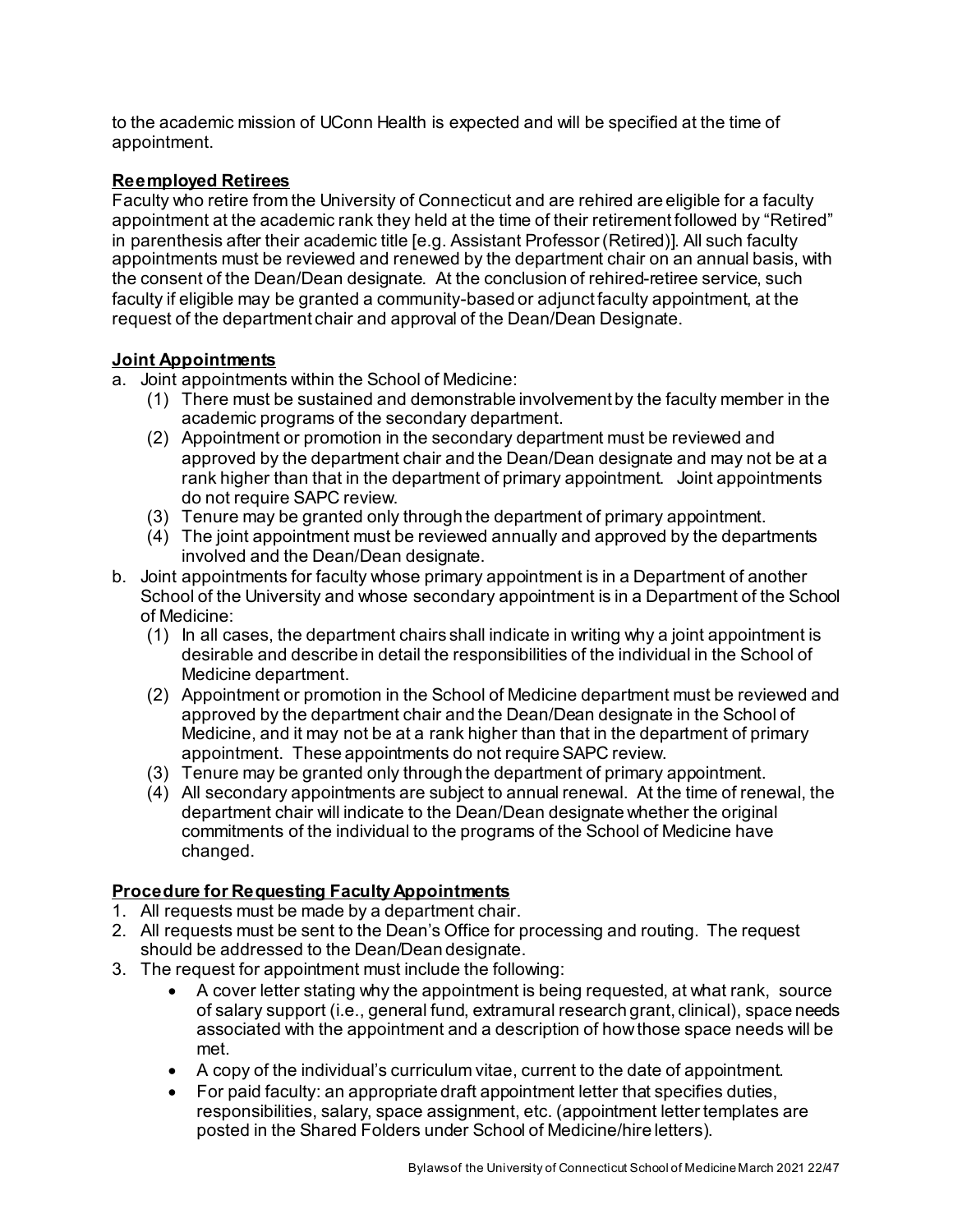- 4. The appointment must be approved by the Dean/Dean designate and renewed annually unless the individual is tenured or has a multi-year contract. Reasons for denial of an appointment by the Dean/Dean designate include but are not limited to:
	- lack of sufficient evidence of autonomy (independence),
	- lack of contribution to the academic missions of the School of Medicine,
	- inadequate financial resources,
	- lack of appropriate space, and/or
	- nonalignment of the appointment with the strategic plans, initiatives and priorities of the School of Medicine.

**Professional Categories:** SOM paid faculty and affiliated faculty must choose a professional category. These faculty and their department chairs must sign a written statement indicating the selection of a professional category, and the faculty's understanding of the criteria for promotion within the selected professional category. In the event of disagreement between the faculty member and the department chair regarding selection of professional category, the issue may be appealed to the Dean/Dean designate for resolution. In any event, professional category selection must be approved by the Dean/Dean designate and a copy filed in the Dean's Office.

Individuals awarded a faculty appointment in professional categories that have a "promotional clock" (e.g., Investigator, Clinician-Investigator, Clinician-Scholar) must have a realistic opportunity to be promoted within the requisite time period. Tenure track or in-residence appointments in the Investigator, Clinician-Investigator and Clinician-Scholar professional categories are time-limited and require promotion. The Medical Educator and Medical Researcher professional categories are in the in-residence track and do not have a promotional clock. The guidelines for promotion to senior rank and/or tenure are found in Appendix B of the Bylaws of the University of Connecticut School of Medicine.

The following are examples of how individuals may meet the above criteria given their specific duties, responsibilities, and activities. These examples are presented within the context of the current professional categories in the School of Medicine.

# **SOM Paid Faculty (Tenure track or In-Residence)**

**Investigator, Clinician-Investigator Faculty:** An individual whose major activity is research could meet the above criteria in the following ways.

- 1. Evidence of completion of training: The individual has earned an advanced degree (e.g., Ph.D., M.D., D.M.D., etc.) and has completed any post-graduate or post-doctoral training. In general, the post-graduate or post-doctoral training period should be at least two years in length.
- 2. Autonomous function: The Individual must be able to function autonomously (independently) in his/her academic role. For example:
	- He/she is expert in a field of research.
	- He/she is qualified to teach a particular topic, classroom session, course section, etc. without direct supervision.
	- He/she has a record of publication in peer-reviewed journals, and he/she should be the first or corresponding author on some of the publications.
	- He/she will be the principal investigator on research grants and projects, or in other ways clearly demonstrate intellectual and scientific independence. The Individual is not required to have pre-existing grant support to be eligible.
- 3. Meaningful contribution to the academic missions: Meaningful contribution should be clearly defined at the time the individual is proposed for appointment. For example: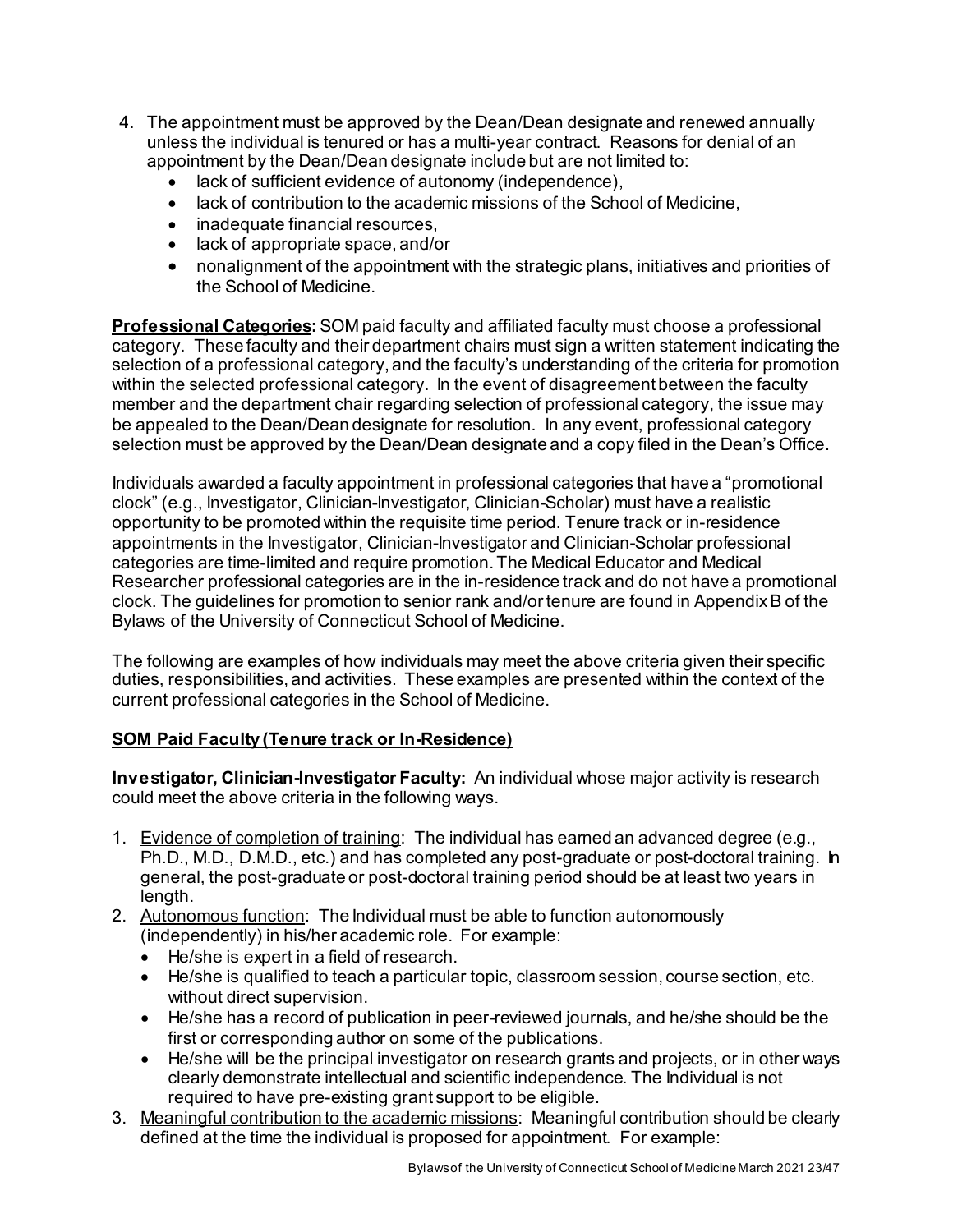- Teaching in the undergraduate medical curriculum, graduate school, in residency/fellowship programs, or in the lab (e.g., lecturer, conference leader, laboratory preceptor).
- Participating in the activities of the department (e.g., departmental meetings, journal clubs).
- Is a critical or required member of a research program and brings a unique contribution to that program.

**Clinician Scholar:** An individual whose major activity is the provision of clinical service could meet the above criteria in the following ways.

- 1. Evidence of completion of training: The individual has earned an advanced degree (e.g., Ph.D., M.D., D.M.D., etc.), and completed a post-graduate training program. *Note*: Chief residents and clinical fellows are considered trainees.
- 2. Autonomous function: The individual must be able to function autonomously (independently) in his/her academic role. For example:
	- He/she is qualified to teach a particular topic, classroom session, course section, etc. without direct supervision.
	- He/she is licensed and provides clinical service without supervision.
	- If he/she publishes, he/she is the first or corresponding author on some of the publications.
- 3. Meaningful contribution to the academic missions: Meaningful contribution should be clearly defined at the time the individual is proposed for appointment. For example:
	- Teaching in the undergraduate medical curriculum, graduate school, in residency/fellowship programs, or in the lab. (e.g., lecturer, conference leader, laboratory preceptor, attending).*Note*: If teaching is limited to precepting students and residents, at least 100 hours/year should be devoted to that activity.
	- Participates in the activities of the department (e.g., departmental meetings, journal clubs, grand rounds).
	- Makes a unique contribution to the clinical operation of UConn Health.

**Medical Educator:** An Individual whose major activity is related to education could meet the above criteria in the following ways.

- 1. Evidence of completion of training: The Individual has earned an academic degree. An advanced degree (e.g., Ph.D., M.D., D.M.D., etc.) is preferred but not required.
- 2. Autonomous function: The Individual must be able to function autonomously (independently) in his/her academic role. For example:
	- He/she is qualified to teach a particular topic, classroom session, course section, etc. without direct supervision.
	- If he/she publishes, he/she is the first or corresponding author on some of the publications.
- 3. Meaningful contribution to the academic missions: Meaningful contribution should be clearly defined at the time the individual is proposed for appointment. For example:
	- Teaching in the undergraduate medical curriculum, graduate school, or in residency/fellowship programs, or in the lab (e.g., lecturer, conference leader, laboratory preceptor, attending). *Note*: If teaching is limited to precepting students and residents, at least 100 hours/year should be devoted to that activity.
	- Participates in the activities of the department (e.g., departmental meetings, journal clubs, grand rounds).
	- Makes a unique contribution to the educational mission of UConn Health.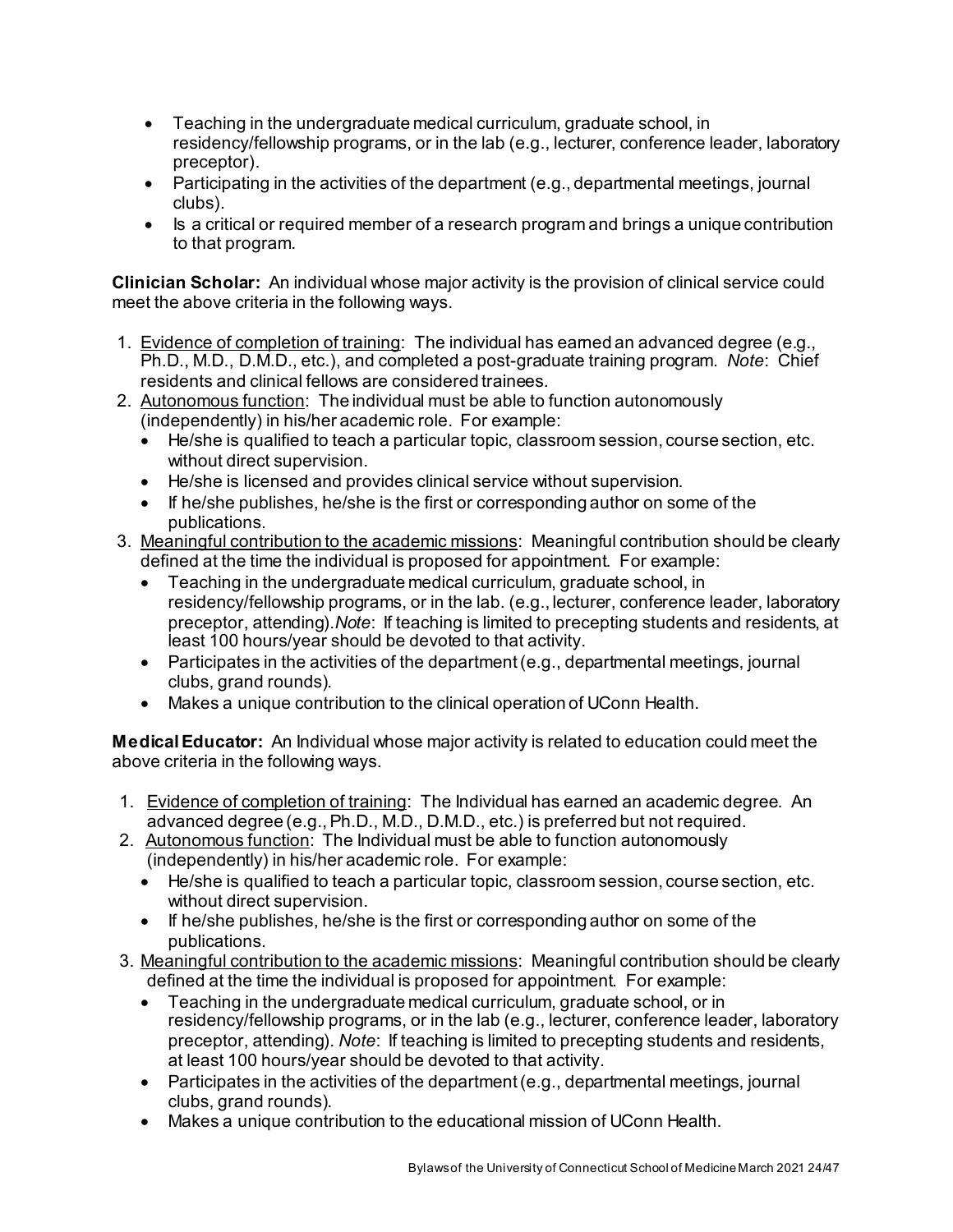**Medical Researcher:** An Individual whose major activity is related to research could meet the above criteria in the following ways.

- 1. Evidence of completion of training: The individual has earned an advanced degree (e.g., PhD, M.D., D.M.D.) and is able to function autonomously (independently) in his/her research capacity. This individual will have completed at least two years of post-graduate or postdoctoral training.
- 2. Autonomous function: The individual must be able to function autonomously (independently) in his/her academic role. For example:
	- He/she is an expert in a field of research.
	- He/she is qualified to teach a particular topic, classroom session, course section, etc. without direct supervision.
	- He/she has a record of publication in peer-reviewed journals, including first and corresponding author publications.
	- He/she is capable of contributing to research grant proposals as a PI, co-PI, or coinvestigator.
- 3. Meaningful contribution to the academic missions that is clearly defined at the time the individual is nominated for appointment. For example:
	- Teaching in the undergraduate medical curriculum, graduate school, in residency/fellowship programs, or in the lab (e.g., lecturer, conference leader, workshop leader, clinical preceptor, laboratory preceptor).
	- Participates in the activities of the department (e.g., departmental meetings, journal clubs, and grand rounds).
	- Makes a unique contribution to the research mission of UConn Health.

| Adopted: | October 20, 2003                                                                              |
|----------|-----------------------------------------------------------------------------------------------|
| Amended: | January 27, 2005                                                                              |
| Revised: | Approved by SOM Dean May 2, 2007 after consultation with department chairs and Dean's Council |
| Revised: | Approved by SOM Dean September 30, 2016 after consultation with department chairs and         |
|          | Type II Center directors                                                                      |
| Revised: | Approved by SOM Dean January 12, 2017, after consultation with department chairs and          |
|          | Type II Center directors                                                                      |
| Revised: | Approved by SOM Dean August 17, 2017, after consultation with department chairs and           |
|          | Type II Center directors                                                                      |
| Revised: | Approved by SOM Dean July 23, 2019, after consultation with department chairs and Type II     |
|          | Center directors                                                                              |
| Revised: | Approved by SOM Dean April 28, 2020, after consultation with department chairs and Type II    |
|          | Center directors                                                                              |
| Revised: | Approved by SOM Dean November 18, 2020, after consultation with department chairs and Type II |
|          | Center directors                                                                              |
| Revised: | Approved by SOM Dean December 15, 2020, after consultation with department chairs and Type II |
|          | Center directors                                                                              |
| Revised: | Approved by SOM Dean May 9, 2022, after consultation with department chairs and Type II       |
|          | Center directors                                                                              |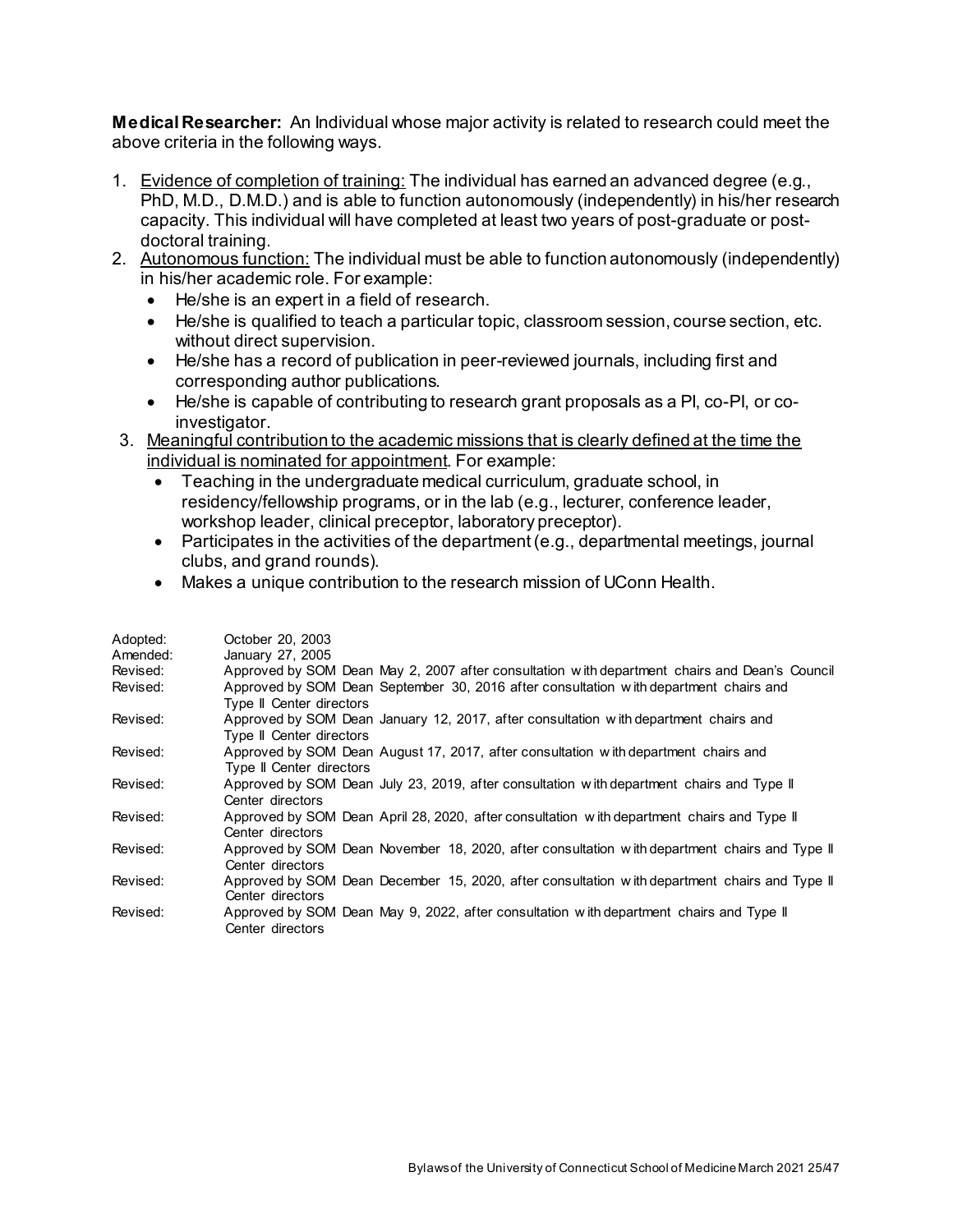#### **By-laws of the University of Connecticut School of Medicine Appendix B Guidelines for Appointment or Promotion to Senior Faculty Rank and/or Tenure[26](#page-25-0)**

- I. Guidelines for Appointment or Promotion to Senior Faculty Rank and/or Tenure
	- A. Introduction
	- B. General Factors to be Weighed in Evaluating Different Activities
		- 1. Teaching
		- 2. Research
		- 3. Patient Care
		- 4. Other Professional Activities
	- C. Specific Requirements for Appointment or Promotion to Senior Rank
		- 1. Investigator
		- 2. Clinician-Investigator
		- 3. Clinician-Scholar
		- 4. Medical Educator
		- 5. Medical Researcher
		- 6. Clinical Xology
		- 7. Community Faculty
	- D. Tenure
	- E. Duration in Rank for Promotion or Receiving Tenure
		- 1. Maximum time to promotion for In-Residence faculty
		- 2. Minimum and maximum times for achieving promotion and tenure for Tenure Track faculty
		- 3. Interruption of progression to promotion and tenure
	- F. Changing Professional Categories or Tracks
	- G. Review of Rehired Faculty
	- H. Faculty Transferring from Another School of the University of Connecticut System or from Other Institutions
- II. Operating Guidelines for the SAPC
	- A. Review Mechanisms
	- B. Meetings of the SAPC
	- C. Transmission of the Decision and Supporting Data
	- D. Reconsideration of Negative Actions Taken by the SAPC
		- 1. Request by the Department Chair for Reconsideration
		- 2. Requests for Reconsideration by a Faculty Member in the Event of Failure to Nominate or of Negative Action by the SAPC
			- a. Failure to Nominate by Department Chair
			- b. Failure by the Department Chair to Request Reconsideration of Negative Action of SAPC
	- E. Appeal by a Faculty Member
- III. Instructions for Chairs of Academic Departments
	- A. Obligations of the Department Chair to Department Members

<span id="page-25-0"></span><sup>&</sup>lt;sup>26</sup> Guidelines for Appointment to Junior Faculty Rank and Joint Appointments may be found in Appendix A of the SOM Bylaw s.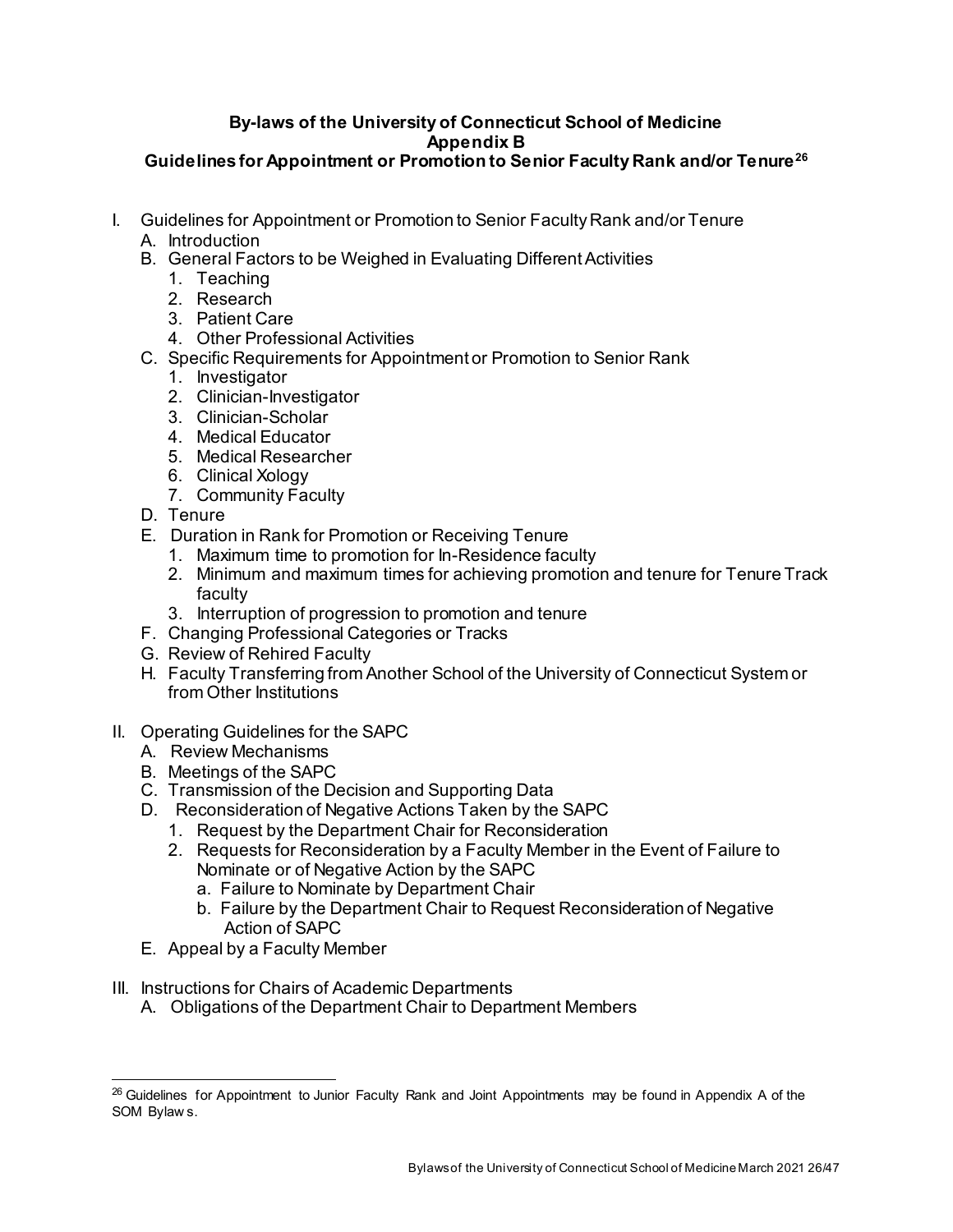# I. Guidelines for Appointment or Promotion to Senior Faculty Rank and/or Tenure

# A. Introduction

The faculty of medicine is engaged in teaching, research, patient care, and other professional activities. While it is expected that all faculty members will teach and that excellence in teaching is a requirement for senior rank, the nature and extent of the other activities vary among faculty members. In recognition of this, different professional categories have been designed which differ in their requirements for attainment of senior rank.

A faculty member's job description and academic professional category should match the allocation of his/her time. This requires an active dialogue between department chair and faculty member to ensure that each faculty member's professional category is a true reflection of his/her activities. The criteria for appointment, promotion, and tenure reflect the diverse activities of the faculty and provide a basis by which performance may be rewarded. In determining academic rank, the candidate will be evaluated by effort and accomplishment in teaching, research, patient care, and other professional activities. Insofar as possible, these criteria establish high standards that are reflected in objective evaluations. These evaluations should be readily interpretable by the Senior Appointments and Promotions Committee (SAPC).

SOM faculty paid by the University and faculty paid by affiliated institutions at least 80% time and effort must choose a professional category.**[27](#page-26-0)**

# B. General Factors to be Weighed in Evaluating Different Activities

In all cases, the following criteria are to be considered in evaluating the teaching, research, and patient care activities of candidates for appointment or promotion to senior rank. However, the degree to which each criterion must be satisfied will vary in the different professional categories and will differ for appointment or promotion to Associate Professor and Professor.

# 1. Teaching

- a. Knowledge and level of mastery of subject matter.
- b. Effectiveness in oral and written communication; ability to lecture and to conduct conference and discussion groups.
- c. Ability to stimulate student interest, to encourage independent study, and to direct student research projects.
- d. Development of teaching and evaluation methods.
- e. Effectiveness as a student mentor.
- f. Leadership in a teaching program (e.g., clerkship, medical school course, graduate program).
- 2. Research
	- a. Quality, independence, originality, and importance of published work.
	- b. Continuity of record of scientific contribution.

<span id="page-26-0"></span> $27$  Faculty hired prior to May 11, 1990 need not select a professional category until nomination for promotion, at w hich time selection of a professional category must be made. The usual tw o year period required betw een selection of a professional category and consideration for promotion is w aived.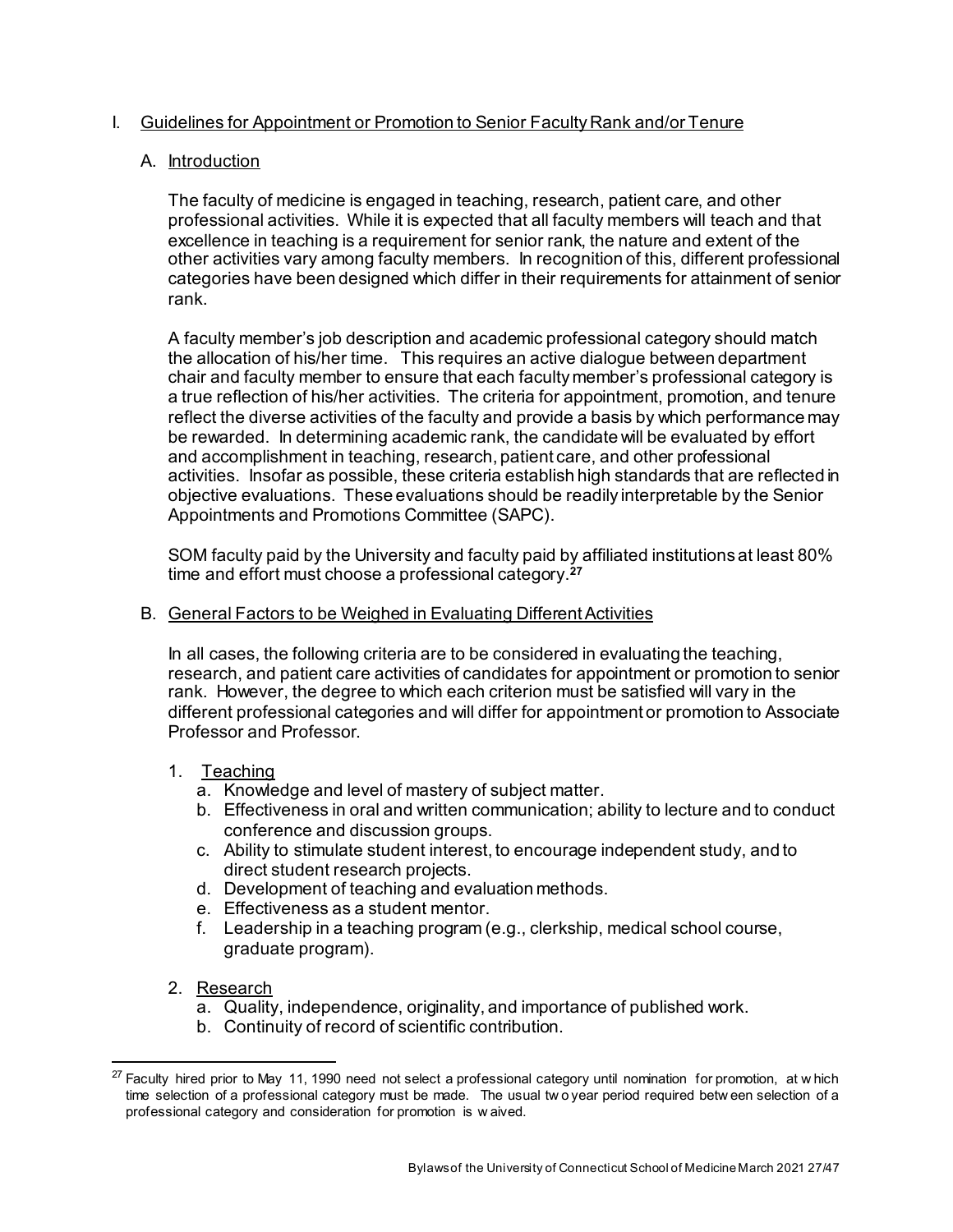- c. Level of acceptance by peers, and national and international standing.
- d. Quality of presentations at local, national, and international meetings.
- e. Leadership in a research program, or significant, essential and independent contributions to the work of more than one principal investigator on multiple projects.
- 3. Patient Care
	- a. Role model of excellence in clinical work for students and house staff.
	- b. Demonstrated sensitivity and responsibility to patients.
	- c. Recognition by peers.
	- d. Level of knowledge and skill in professional field or specialty.
	- e. Competence in all aspects of patient management.
	- f. Leadership in health care programs.
- 4. Other Professional Activities
	- a. Participation and leadership in critical intramural committees (e.g., Admissions committee, SAPC, etc.).
	- b. Leadership role in department or hospital as a section or division chair.
	- c. Participation and leadership in professional societies, scholarly organizations, editorial boards, scientific advisory boards, and research review panels on a local, state, national, and international level.
	- d. Participation and leadership in public engagement, which is defined as an academically relevant research, teaching, or service activity by a faculty member in their area of expertise that simultaneously addresses the needs of the community and the mission of the School of Medicine. This includes advocacy, outreach, assistance to and membership in public service organizations or advisory committees, and providing expert services to the community.

#### C. Specific Requirements for Appointment or Promotion to Senior Rank

1. Investigator

For appointment or promotion to Associate Professor based on performance as an investigator, the following requirements must be met:

a. Active and effective participation in at least one of the following levels of education: undergraduate, graduate, or postgraduate (which includes other health professionals).

and either b. or c.

b. A record of sustained<sup>[28](#page-27-0)</sup> publication in refereed journals of results from original and independent investigations that are recognized as important**.** The applicant for appointment or promotion should be a contributor of major ideas and innovations and should have an established reputation as an original investigator outside the University of Connecticut Health Center. Examples of reputation are

<span id="page-27-0"></span> $^{28}$  In these contexts, the attributes and relative magnitudes that these w ords are meant to denote are as follows. "Sustained" suggests repeated publications at regular intervals throughout the current appointment; "periodically" implies repeated publications at a low er frequency than "sustained"; and "occasional" indicates the least frequent publication rate, w here publications may occur at irregular intervals.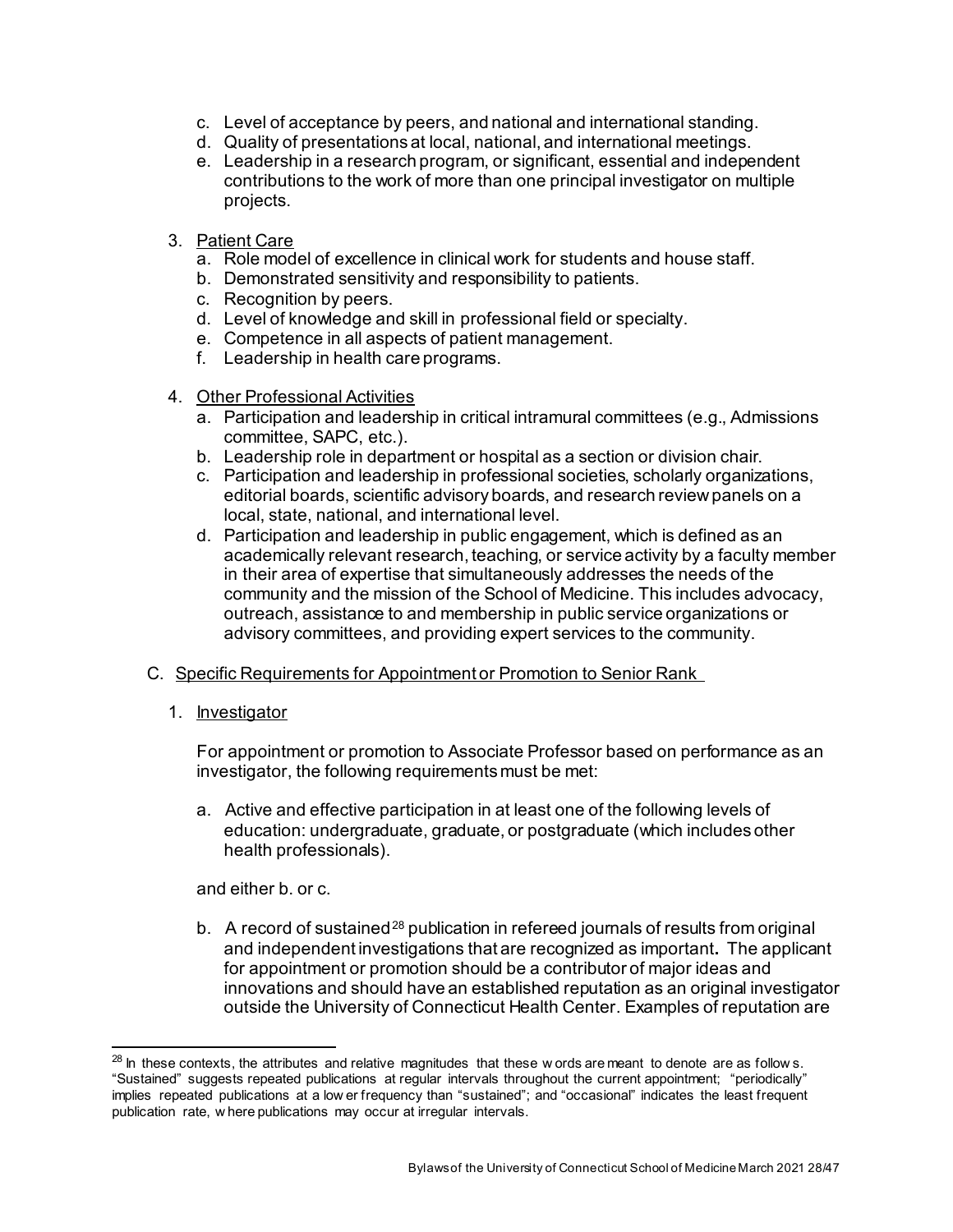the importance, originality, independence and sustainability of one's scientific contributions.

c. A record of sustained  $^{29}$  $^{29}$  $^{29}$  publication in refereed journals of important work resulting from collaborations with more than one principal investigator on multiple projects to which the candidate has contributed his/her unique skills. The applicant must have made significant, essential and unique contributions to this published work. One indicator of these contributions is for the candidate to be listed as key personnel or investigator with collaborators. The candidate must also periodically<sup>[30](#page-28-1)</sup> be the corresponding author of refereed articles in journals that are devoted largely to the individual's area(s) of professional expertise.

Appointment or promotion to the rank of Professor will require:

- a. A national reputation within his/her field as evidenced by memberships in study sections, advisory groups, prestigious professional societies, etc., or by awards, prizes, or other notable academic achievements.
- b. Active and effective participation in at least one of the following levels of education: undergraduate, graduate, or postgraduate (which includes other health professionals).
- c. An established reputation as an original or essential investigator outside the University of Connecticut Health Center.

and either d. or e.

- d. A record of sustained<sup>[31](#page-28-2)</sup> publication of original and independent research findings that have had a demonstrable impact on the field. Examples of Recognition are the importance, originality, independence and sustainability of one's scientific contributions.
- e. A record of sustained [32](#page-28-3) publication in refereed journals of important work resulting from collaborations with more than one principal investigator on multiple projects to which the candidate has contributed his/her unique skills. The applicant must have made significant, essential and unique contributions to this published work. An example of these contributions is continued recognition as key personnel or investigator with collaborators. The candidate should also periodically[33](#page-28-4) be the corresponding author of refereed articles in journals that are devoted largely to the individual's area(s) of professional expertise.
- 2. Clinician-Investigator

For appointment or promotion to Associate Professor based on performance as a clinician-investigator, the candidate must demonstrate:

a. Active and effective participation in at least one of the following levels of education: undergraduate, graduate, or postgraduate (which includes other health professionals).

<span id="page-28-3"></span><sup>32</sup> *ibid.*

<span id="page-28-0"></span> <sup>29</sup> *ibid.*

<sup>30</sup> *Ibid.*

<span id="page-28-2"></span><span id="page-28-1"></span><sup>31</sup> *ibid.*

<span id="page-28-4"></span><sup>33</sup> *ibid.*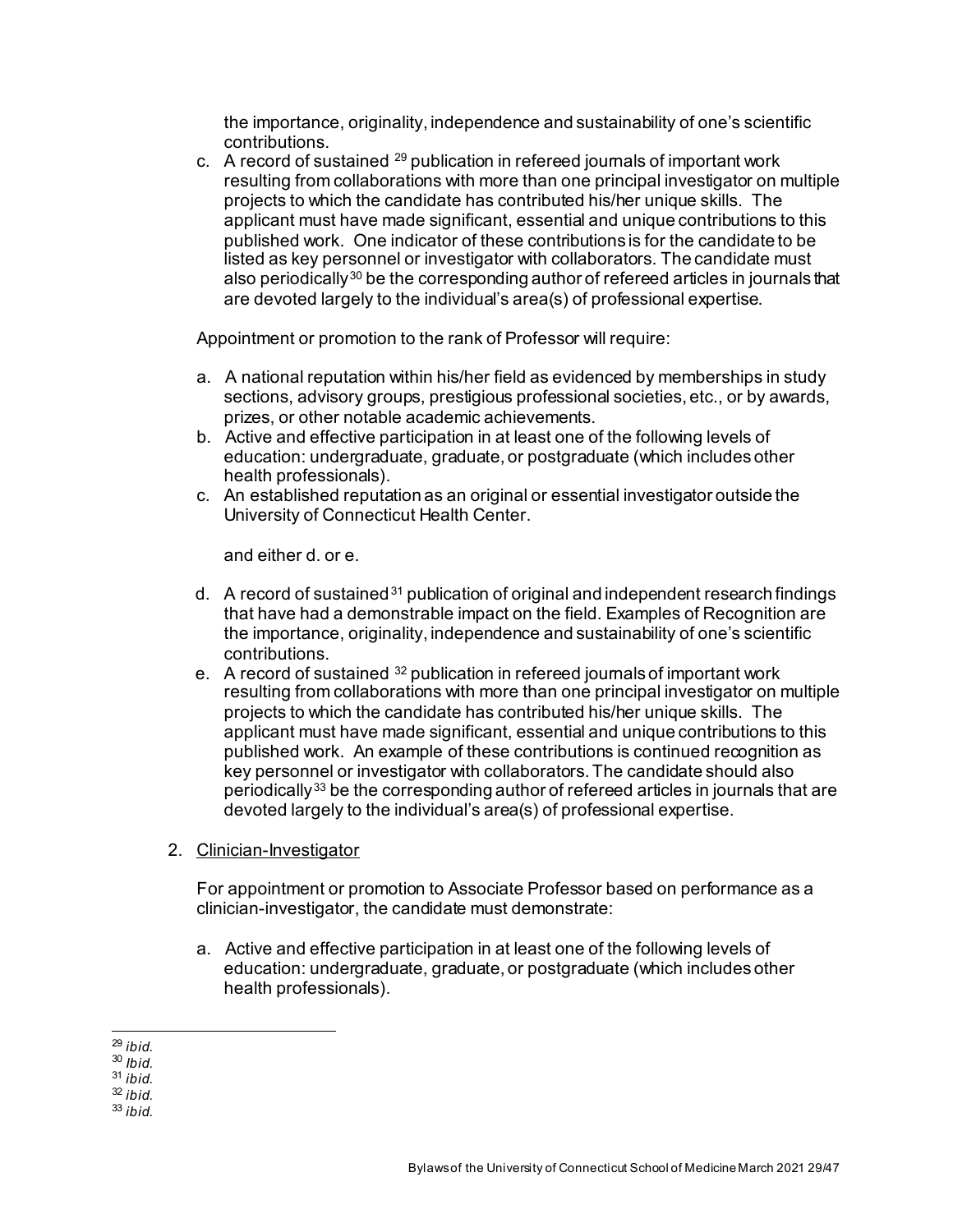- b. Recognition as an authority in a clinical specialty both inside and outside the immediate medical community, or a demonstrably effective leadership role in a department or hospital.
- c. An established reputation as an original and important investigator or contributor outside the University of Connecticut Health Center and the immediate medical community.

and either d. or e.

- d. A record of sustained<sup>[34](#page-29-0)</sup> publication in refereed journals of results from original and independent investigations that are recognized as important. The applicant for appointment or promotion should be a contributor of major ideas and innovations. Examples of reputation are the importance, originality, independence and sustainability of one's scientific contributions.
- e. A record of sustained<sup>[35](#page-29-1)</sup> publication in refereed journals of important work resulting from collaborations with more than one principal investigator on multiple projects to which the candidate has contributed his/her unique skills. The candidate must have made significant, essential and unique contributions to this published work. One indicator of these contributions is for the candidate to be listed as key personnel or investigator with collaborators. The candidate should also be the occasional<sup>[36](#page-29-2)</sup> corresponding author of refereed articles in journals that are devoted largely to the individual's area(s) of professional expertise.

Appointment or promotion to the rank of Professor will require:

- f.
	- a. Active and effective participation in at least one of the following levels of education: undergraduate, graduate, or postgraduate (which includes other health professionals).
	- b. A national reputation within his/her field as evidenced by memberships in study sections, advisory groups, prestigious professional societies, or by awards, prizes, or other notable academic achievements.
	- c. Superior accomplishment in a clinical specialty or effective departmental, hospital, or institutional leadership.
	- d. An established reputation as an original and important investigator or contributor outside the University of Connecticut Health Center and the immediate medical community.

and either e. or f.

- e. A record of sustained<sup>[37](#page-29-3)</sup> publication of original and independent research findings that are important. Examples of recognition are the importance, originality, independence and sustainability of one's scientific contributions.
- f. A record of sustained<sup>[38](#page-29-4)</sup> publication in refereed journals of important work resulting from collaborations with more than one principal investigator on multiple projects to which the candidate has contributed his/her unique skills. The candidate must have made significant, essential and unique contributions to this published work.

<span id="page-29-0"></span> <sup>34</sup> *ibid.*

<sup>35</sup> *ibid.*

<span id="page-29-2"></span><span id="page-29-1"></span><sup>36</sup> *Ibid.*

<span id="page-29-3"></span>*<sup>37</sup> Ibid.*

<span id="page-29-4"></span><sup>38</sup> *ibid.*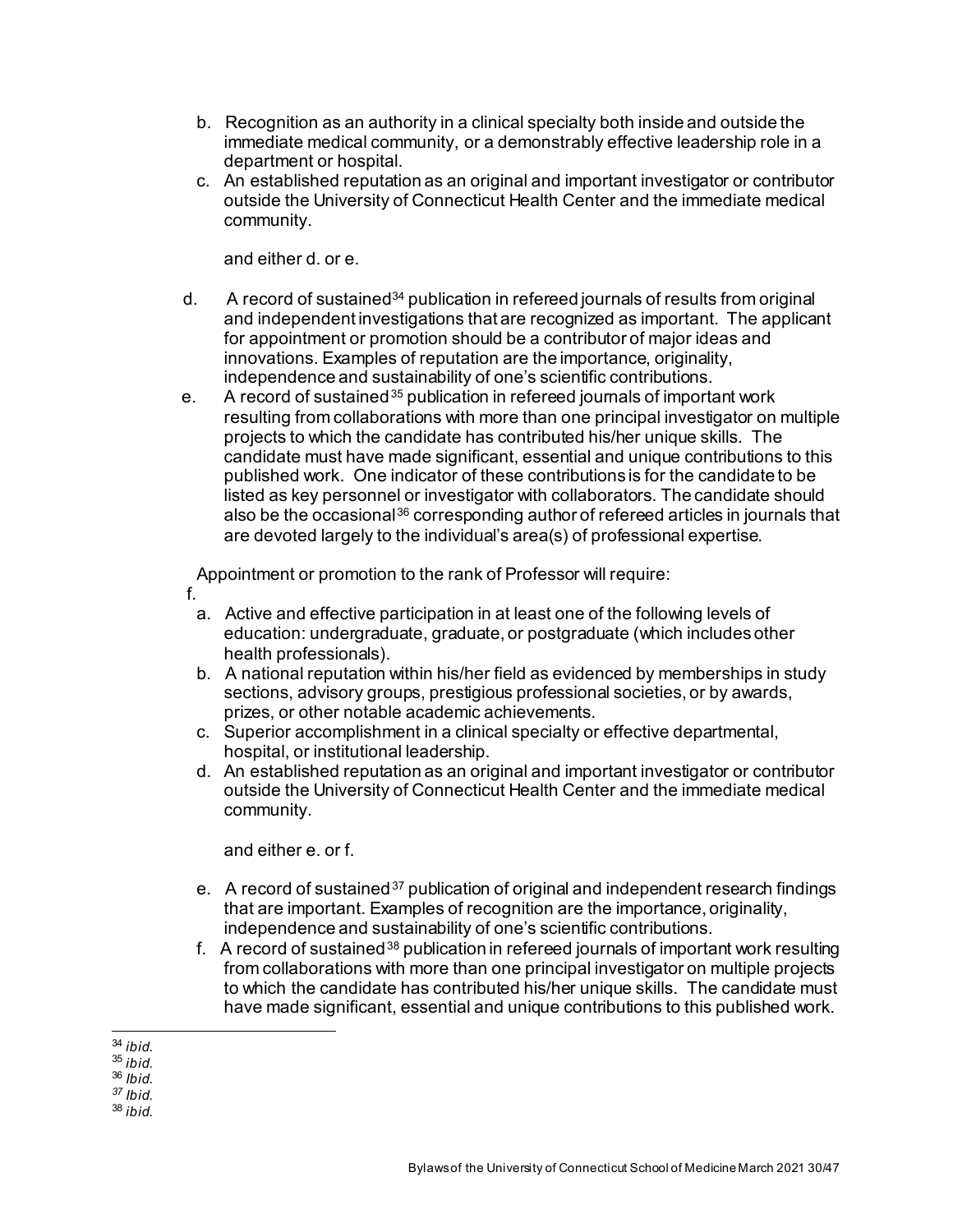An example of these contributions is continued recognition as key personnel or investigator with collaborators. The candidate should also be the occasional<sup>[39](#page-30-0)</sup> corresponding author of refereed articles in journals that are devoted largely to the individual's area(s) of professional expertise.

# 3. Clinician-Scholar

For appointment or promotion to Associate Professor based on performance as a clinician-scholar, the following requirements must be met:

- a. Development of original teaching materials or major improvements over those used elsewhere (such as new curriculum or educational programs, textbooks or chapters, syllabi, computer programs, videotapes, evaluation mechanisms, etc.), or continuing publication of clinical observations, reviews, or analytic studies in peer-reviewed journals. Should be contributor of major ideas and innovations.
- b. Effective participation in clinical training and service. Teaching may include medical students, residents, specialty fellows, or postgraduate students. Recognition of high quality teaching by formal evaluations or teaching awards. Impact of teaching should extend beyond home hospital as evidenced by invitations to teach in other institutions or in the programs of professional societies and continuing medical education (CME) courses.
- c. Established reputation inside and outside the immediate area as an authority in a clinical specialty as evidenced by outside referrals, visiting lectureships, or participation in the teaching programs of professional societies.

Appointment or promotion to the rank of Professor will require:

- a. A record of continuing publication in peer-reviewed journals of (1) analytic clinical studies or observations or (2) widely recognized comprehensive clinical reviews. Alternatively, development of original materials or major improvements over those used elsewhere (such as new curricula, textbooks or materials, or computer programs, evaluation mechanisms, etc.) which have reached a national audience.
- b. Performance as a key individual in clinical training and service; active and continuing participation in medical student teaching with recognition of extraordinary effectiveness. Evidence of a wide impact from teaching, e.g., in specialty societies, in CME courses, or in visiting professorships.
- c. A national reputation for superior accomplishments within a clinical specialty as evidenced by invitation to membership or fellowship in prestigious professional societies or by other academic recognition or awards, or play leadership role in department or hospital.
- 4. Medical Educator

To be eligible for appointment or promotion to senior rank in the medical educator professional category, candidates must have both (a) and (b):

<span id="page-30-0"></span> <sup>39</sup> *Ibid.*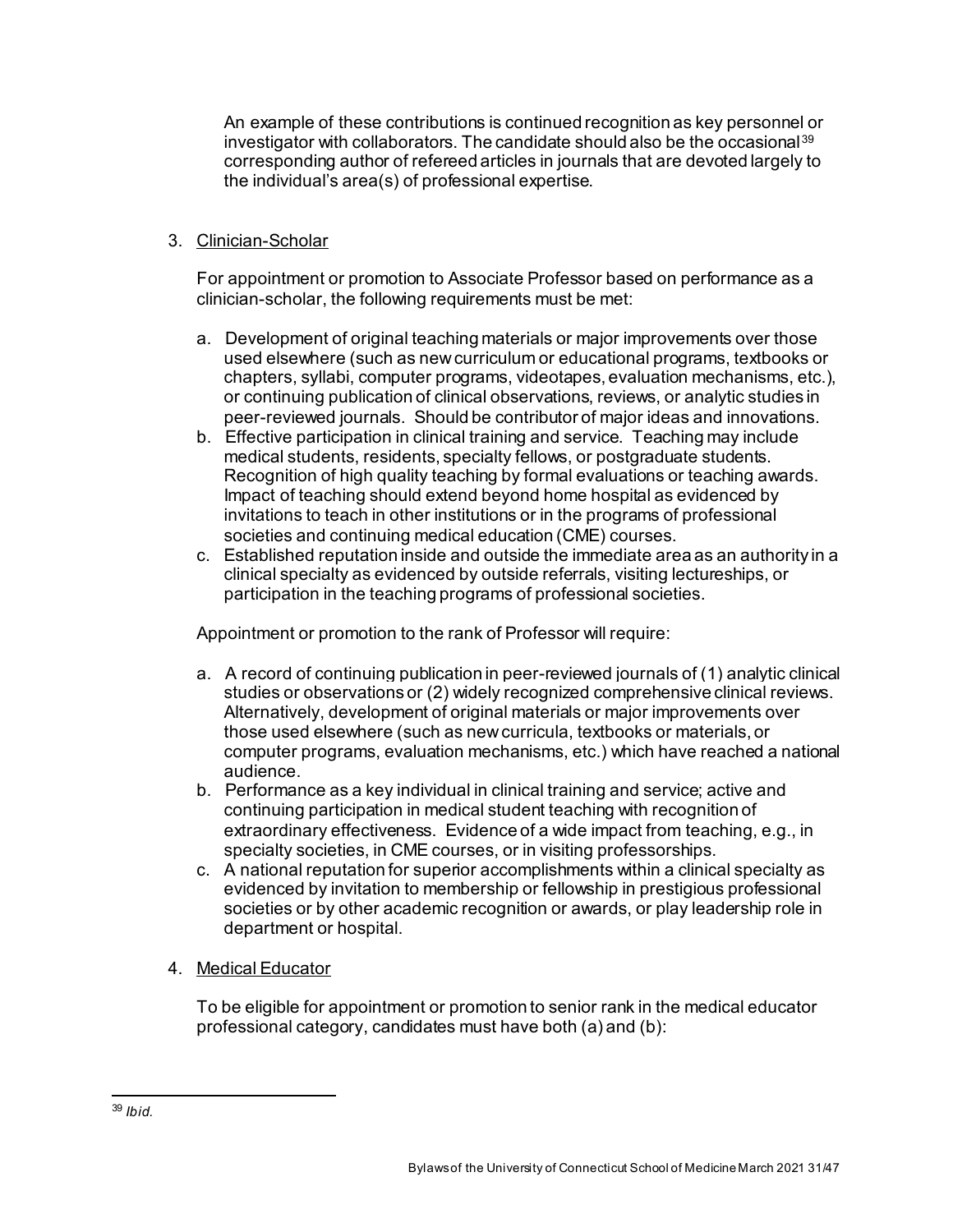- a. A high level of professional competence, as well as significant achievement, in one of the following:
	- (1) Clinical achievement: Clinical achievement is measured through development and/or improvement of clinical protocols and guidelines, or clinical programs, or quality initiatives that demonstrate objective positive impact in the quality of patient care. There must be objective evidence of the candidate's personal contributions to the development or improvement.
	- (2) Research: Achievement is demonstrated through sustained publication in peer reviewed professional journals of observations, analytical studies, or topic reviews. Emphasis will be given to first or corresponding authorships\*.
	- (3) Education: Achievement in education is measured through the development of one of the following and objective demonstration of its positive outcomes. There must be objective evidence of the candidate's personal contributions to the development or improvement.
		- a) New and/or innovative educational program
		- b) New and/or innovative curriculum
		- c) Leadership of new and/or innovative educational programs
		- d) New and/or innovative assessment tools;
		- e) A recognized leader in the skills of mentoring/advising

Significant contributions in one of the educational areas above must be substantiated by documented improvements to education. Examples include, but are not limited to, outstanding achievement in accreditation; educational material such as syllabi, curricula, web-based modules and courses that demonstrate improvement in the quality of a course; newly developed assessment tools that helps measure achievement of course objectives; dissemination of achievements at regional or national conferences; or results of a mentoring relationship such as the success of an advisee that can be linked to the mentor's role.

- (4) Health Service Management: Achievement in health service management is measured through the development of clinical programs or clinical support programs which objectively improve the effectiveness, efficiency, safety, timeliness, patient-centeredness, or equity of health care delivery; development of effective physician leadership programs; and/or scholarly evaluation of health care delivery. There must be objective evidence of the candidate's personal contributions to the development or improvement.
- b. A record of excellence in at least one of the following levels of education: undergraduate, graduate, or postgraduate (which includes other health professionals).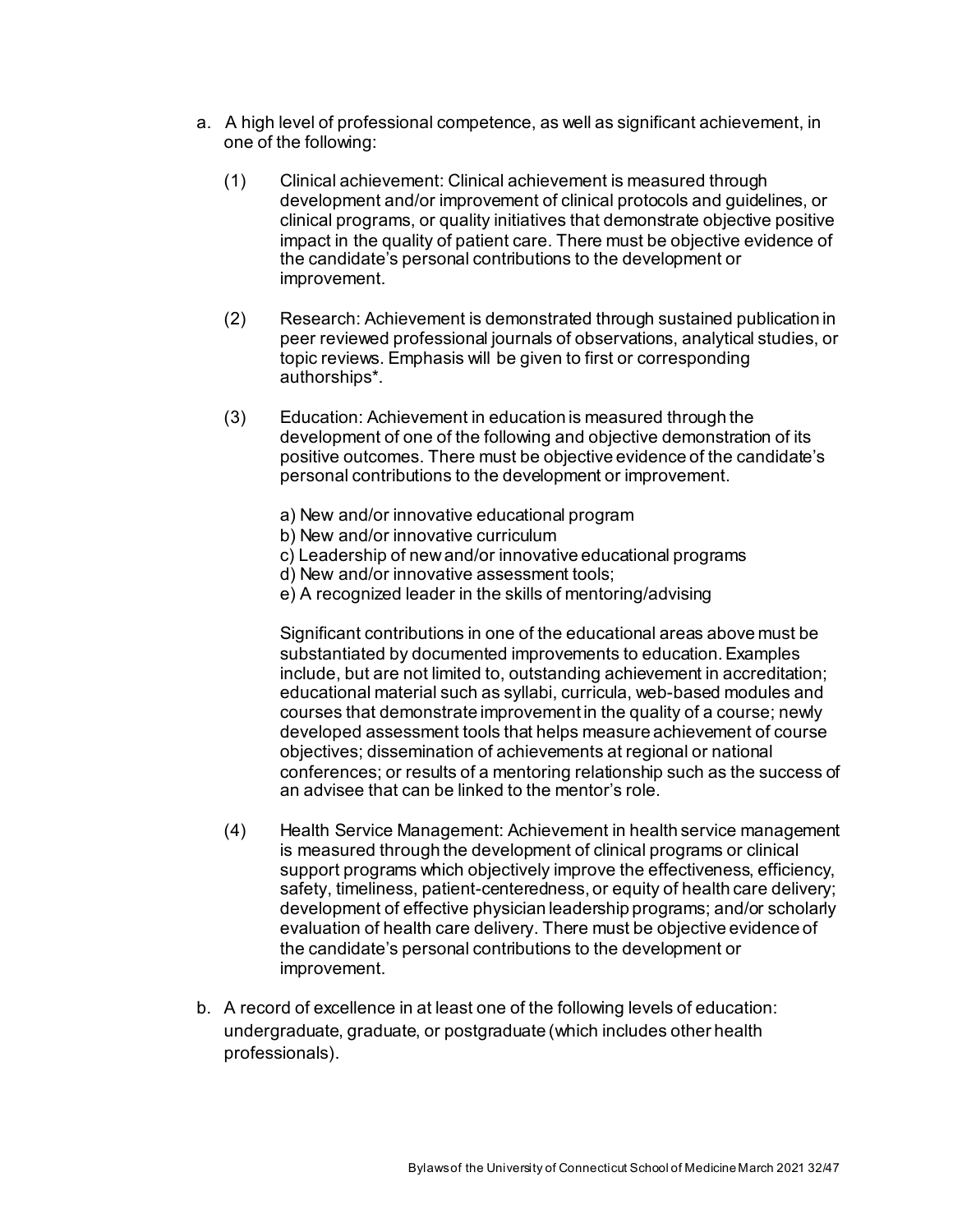Local and regional recognition is most consistent with appointment or promotion to the rank of Associate Professor, whereas significant institutional influence, regional, and national recognition is most consistent with appointment or promotion to the rank of Professor.

\*When research and/or scholarship is pursued in a collaborative manner and results in multi-authored publications, the specific contributions of the candidate must be clear and significant. Unique contributions must be clear both in the Chair's nomination and candidate's personal statement.

5. Medical Researcher

For appointment or promotion to Associate Professor based on performance as a Medical Researcher, the following requirements must be met:

- a. Active and effective participation in at least one of the following levels of education: undergraduate education, undergraduate medical education, graduate medical education, graduate school, postgraduate (which includes other health professionals) and/or continuing medical education.
- b. A record of sustained publication<sup>40</sup> in refereed journals of important work resulting from collaborations to which the candidate has contributed his/her unique skills. The candidate must have documented evidence of significant and essential contributions to this published work.
- c. A record of occasional publications[41](#page-32-1) in refereed journals in which the candidate is a corresponding author.
- d. An established reputation for research within his/her field outside the University of Connecticut Health Center.

Appointment or promotion to the rank of Professor will require:

- a. A national reputation for research within his/her field. One such indicator, among others, of the recognition of the importance and originality of one's scientific contributions and its sustainability is grant support either as a principal investigator or as key personnel on grants and collaborations.
- b. Active and effective participation in at least one of the following levels of education: undergraduate education, undergraduate medical education, graduate medical education, graduate school, postgraduate (which includes other health professionals) and/or continuing medical education.
- c. A record of sustained publication $42$  in refereed journals of important work resulting from collaborations to which the candidate has contributed his/her unique skills. The candidate must have documented evidence of significant and essential contributions to this published work.

 <sup>40</sup> *ibid*

<span id="page-32-1"></span><span id="page-32-0"></span><sup>41</sup> *ibid*

<span id="page-32-2"></span><sup>42</sup> *ibid*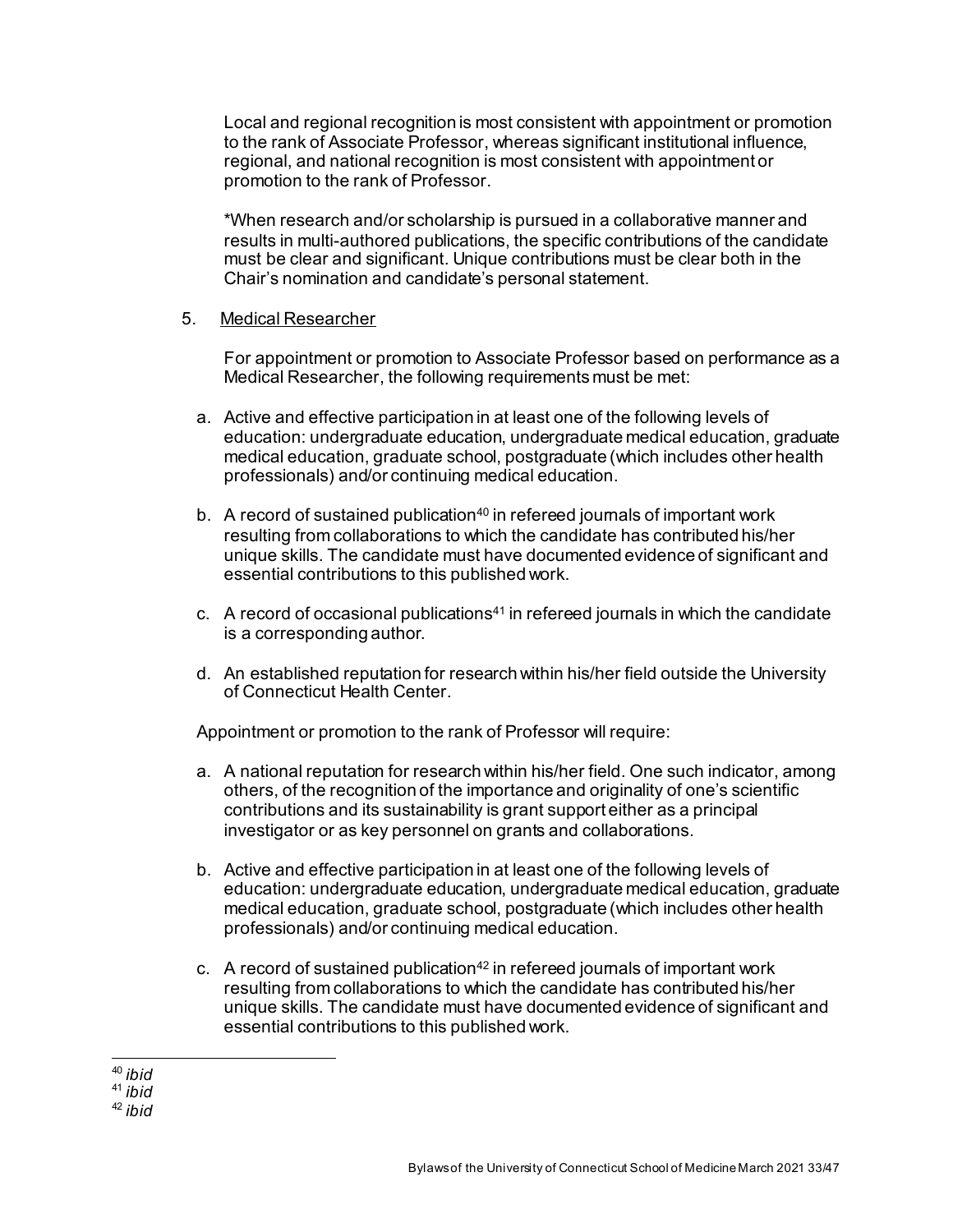d. A record of periodic publication<sup>[43](#page-33-0)</sup> in refereed journals in which the candidate is a corresponding author.

#### 6. Clinical Xology[44](#page-33-1)

For promotion to Associate Professor of Clinical Xology, the following requirements must be met:

- a. Local or regional recognition by peers and students for excellence in clinical teaching of residents, fellows, or medical students.
- b. Local or regional recognition by peers of a high level of competence in a clinical specialty.
- c. The candidate also must either:
	- (1) play an effective and significant leadership role in the University, one of its components, or an affiliated hospital, or
	- (2) develop clinical services new to the University of Connecticut SOM, or
	- (3) publish clinical observations, reviews, or analytic studies in peer-reviewed journals, or
	- (4) develop new curriculum offerings, educational programs, or teaching materials not previously available at the University of Connecticut SOM.

Promotion to Professor of Clinical Xology will additionally require regional or national recognition for any of the achievements required for promotion to Associate **Professor** 

7. Community Faculty

Appointments or promotions to senior rank shall occur on application to the SAPC by the department chair.

Application for appointment at senior ranks of Associate Clinical Professor, Adjunct Associate Professor, Clinical Professor or Adjunct Professor shall be based on prior accomplishments using the criteria in one of our professional categories (Investigator, Clinician-Investigator, Clinician-Scholar, Medical Educator, or Medical Researcher).

Application for promotion to senior ranks of Associate Clinical Professor, Adjunct Associate Professor, Clinical Professor or Adjunct Professor shall require evidence of continual high quality contributions to the programs of the School of Medicine. The application should include evidence of the contributions and their quality, such as (a) medical or graduate student, resident, fellow or post-doc evaluations, (b)

<span id="page-33-0"></span> <sup>43</sup> *ibid*

<span id="page-33-1"></span><sup>&</sup>lt;sup>44</sup> The Clinical Xology professional category w as eliminated as an option for new ly appointed faculty in 2001, but those already in that professional category w ere allow ed to remain. Faculty members w ho have been in the Clinical Xology professional category and w ho change to another professional category are not eligible to transfer back into the Clinical Xology professional category.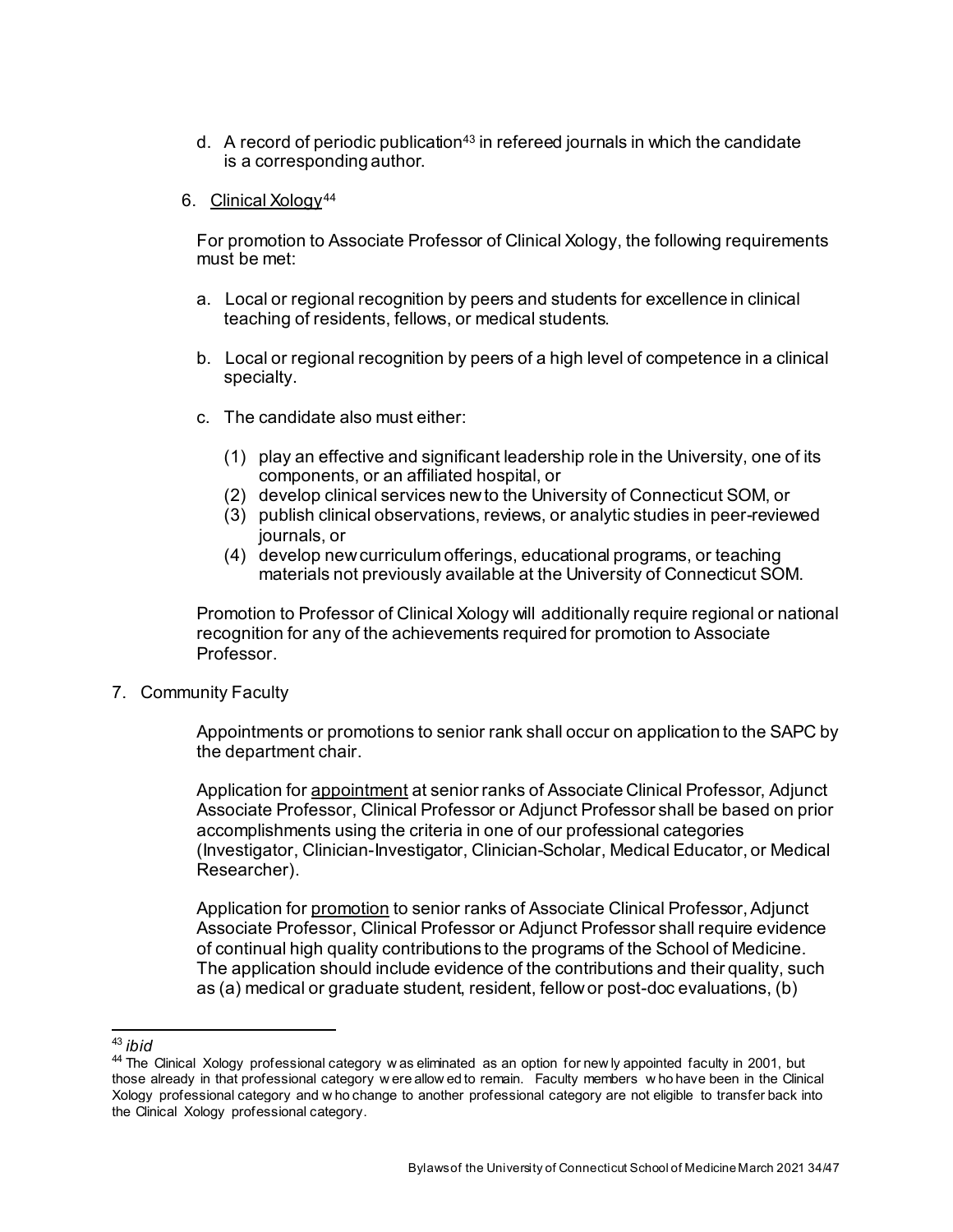objective evidence of efficacy of teaching, (c) research productivity and mentorship, and/or (d) description of administrative contributions to program development or maintenance, as well as other factors deemed relevant by the department chair.

#### D. Tenure

Tenure in the professorial ranks will be granted only to persons of outstanding achievement. In general, the qualifications for tenure will be equivalent to those for promotion or appointment at senior rank. The review for tenure shall be concerned with assurance that the faculty member will continue a high level of performance consistent with senior rank.

The awarding of tenure requires a level of excellence in faculty performance commensurate with a permanent appointment to the faculty.

Faculty members in the Medical Educator and Medical Researcher professional categories are not eligible for tenure.

- E. Duration in Rank for Appointment, Promotion, or Receiving Tenure
	- 1. Maximum time to promotion for In-Residence faculty

Assistant professors *in-residence* (hired after February 1985) in the Investigator, Clinician-Investigator, Clinician-Scholar, and Clinical Xology professional categories must be promoted to Associate Professor by the end of the ninth year of the appointment as Assistant Professor. Assistant Professors *in-residence* who work part-time have the same nine year requirement, pro-rated by percent effort worked.

If not promoted, an appointment for a terminal tenth year appointment is at the discretion of the department chair. This promotion requirement does not apply to the Medical Educator and Medical Researcher professional categories. If, however, an individual selects the Medical Educator or Medical Researcher categories and later transfers to another category, the allowed nine years includes the time served in the Medical Educator or Medical Researcher category.

2. Minimum and maximum times for achieving promotion and tenure for Tenure Track faculty

Consistent with the University Laws and Bylaws, only full-time faculty members may have tenure track positions or positions with tenure.

Service at another institution may be credited towards tenure. The amount of credit should be agreed upon by the Dean, department chair, and candidate at the time of appointment. For junior faculty appointments, the amount of credit towards tenure should not exceed three years.

The probationary period for tenure track faculty begins September 1 of the calendar year of the initial appointment. Ordinarily, Assistant Professors may be nominated for tenure and promotion as early as the end of the fifth, but not later than the end of the seventh, probationary year after initial appointment. Promotion and tenure shall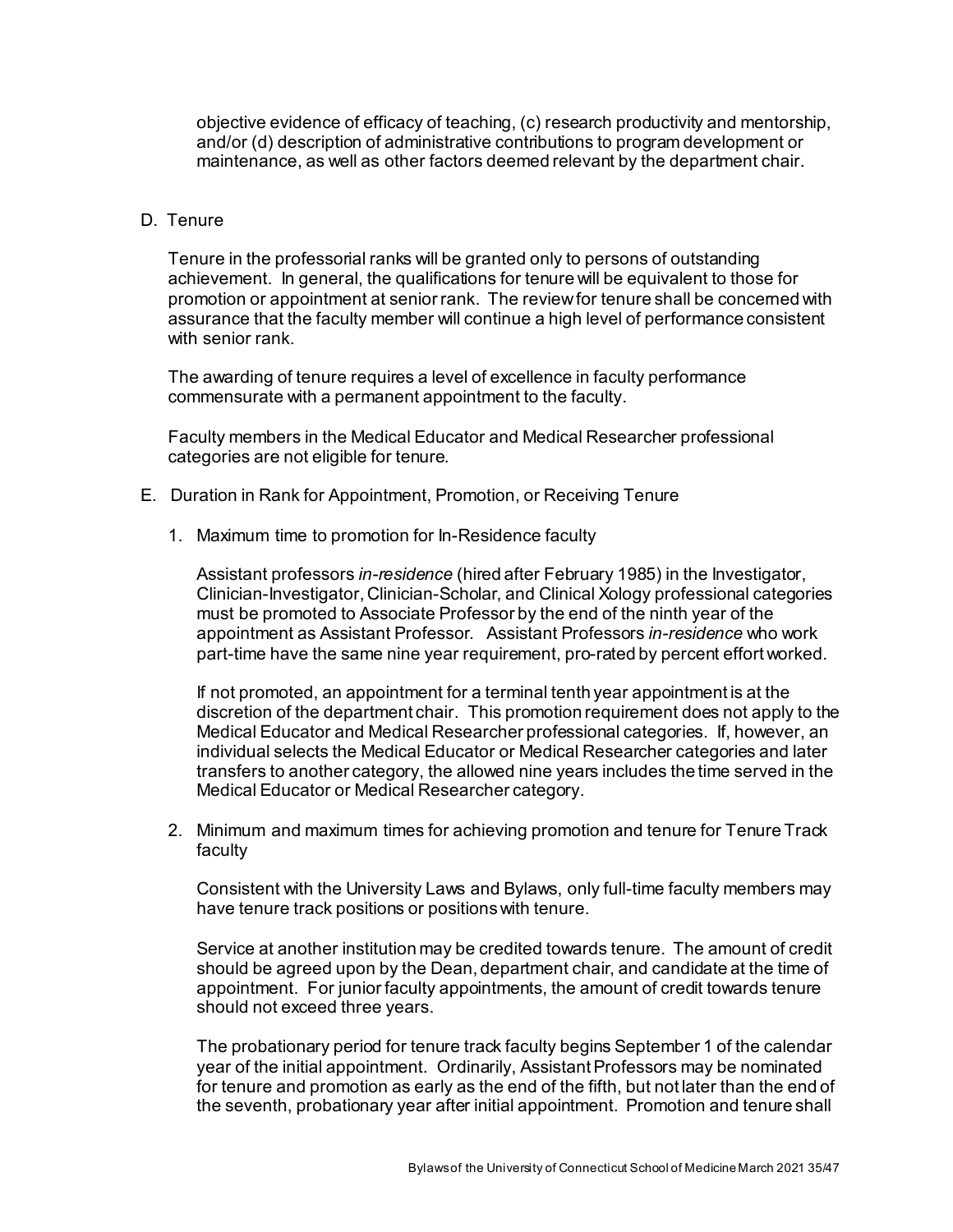take effect at the beginning of the appointment year following a positive decision by the Board of Directors.

If tenure is not approved by the end of the eighth year, the terminal year is defined by the University Laws and Bylaws. A faculty member denied tenure then may not transfer to the in-residence track.

Appointment to senior rank with or without tenure may be granted by the Board of Directors upon arrival at the University. This requires SAPC review and approval. In all other circumstances, the University requires new appointees to serve a probationary period of at least one year. Continuous tenure may be granted at any time thereafter and before the expiration of the maximum probationary period by vote of the Board of Directors.

3. Interruption of Progression to Promotion and Tenure

Significant life events may be allowed to increase the probationary period leading to promotion and, where applicable, tenure, for a maximum of twenty-four months. A faculty member may request an increase in the probationary period to promotion and, where applicable, a congruent increase in the probationary period to tenure when the faculty member's productivity is affected by a significant life event. Such requests must be approved by the Department Chair and the Dean's Office. An increase in the probationary period leading to promotion and/or tenure is automatically awarded when the faculty member takes leave documented and approved under the Federal Family Medical Leave Act, the State of Connecticut Family Medical Leave Act, or the State of Connecticut Workers' Compensation Act.

Extension of the tenure probationary period does not alter the standards by which the faculty member will be judged for promotion to senior rank or for tenure.

F. Changing Professional Category or Track

Change of professional category can and should occur if a change in job description involves duties that better fit a different professional category. Change of professional category can occur at any time, but must occur at least two years before consideration for promotion and must be signed by the faculty member and approved by the department chair and the Dean.

Assistant Professors may transfer into the Medical Educator or Medical Researcher professional categories (if appropriate) only through the end of the eighth year. Assistant Professors may transfer into professional categories with a promotion clock only through the end of the sixth year.

Full-time faculty members who leave the in-residence track for an appointment in the tenure track may then be eligible for tenure according to the University of Connecticut Laws and By-Laws. Transfers from either the tenure to the non-tenure track or from the non-tenure to the tenure track can be made on one occasion only, and such a change is irreversible.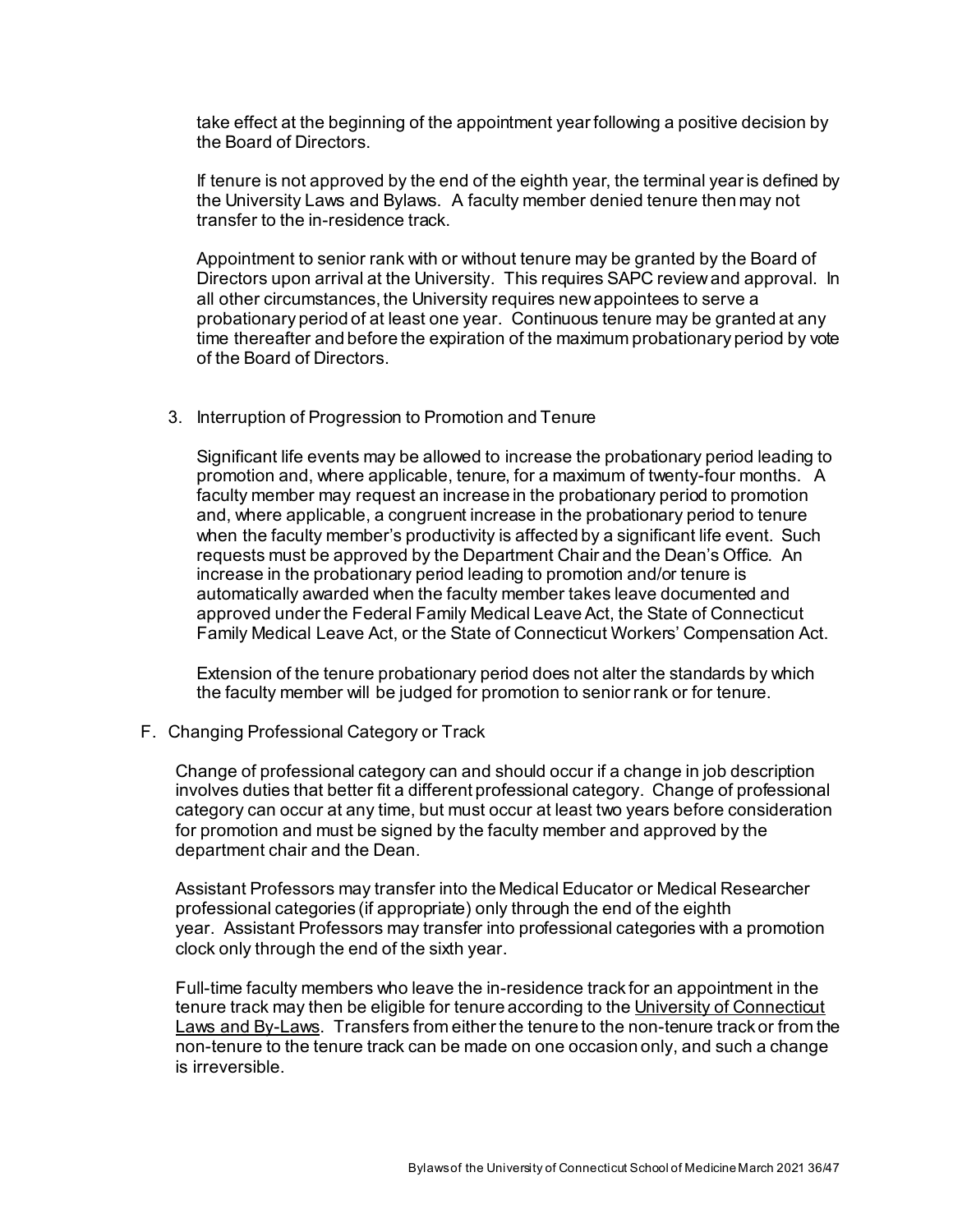All changes of professional categories and tracks must be approved by the faculty member, department chair, and the Dean.

Individuals with tenure are not eligible to transfer into the Medical Educator or Medical Researcher professional category.

G. Review of Rehired Faculty

If a faculty member of senior rank or who previously achieved tenure voluntarily discontinues employment with the University but is rehired after an interval of one year or more, the faculty member must be reviewed and approved again for appointment at senior rank and, if in the tenure track, for tenure.

H. Faculty Transferring from Another School of the University of Connecticut System or from Other Institutions

All appointments at senior rank must be reviewed by the SAPC, including transfers from other schools within the University of Connecticut or other institutions. Tenured faculty transferring to the School of Medicine from another school of the University of Connecticut system will retain their tenure.

- II. Operating Guidelines for the SAPC
	- A. Review Mechanisms
		- 1. All business of the Committee shall be considered confidential and only communicated by the Chair(s).
		- 2. Initiation of all senior appointments, promotions, or tenure will be by the appropriate department chair. Before initiating a recommendation for appointment, promotion, or tenure, the department chair will indicate his/her intentions to the Dean.
		- 3. The list of documents required to support the deliberations of the SAPC as well as the procedures the SAPC will use in making its decisions will be developed by the SAPC and transmitted to the department chairs and the Dean on an annual basis.
		- 4. For each nomination for promotion, the Chair(s) of SAPC will choose one member of the SAPC as principal reviewer, and one alternate member of the Committee will serve as a secondary reviewer. All written material pertinent to a nomination will be distributed by the Chair(s) to all Committee members.
	- B. Meetings of the SAPC
		- 1. At least seven members of the 11 total, one of whom may be an alternate, must be present and voting for business to be conducted.
		- 2. Committee members who hold primary appointments in the nominee's primary department of appointment will not receive the written materials and will not be present during discussion by the reviewers, nor be eligible to vote.
		- 3. Alternate members shall be used as secondary reviewers. Alternate members may, at the discretion of the Chair(s), observe the proceedings of the SAPC meetings. Such use of alternate members is designed to provide a pool of qualified Professors for subsequent appointment by the Dean as regular members.
		- 4. All votes will be cast by secret written ballot.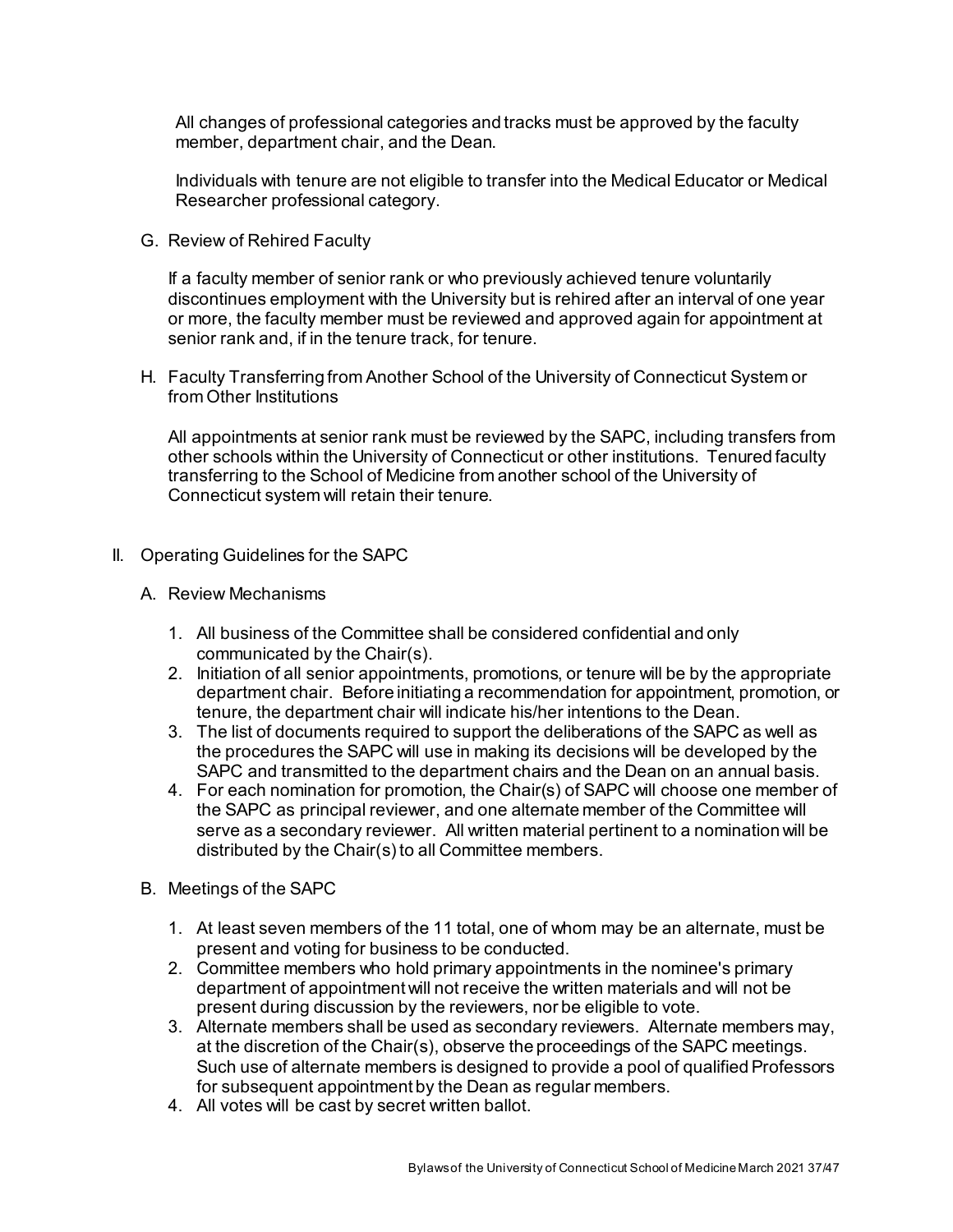C. Transmission of the Decision and Supporting Data

The Chair(s) of the Committee will transmit in writing all decisions to the Dean. The Dean will inform the appropriate department chair within two weeks of the decision and will include the numerical vote and explanatory comments concerning the basis for the decision. The department chair, in turn, will inform the candidate as soon as possible. The Dean will forward recommendations for promotion or tenure to the Provost, who will in turn make final recommendations to the Board of Directors. The Board of Directors will vote on the Provost's recommendations.

- D. Reconsideration of Negative Actions Taken by the SAPC
	- 1. Request by the Department Chair for Reconsideration

The department chair may request through the Dean reconsideration of the SAPC's action when new information concerning academic credentials is provided or when important non-academic issues are raised. This request must be submitted to the Dean no later than one month after the department chair is notified of the SAPC's action.

- a. New academic information will be submitted to the SAPC and incorporated into the overall review of the nominee's academic accomplishments. The SAPC will report to the Dean its decision in light of the new academic information.
- b. Appointment, promotion, and/or tenure will be considered by the Dean's Council only if there are overriding, non-academic institutional issues for the appeal that were outside the purview of the SAPC. Only in rare circumstances should nonacademic issues outweigh the lack of academic accomplishments.
	- (1) When a department chair chooses to appeal based on non-academic considerations, the supporting information will be distributed to the Dean's Council prior to its formal consideration.
	- (2) At the Dean's Council meeting, the department chair or designate will present the non-academic issues. After answering questions, the department chair will be excused from discussion and voting by the Dean's Council.
	- (3) The Chair(s) of the SAPC or designee will present the evidence for the negative action by the SAPC.
	- (4) Voting will be by secret written ballot, and only Dean's Council members present shall vote. A quorum must be present for a vote.
	- (5) The Dean will forward a recommendation for promotion or tenure to the Provost, who will in turn make a final recommendation to the Board of Directors. The Board of Directors will vote on the Provost's recommendation.
- 2. Requests for Reconsideration by a Faculty Member in the Event of Failure to Nominate or of Negative Action by the SAPC

A request to the Dean by a faculty member is allowed either when the department chair has failed to nominate the faculty member for promotion and/or tenure, or when the department chair fails to request reconsideration of a negative action by the SAPC.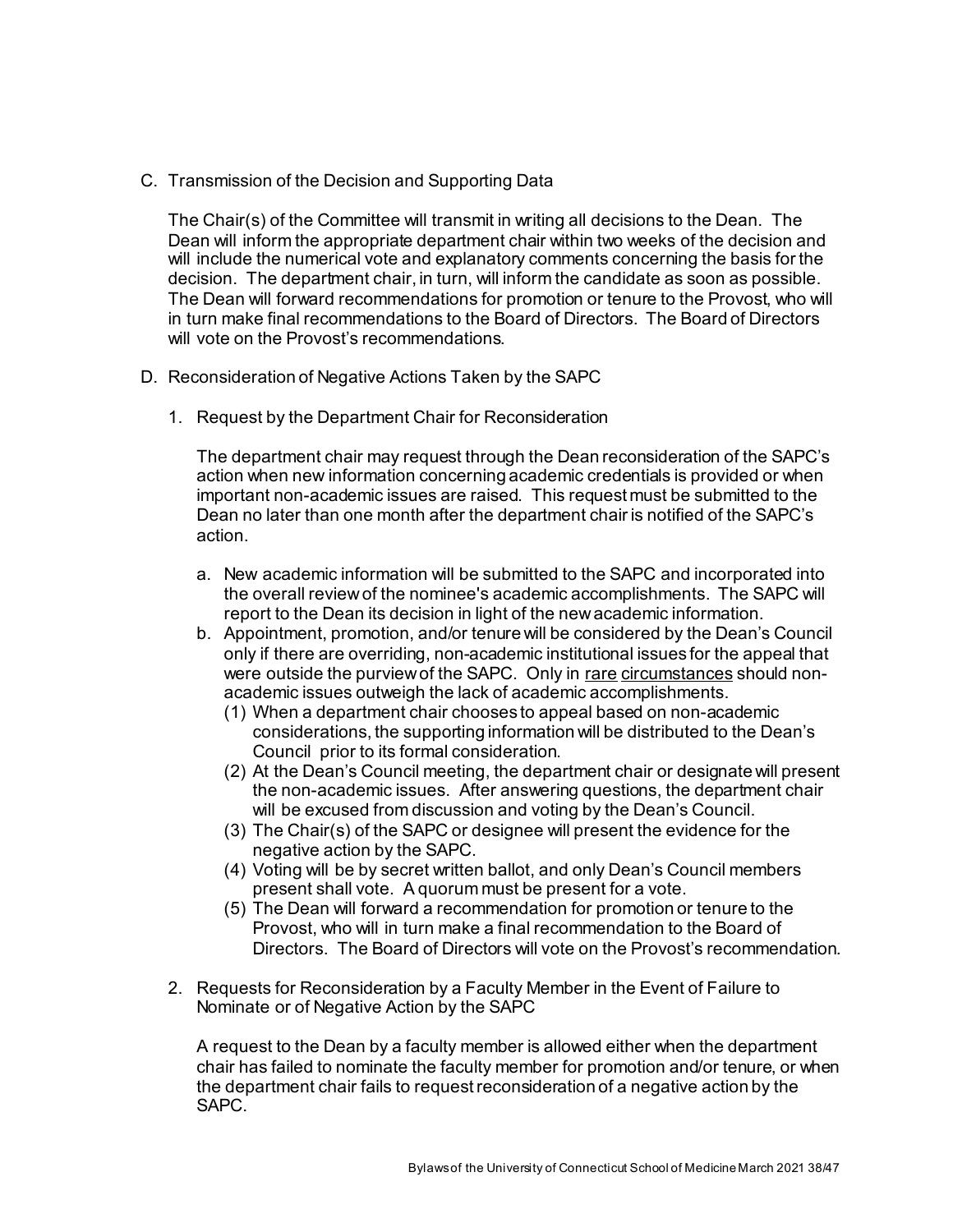a. Failure to Nominate by Department Chair

The department chair must notify the faculty member and the Dean's Office in writing that he or she does not intend to nominate the faculty member by September 1 of the penultimate year. If notification by the department chair is not made, then the faculty member will be informed in writing by the Dean's Office. These letters of notification must indicate that an appeal by the faculty member to the Dean can be made, but must be submitted to the Dean within one month. The Dean may deny the request or appoint ad hoc a faculty committee to consider its merits.

The ad hoc committee will consist of three faculty members who have the same qualifications as members of the SAPC. The ad hoc committee will collect appropriate information and recommend to the Dean either that the request be denied or that sufficient evidence exists for consideration by the SAPC. The ad hoc committee should report to the Dean within one month.

Review by the SAPC will follow customary procedures, and its recommendation reported to the Dean.

The timing of notification of non-renewal of tenure track appointments will be governed by the University of Connecticut Laws and By-Laws.

b. Failure by the Department Chair to Request Reconsideration of Negative Action of SAPC

Within one month of the SAPC's negative action, the department chair must notify the faculty member and the Dean's Office in writing of the department chair's decision not to request reconsideration. If notice by the department chair is not made within a month, the Dean's Office will notify the faculty member in writing. These letters of notification must indicate that an appeal by the faculty member to the Dean can be made, but must be submitted to the Dean within one month. The Dean may deny the request or appoint ad hoc a faculty committee to evaluate the request.

The ad hoc committee can recommend to the Dean that (1) the request for reconsideration be denied; (2) sufficient new academic information is available to warrant reconsideration by the SAPC; upon consideration of new information and review of academic credentials, the SAPC may sustain or reverse its earlier action; or (3) non-academic issues are of sufficient importance for consideration by the Dean's Council. The ad hoc committee should report to the Dean within one month.

If important non-academic issues are raised by the ad hoc committee and the Dean, consideration of appointment, promotion, or tenure of the faculty member will be made by the Dean's Council. The supporting information will be distributed to the Dean's Council prior to its formal consideration. Only in rare circumstances should non-academic issues outweigh the lack of academic accomplishments.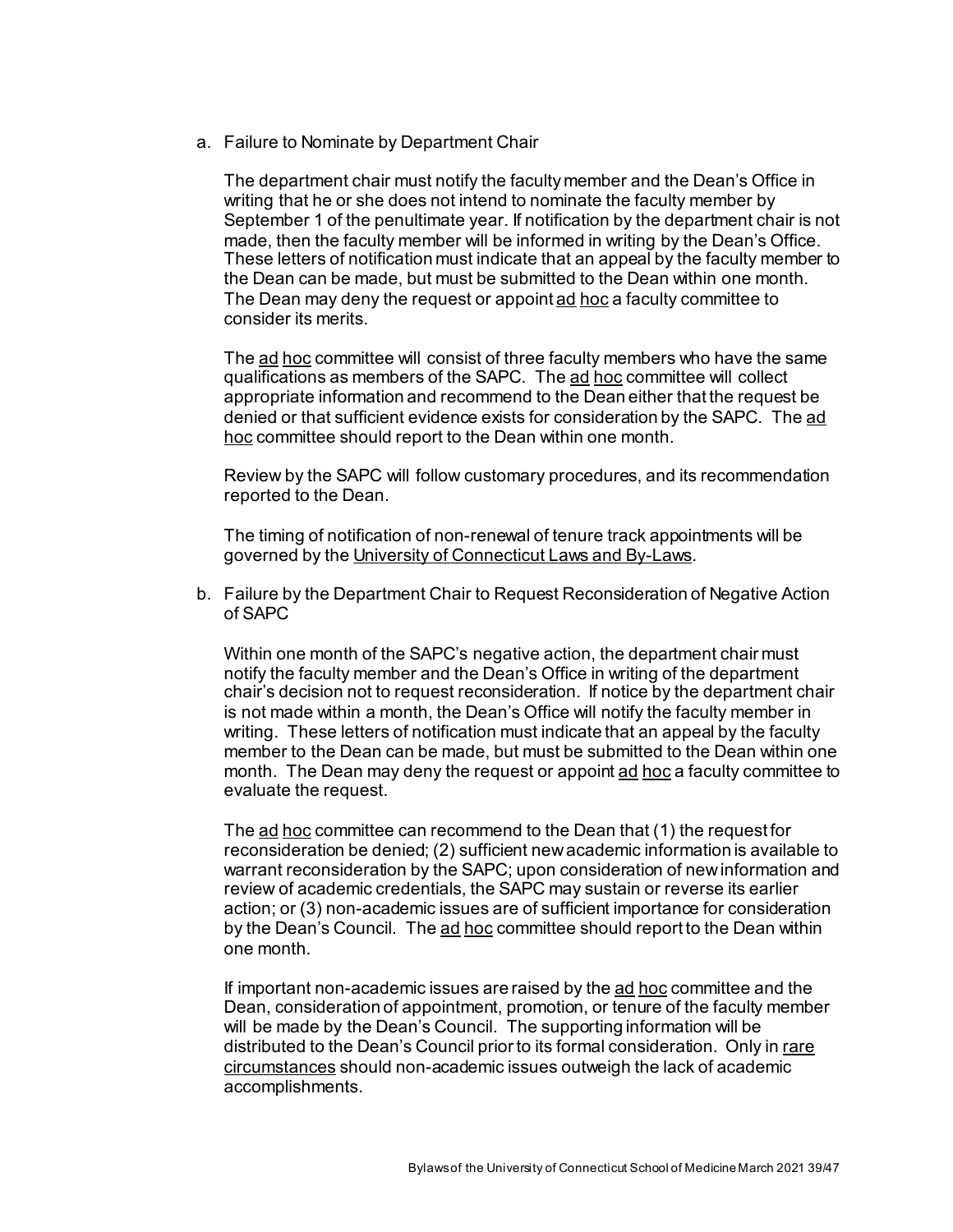- (1) At the Dean's Council meeting, the chair of the ad hoc committee or the Dean will present the non-academic issues to be considered. After answering questions, the chair of the ad hoc committee will be excused from discussion and voting by the Dean's Council.
- (2) The earlier negative recommendation by the SAPC will be reported to the Dean's Council by the Chair(s) of the SAPC or designee.
- (3) The involved department chair will not be present during discussion or voting by the Dean's Council, but will have the opportunity to present a statement.
- (4) Voting will be by secret written ballot, and only Dean's Council members present shall vote. A quorum must be present for a vote.
- (5) The Dean will forward a recommendation for promotion or tenure to the Provost, who will in turn make a final recommendation to the Board of Directors. The Board of Directors will vote on the Provost's recommendation.
- C. Appeal by a Faculty Member

The faculty member has the right of appeal using the grievance process as described in the University Laws and By-Laws.

- III. Instructions for Chairs of Academic Departments
	- A. Obligations of the Department Chair to Department Members
		- 1. At the time of initial appointment:
			- a. State in writing expectations regarding responsibilities and portion of effort to be expended in various activities, and professional category selection.
			- b. Provide a clear written statement of the time when the appointee will be considered for tenure or promotion.
		- 2. Annually:
			- a. Review progress with all department members and formulate a written summary to be filed in the Dean's Office, including revision of expectations if there are to be changes in responsibilities.
			- b. Review all community-based faculty appointments concerning continued contribution to academic programs.
		- 3. At the beginning of the sixth year, the progress of all in-residence faculty members will be reviewed, with special reference to their prospects for advancement, by a departmental promotions committee. A written summary of the review will be provided to each faculty member.

All department chairs should have copies of this document.

 $\overline{\phantom{a}}$  , where  $\overline{\phantom{a}}$ Approved by the School of Medicine Council on May 16, 2001.

Approved by the Dean's Advisory Committee on May 22, 2001.

Revised June 25, 2001 (technical changes).

Approved by the Dean, School of Medicine, on June 26, 2001.

Approved by the UCHC Health Affairs Committee on July 10, 2001.

Approved by the UCONN Board of Trustees on July 24, 2001.

Revised November 30, 2001 (technical changes).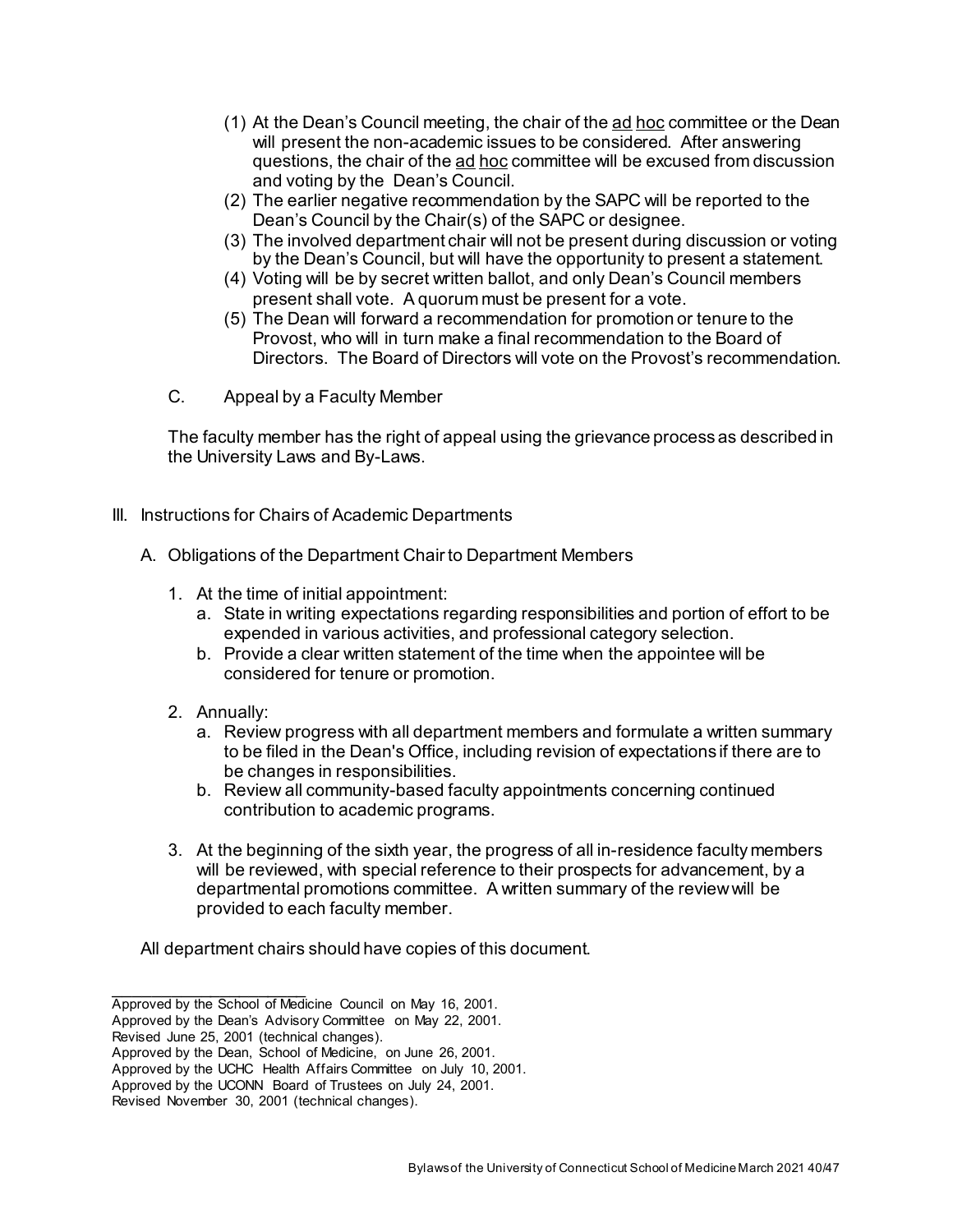Approved by the Dean, School of Medicine, on December 3, 2001. Approved by the UCHC Health Affairs Committee on January 8, 2002. Approved by the UCONN Board of Trustees on January 18, 2002. Revised December, 2004. Approved by the Dean, School of Medicine on January 10, 2005. Approved by the UCHC Board of Directors on March 1, 2005 Approved by the UCONN Board of Trustees on April 12, 2005 Revised May 2007 Approved by the voting faculty of the School of Medicine on June 5, 2007 Approved by the UCHC Board of Directors on September 17, 2007. Revised June 19, 2008 Approved by the voting faculty of the School of Medicine on July 15, 2008 Approved by the UCHC Board of Directors on September 15, 2008 Revised November 2008 Approved by the voting faculty of the School of Medicine on December 23, 2008 Approved by the UCHC Board of Directors on March 9, 2009 Revised April 2010. Approved by the voting faculty of the School of Medicine on November 15, 2011 Approved by the UCHC Board of Directors on February 14, 2011 Revised October, 2011 Approved by the voting faculty of the School of Medicine on October 2, 2012 Approved by the UCHC Board of Directors on December 10, 2012 Approved by the UCONN Board of Trustees on April 24, 2013 Revised July 2013 Approved by the voting faculty of the School of Medicine on December 9, 2013 Approved by the UCHC Board of Directors on March 24, 2014 Approved by the voting faculty of the School of Medicine on July 13, 2016 Approved by the UConn Health Board of Directors on September 12, 2016 Approved by the voting faculty of the School of Medicine on May 10, 2017 Approved by the UConn Health Board of Directors on June 19, 2017 Approved by the voting faculty of the School of Medicine on October 22, 2020 Approved by the UConn Health Board of Directors on March 15, 2021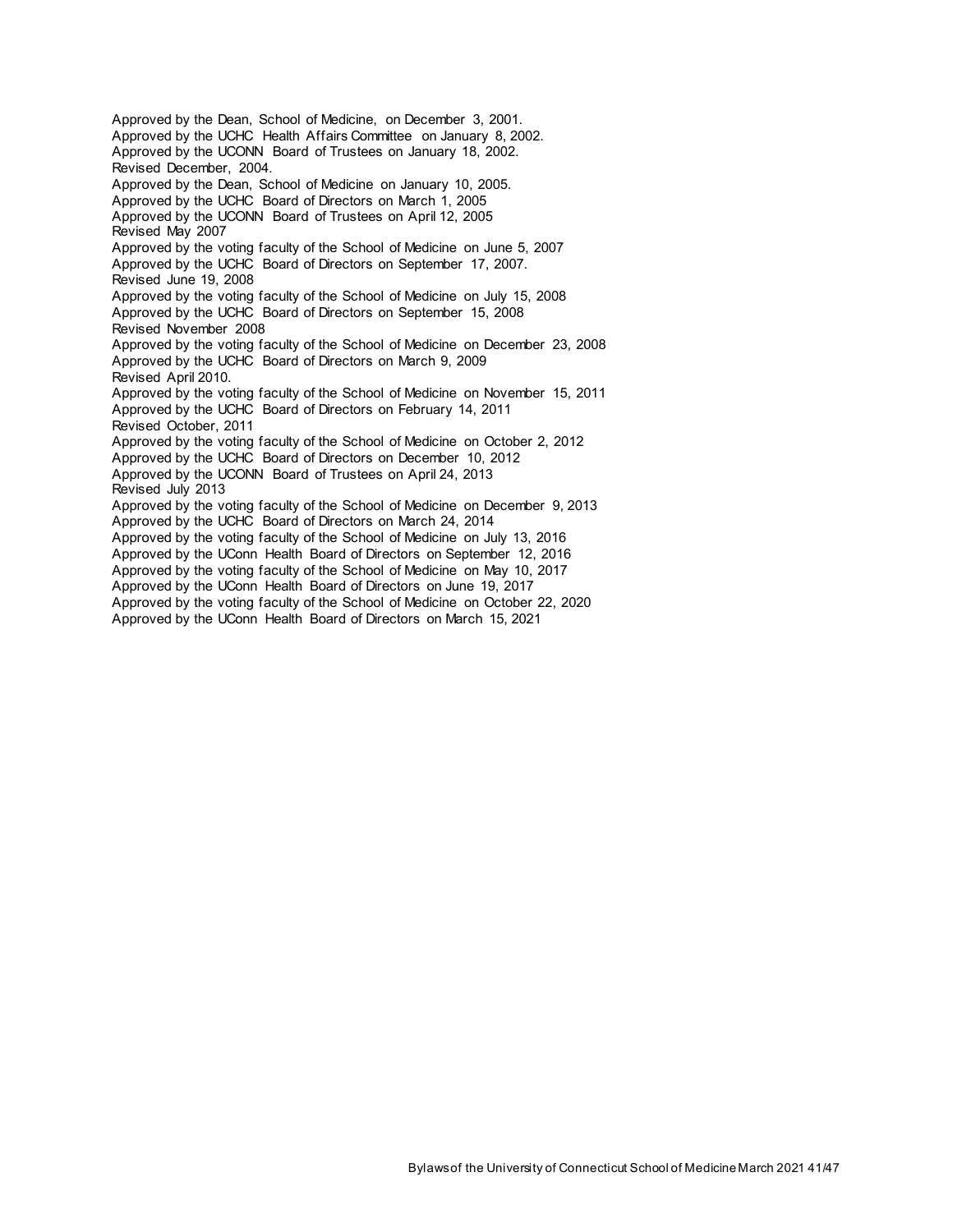#### **Bylaws of the University of Connecticut SOM Appendix C Post Tenure Review**

All tenured faculty members may be subject to post tenure review.

A. What will initiate post-tenure review?

The performance of tenured faculty will be assessed annually as described in the school's Academic Merit Compensation Plan. The final overall rating from this assessment (after all appeals are completed) will initiate post-tenure review under either of the following conditions:

- 1) The faculty member receives at least two "marginal performance" ratings in a five year review period that commences when tenure is awarded and is reset after each 5 years. This trigger only occurs at the end of each 5-year cycle.
- 2) The faculty member receives one "not acceptable performance" rating. This trigger only occurs at the end of each 5-year cycle. EXCEPTION: during the period July 1, 2005 – June 30, 2010, two consecutive "not acceptable performance" ratings will be cause for post-tenure review, and in this time interval such review will begin immediately (i.e. doesn't wait for the end of the 5-year cycle).
- B. Post-tenure Review
	- 1) SAPC will assess the performance of the faculty member over the last 5 years and determine if this is "satisfactory performance" or "unsatisfactory performance" for this time period. Failure of a faculty member to participate in the post-tenure review process will be grounds for a rating of unsatisfactory performance. SAPC will transmit its assessment to the Dean, the Department Chair and to the faculty member. The rating issued by the SAPC may be appealed using the faculty grievance process described in the University's Laws and Bylaws (Article XIV.T).
	- 2) The criteria for this review will be that the faculty member must make sufficient meaningful contributions to the School's academic mission while taking into account the assigned distribution of effort. Such criteria include, but are not limited to the following:

# **RESEARCH:**

- Generation and publication of novel and significant research
- Award of external grants and contracts
- Service on NIH study sections or other grant reviewing bodies
- Service on editorial boards
- Reviewing manuscripts on a regular basis
- Invited talks at other educational institutions or national and international meetings
- Invited or elected participation in scientific society governance
- Invited review articles and book chapters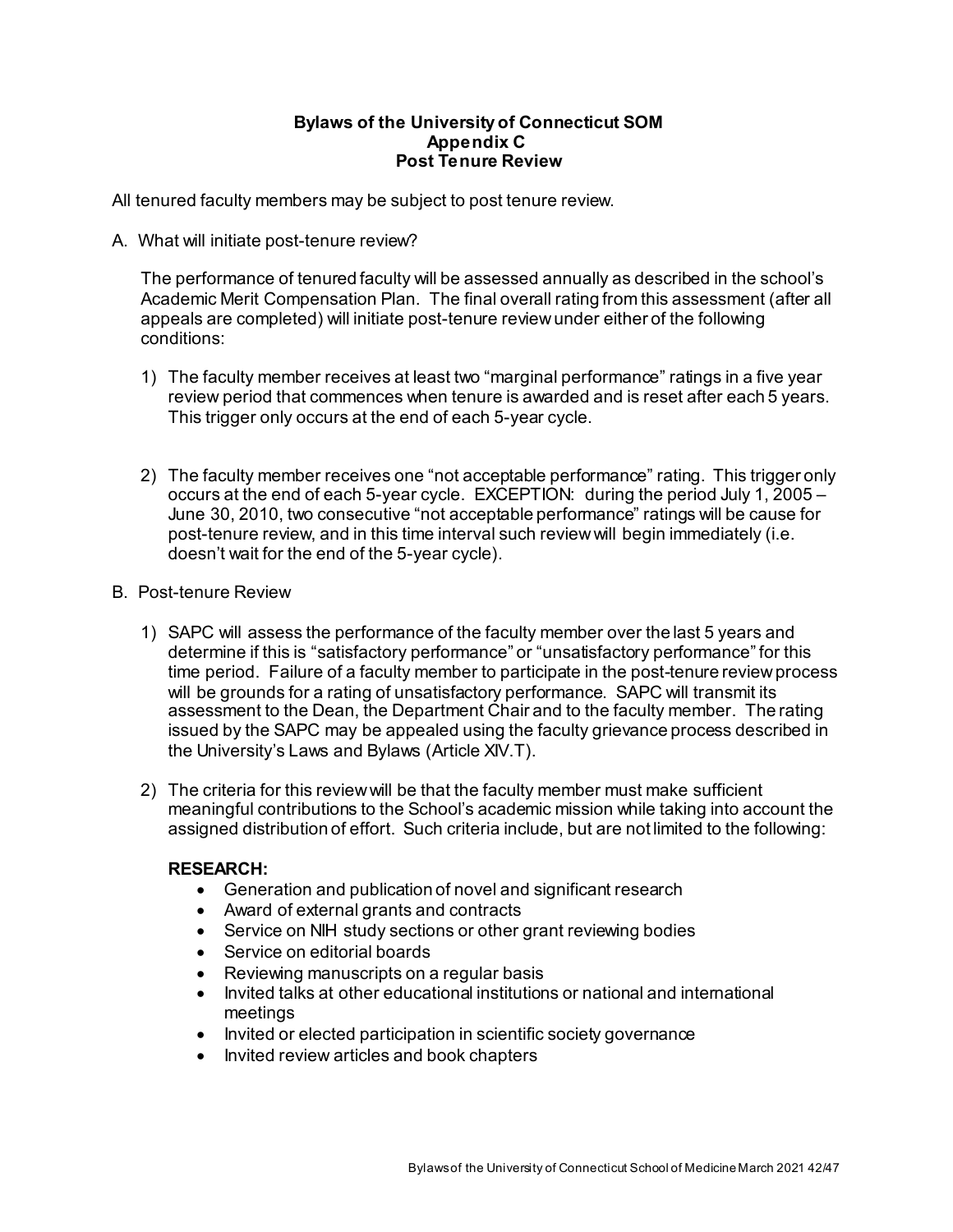## **TEACHING:**

- Evidence of effective teaching (e.g., Medical and Graduate School courses)
- Development of new courses, course sections, and teaching materials
- Offerings in the Continuing Medical Education Program
- Invited talks at other educational institutions or national and international meetings
- Teaching awards
- Evidence of willingness to teach when asked
- Continued entrance into the lab, and graduation, of graduate students
- Evidence of effective mentoring of learners and trainees

### **ADMINISTRATION/SERVICE**

- Effective service on, or effective leadership of, institutional committees
- Administration of institutional academic programs, clinical and research resources, or regulatory bodies.
- Service on government or professional organization panels and committees
- Service on NIH study sections or other grant reviewing bodies
- Ad hoc reviews of grants and manuscripts
- Service on editorial boards
- 3) SAPC may request and/or obtain any information on performance it deems necessary to carry out the post tenure review, but, at a minimum, the following items will be included:
	- a) Copies of the faculty member's annual performance ratings as assessed in the Academic Merit Compensation Plan over the past 5 years.
	- b) A letter from the faculty member's department chair summarizing the individual's activities over the past 5 years including any mitigating circumstances and an evaluation of future prospects for academic success.
	- c) A current curriculum vitae and any other materials the faculty member may choose to submit to assist in assessing past academic performance. Failure to submit such materials in a timely manner will not be cause to delay the final assessment of the faculty member.

These materials must be submitted within 45 days of the post-tenure review being triggered.

4) When the post-tenure review finds that a faculty member's performance has been unsatisfactory, a faculty development plan must be created to assist the faculty member to return to productivity.

Each department will have a defined procedure for developing "faculty development plans." This procedure will ordinarily include the participation of the Department Chair and/or Center Director, at least one other senior faculty member, and the faculty member for whom the plan is being prepared. Departmental plans should address conditions which could warrant recusal or exclusion of particular individuals from participation in the development of these "faculty development plans." If the faculty member declines to participate in the development of the plan, the plan may be developed and approved without the faculty member's input.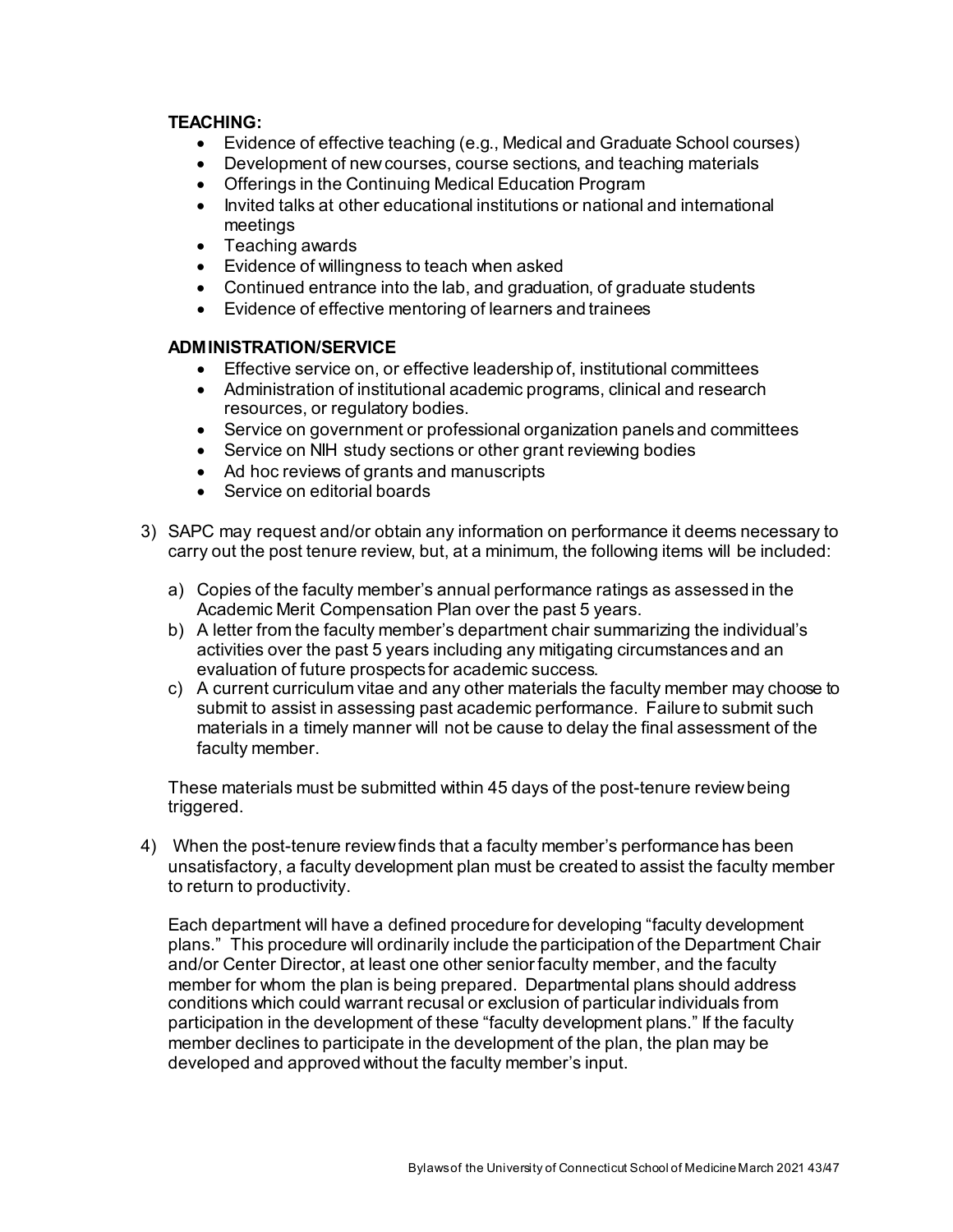The faculty development plan must be prepared, and approved by the Department Chair, within 3 months of the transmission by SAPC of an assessment of "unsatisfactory performance". Each department will also have a defined procedure by which these plans can be appealed to senior faculty in the department.

- a) The goal of the plan is to return the faculty member to a state of satisfactory performance by both the criteria of the Academic Merit Compensation Plan and the Post-tenure Review process.
- b) The plan may include reassignment of duties and effort.
- c) The plan should include specific expectations for academic productivity within a specific timeframe. Unlike criteria for promotion and tenure decisions, such criteria may be specified quantitatively since the overall standard is making sufficient meaningful contributions to the School's academic mission rather than the promotional criteria described in Appendix B.
- d) Interim metrics may be assigned for each year of the faculty development plan.
- e) Within 10 working days of receiving the faculty development plan approved by the Department Chair, the faculty member may appeal its content unless the faculty member declined to participate in its preparation. In that case no appeal is allowed.
- f) Any appeals must be completed within 30 days. The plan will not be implemented until any final appeal on the SAPC's initial assessment of "unsatisfactory performance" is completed.
- 5) The faculty member will continue to undergo annual review with his/her Department Chair, and the results of this review will be made available to the SAPC. SAPC will monitor progress and performance towards the goals of the faculty development plan annually and will transmit its assessment to the dean, department head and faculty member using one of the following categories:
	- a) The faculty member's performance has reached the level of "sustained satisfactory performance", in which case the post-tenure review and monitoring process will end and the faculty member will begin a new 5-year cycle of annual reviews. Subsequent post-tenure review would be triggered by the criteria described in paragraph A ("What will initiate post-tenure review") above.
	- b) The faculty member's performance in the preceding year adequately addressed the performance metrics in the faculty development plan for that year.
	- c) The faculty member's performance in the preceding year did not adequately address the performance metrics in the faculty development plan for that year. This assessment may be appealed using the faculty grievance process described in the University's Laws and Bylaws (Article XIV.T.)
- 6) A prolonged failure to contribute to the missions of the schools is deemed as adequate cause for loss of tenure and dismissal from the University for failure to perform one's duties. In such cases the Dean may initiate dismissal procedures as described in the University Laws and Bylaws (Article XIV.H).

\_\_\_\_\_\_\_\_\_\_\_\_\_\_\_\_\_\_\_\_\_\_ Approved by Dean's Advisory Committee, February 21, 2005

Approved by UCHC Board of Directors, March 1, 2005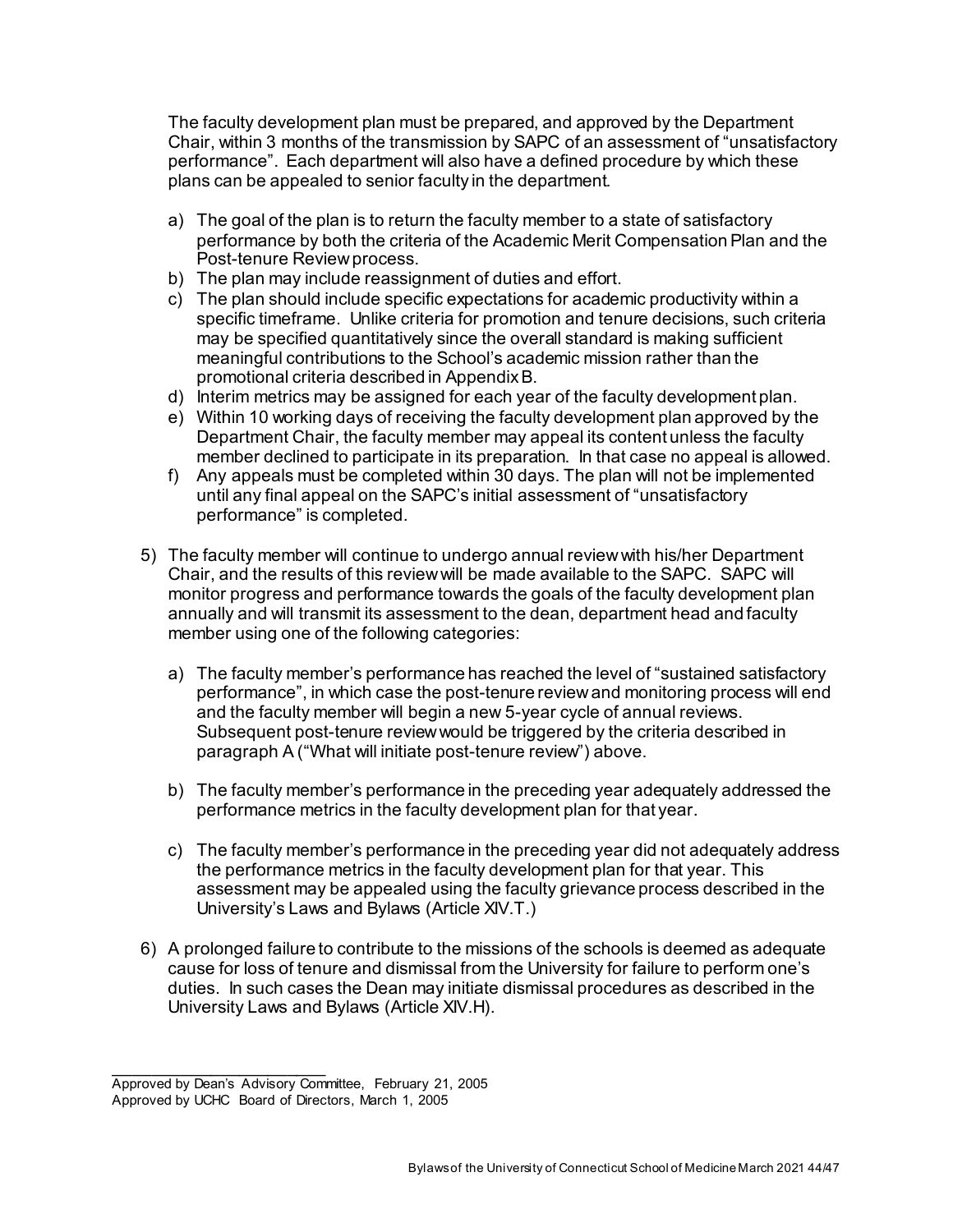Approved by the UCONN Board of Trustees, April 12, 2005 Revised May 2007 Approved by the voting faculty of the School of Medicine on June 5, 2007 Approved by the UCHC Board of Directors on September 17, 2007. Revised April 2010. Approved by the voting faculty of the School of Medicine on November 15, 2010 Approved by the UCHC Board of Directors on February 14, 2011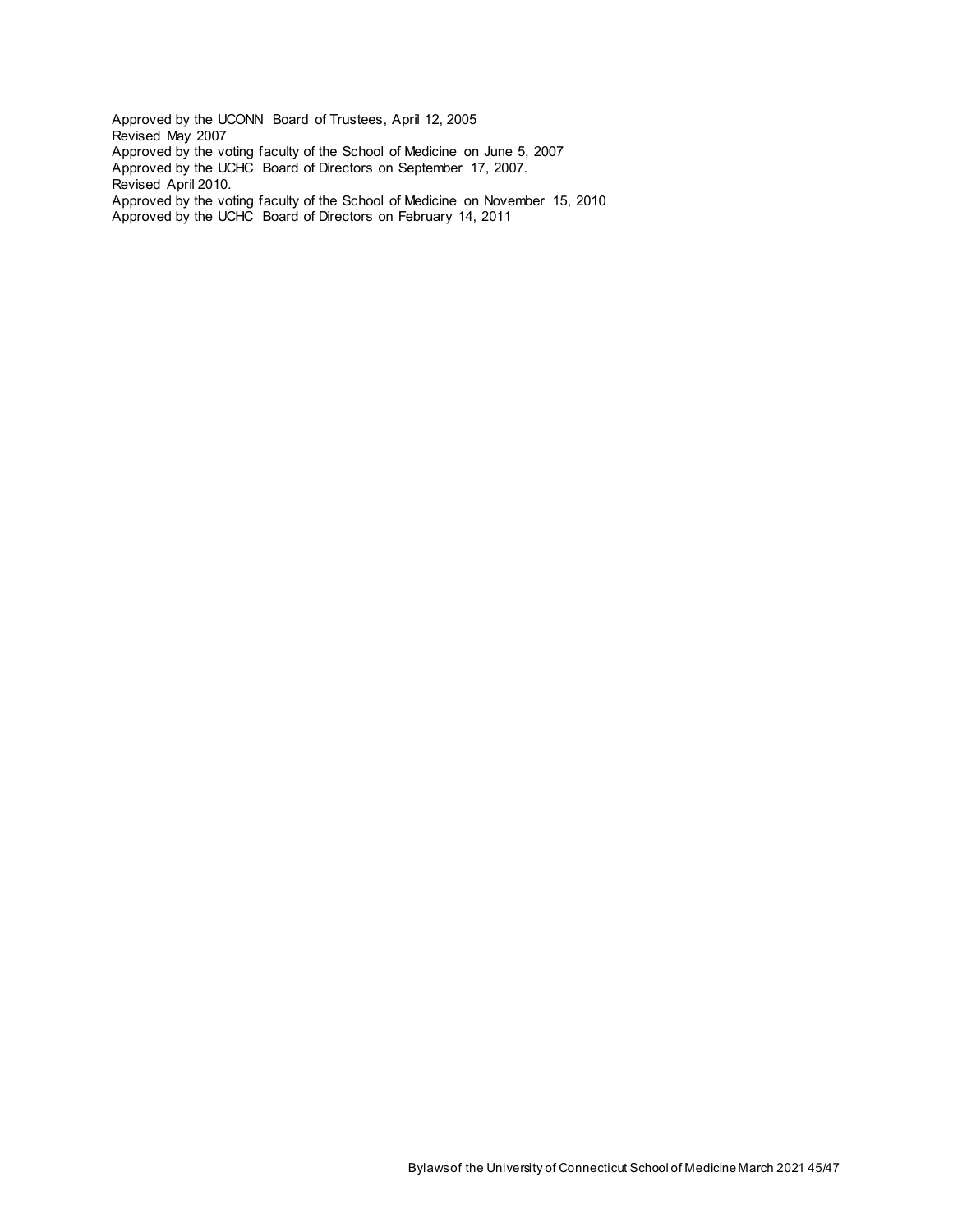# **Bylaws of the University of Connecticut School of Medicine Appendix D Procedure for Departmental and Center Reviews[45](#page-45-0)**

- I. Objectives of Review: The major objectives are to (1) review the faculty, space, staff, and other needs of a department/center in the light of changing or developing institutional goals, and (2) reappoint or remove a department chair/center director.
- II. Frequency of Review: The frequency of review is at least every seven (7) years, in addition to any other review requested by the Dean.
- III. Triggers for Review: Routine (every 7 years) reviews are initiated by the Oversight Committee. When a review is triggered, the Dean informs the department/center of the planned review and appoints an ad hoc committee to evaluate the department.
- IV. Composition of the Committee: Review committees include three University representatives, one of whom must be a senior faculty member of the Health Center who is not a department chair, and at least one senior reviewer from another university. Committee members may not be from the department or center under review.
- V. The Charge of the Review Committee: The committee will provide both a comprehensive evaluation and recommendations in the relevant areas described below. The results of such reviews will be transmitted to the Dean, the chair or director of the department or center under review, and the Oversight Committee.
	- 1. Quality of the faculty in the domains of education, research, and (for clinical departments) clinical services; national stature; professionalism.
	- 2. Research: quality, vitality, and breadth of research efforts; need for facilities, equipment, or growth.
	- 3. Teaching: the intellectual environment; availability of faculty for teaching; effectiveness of the teaching efforts; need for additional resources.
	- 4. Clinical Service: availability, quality, breadth, and vitality of clinical services; need for improved or expanded personnel or clinical facilities.
	- 5. Mentoring: quality and availability of mentoring of professional development.
	- 6. Department chair/center director: ability, leadership, and effectiveness, considering departmental/center and institutional goals in the education, research, and clinical domains.
	- 7. Recommendations should include changes in size, facilities, or directions of the department/center. A specific recommendation regarding the continuation of a center is required. A specific recommendation regarding retention or replacement of the department chair/center director is also required.

Amended by the Dean's Advisory Committee on March 10, 1982.

\_\_\_\_\_\_\_\_\_\_\_\_\_\_\_\_\_ These guidelines for review w ere originally w ritten regarding departments only.

Approved by the UCONN Board of Trustees on April 8, 1983.

Edited by the SOM Guidelines Revision Committee, August 2004.

Approved by the Dean, School of Medicine on January 10, 2005.

Approved by the Dean's Advisory Committee on January 24, 2005

<span id="page-45-0"></span> <sup>45</sup> The terms "Center", "Institute", and "Signature Program" are synonymous and are all referred to as "Centers".